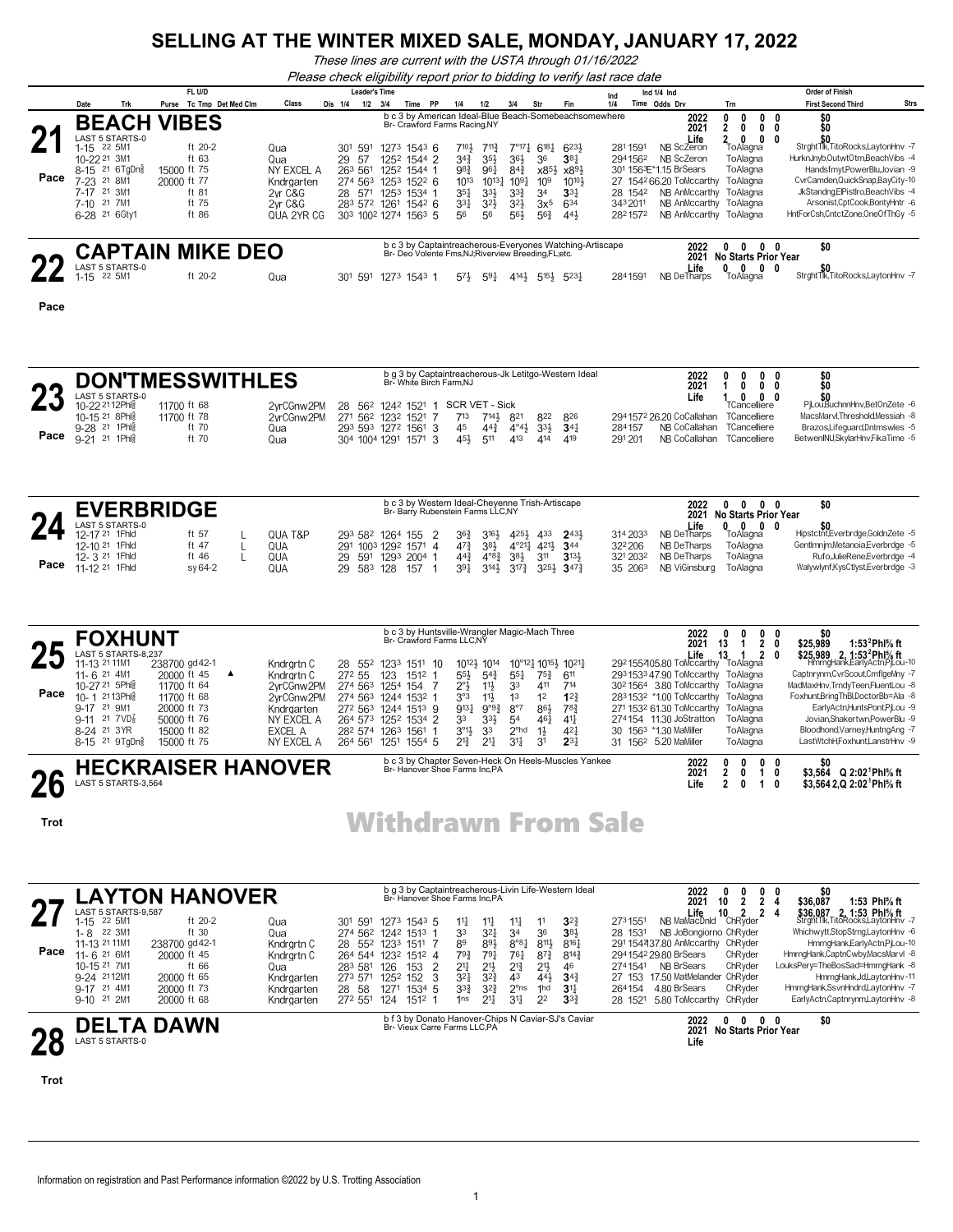*These lines are current with the USTA through 01/16/2022*

|      |                                                                                           |                                                                                                                                                                                 |                                                                                                                                 |                                                                                |                                                |                                                                                                                                                                                                                     |                                |                                                                                                                                                           |                                                          |                                                                             |                                                                        | Please check eligibility report prior to bidding to verify last race date |                                                                                                                                                      |                                                                                                                  |                                                                                                                                                                                                                                                                                                                                                          |
|------|-------------------------------------------------------------------------------------------|---------------------------------------------------------------------------------------------------------------------------------------------------------------------------------|---------------------------------------------------------------------------------------------------------------------------------|--------------------------------------------------------------------------------|------------------------------------------------|---------------------------------------------------------------------------------------------------------------------------------------------------------------------------------------------------------------------|--------------------------------|-----------------------------------------------------------------------------------------------------------------------------------------------------------|----------------------------------------------------------|-----------------------------------------------------------------------------|------------------------------------------------------------------------|---------------------------------------------------------------------------|------------------------------------------------------------------------------------------------------------------------------------------------------|------------------------------------------------------------------------------------------------------------------|----------------------------------------------------------------------------------------------------------------------------------------------------------------------------------------------------------------------------------------------------------------------------------------------------------------------------------------------------------|
|      |                                                                                           |                                                                                                                                                                                 | FL U/D                                                                                                                          |                                                                                | <b>Leader's Time</b>                           |                                                                                                                                                                                                                     |                                |                                                                                                                                                           |                                                          |                                                                             |                                                                        | Ind                                                                       | Ind $1/4$ Ind                                                                                                                                        |                                                                                                                  | <b>Order of Finish</b>                                                                                                                                                                                                                                                                                                                                   |
|      | Date                                                                                      | Trk                                                                                                                                                                             | Purse Tc Tmp Det Med Clm                                                                                                        | Class                                                                          | Dis 1/4<br>$1/2$ $3/4$                         |                                                                                                                                                                                                                     | Time PP                        | 1/4<br>1/2                                                                                                                                                | 3/4                                                      | Str                                                                         | Fin                                                                    | 1/4                                                                       | Time Odds Drv                                                                                                                                        | Trn                                                                                                              | <b>First Second Third</b><br>Strs                                                                                                                                                                                                                                                                                                                        |
| Pace |                                                                                           | LAST 5 STARTS-5,760<br>10-29 21 10 Phls<br>10-17 21 4PRcs<br>10-5 $21$ 5PcD <sup>5</sup><br>9-28 <sup>21</sup> 4PcD <sup>3</sup><br>$9 - 7$ 21 1 Ph<br>6-28 <sup>21</sup> 8Gty1 | <b>HALLEYSBIGCOMET</b><br>11700 gd58-2<br>60000 ft 62<br>13000 ft 67<br>▲<br>$\blacktriangle$<br>12000 gd65-1<br>ft 74<br>ft 86 | 2vrFnw2PM<br><b>MASS STK</b><br>nw2PM 2yrF<br>nw1PM FM<br>Qua<br>QUA 2YR F     | 292 58<br>283 573                              | b f 3 by Huntsville-St Lads Smokin Hot-No Pan Intended<br>Br- Holland Racing Stable, ON, CA<br>1551<br>127<br>1262<br>155<br>29 582 1262 1561<br>291 584 1272 1562 2<br>304 1024 1314 2002 2<br>291 573 1253 1534 6 | 1<br>3<br>7                    | SCR VET - Sick<br>$4^{3}\frac{3}{4}$<br>44<br>810<br>7°7<br>471<br>$4^{3}\frac{3}{4}$<br>11<br>$13\frac{1}{2}$<br>$6^{15\frac{3}{4}}$ $6^{13\frac{1}{2}}$ | 441<br>712<br>$5^{21}$<br>16<br>619                      | 45<br>683<br>3 <sup>1</sup><br>1 <sup>3</sup><br>619                        | 481<br>6101<br>$4^{11}$<br>$15\frac{1}{4}$<br>642 <sup>1</sup>         | 283 2002<br>3242021                                                       | 2022<br>2021<br>Life<br>2921563 18.40 AnMonti<br>2921581 23.50 ANapolitano ToAlagna<br>2841563 7.20 MaMiller<br><b>NB TiTetrick</b><br>NB ToMccarthy | 0<br>0<br>0<br>0<br>3<br>0<br>3<br>$\mathbf{0}$<br>0<br>ToAlagna<br>ToAlagna<br>ToAlagna<br>ToAlagna<br>ToAlagna | \$0<br>0<br>\$5,760 Q 2:00 <sup>2</sup> Phl% ft<br>0<br>$\mathbf{0}$<br>\$5,760 2,Q 2:00 <sup>2</sup> Phl <sup>5</sup> / <sub>8</sub> ft<br>SaleElSol,SthMolly,MikiRose -5<br>SoFlo.DdsSwtBet.Shaktfscr -7<br>IrishSong,BetteTina,SthMolly -8<br>AileyHnv,SomKndAng,HazelPark -8<br>Hlysbgcmt,IdelDstny,ToodlsHnv -7<br>HmptnsBbe.NteTmeDel.WneNDneMe -6 |
|      |                                                                                           | <b>SUPER Q</b>                                                                                                                                                                  |                                                                                                                                 |                                                                                |                                                | br f 3 by Explosive Matter-Parlia Hanover-Credit Winner<br>Br- Holland Farms, ON, CA                                                                                                                                |                                |                                                                                                                                                           |                                                          |                                                                             |                                                                        |                                                                           | 2022                                                                                                                                                 | $0\quad 0$                                                                                                       | \$0<br>$0\quad 0$                                                                                                                                                                                                                                                                                                                                        |
|      | $1 - 15$                                                                                  | LAST 5 STARTS-0<br>22 2M1                                                                                                                                                       | ft $20-2$ +                                                                                                                     | Qua                                                                            | 31                                             | 1003 1304 1582 2                                                                                                                                                                                                    |                                | 431<br>$4^{3}\frac{3}{4}$                                                                                                                                 | $55\frac{1}{2}$                                          | $6^{10}$                                                                    | $6^{10}$                                                               | 2832002                                                                   | 2021<br>Life<br>NB YaGingras                                                                                                                         | <b>No Starts Prior Year</b><br>$\mathbf{0}$<br>0<br>ToAlagna                                                     | 0 <sub>0</sub><br>\$0<br>RmmbrTtns,TheIrshmn,PcflMsnNo -6                                                                                                                                                                                                                                                                                                |
| Trot |                                                                                           |                                                                                                                                                                                 |                                                                                                                                 |                                                                                |                                                |                                                                                                                                                                                                                     |                                |                                                                                                                                                           |                                                          |                                                                             |                                                                        |                                                                           |                                                                                                                                                      |                                                                                                                  |                                                                                                                                                                                                                                                                                                                                                          |
|      |                                                                                           | <b>LAST 5 STARTS-0</b>                                                                                                                                                          | THE IDEAL HUNTRESS                                                                                                              |                                                                                |                                                | b f 3 by Huntsville-Amazon Ideal-American Ideal<br>Br- Morrisville Col Fdn Inc.NY                                                                                                                                   |                                |                                                                                                                                                           |                                                          |                                                                             |                                                                        |                                                                           | 2022<br>2021                                                                                                                                         | 0<br>0<br>$\mathbf{0}$<br>$\mathbf{2}$<br>0<br>0<br>0                                                            | \$0<br>Q 1:57 M1 ft<br>0<br>0<br>\$0                                                                                                                                                                                                                                                                                                                     |
| Pace | $1 - 15$<br>7-19 21 11MR<br>7-7 21 1BR<br>6-12 <sup>21</sup> 9M1<br>6-5 <sup>21</sup> 8M1 | 22 4M1                                                                                                                                                                          | ft 20-2<br>15000 ft 72<br>15000 ft 81<br>ft 67<br>ft 75                                                                         | Qua<br>NY EXCEL A<br>NY EXCEL A<br>2vr F<br>2vr F                              | 291 583 128<br>30                              | 304 1001 1292 157<br>281 574 1263 1573 2<br>157<br>100 1293 1563 3<br>321 1031 1332 1594 1                                                                                                                          | 5<br>5                         | 12 <sup>1</sup><br>$11\frac{1}{2}$<br>$5^{12}$<br>$5^{15}$<br>66<br>66<br>$3^{2}\frac{3}{4}$<br>33<br>2 <sup>2</sup><br>$2^{13}$                          | $11\frac{1}{2}$<br>621<br>661<br>$3^{2^{3}}$<br>$3^{13}$ | 12 <sup>1</sup><br>$6^{24}$<br>64<br>$3^{3}\frac{1}{2}$<br>43               | 1 <sup>5</sup><br>$6^{24}$<br>661<br>3 <sup>4</sup><br>3 <sup>11</sup> | 273157<br>313 2022<br>29 1581<br>2711572<br>261 200                       | Life<br>NB YaGingras<br>4.50 ToMccarthy<br>3.25 AnMonti<br><b>NB DaMiller</b><br><b>NB DaMiller</b>                                                  | 2<br>$\mathbf{0}$<br>ToAlagna<br>ToAlagna<br>ToAlagna<br>ToAlagna<br>ToAlagna                                    | 0<br>\$03,Q 1:57 M1 ft<br>TheIdlHnt,KáysDlght,HuntngFrA -7<br>KingPrncs,DdsSwtBet,ScndlsIdl -6<br>Liwhntrth,Patsville,AshlesSpr -6<br>CaptnsPrn,TwntyGrnd,TheIdlHnt -4<br>Onecrkdlg,TrchrsKis,TheIdlHnt -6                                                                                                                                               |
|      |                                                                                           |                                                                                                                                                                                 | <b>UNMISTAKABLE</b>                                                                                                             |                                                                                |                                                | b f 3 by Walner-Explosive Lynn-Explosive Matter<br>Br- James G Wilhite Jr, KY                                                                                                                                       |                                |                                                                                                                                                           |                                                          |                                                                             |                                                                        |                                                                           | 2022<br>2021                                                                                                                                         | 0<br>0<br>0<br>$\overline{2}$<br>13<br>-1                                                                        | \$0<br>0<br>$\overline{2}$<br>\$18,224<br>1:59 <sup>2</sup> Phl% ft                                                                                                                                                                                                                                                                                      |
| Trot | 12-17 21 3M1<br>12-9 21 7M1<br>12-2 <sup>21</sup> 3M1                                     | LAST 5 STARTS-3,550<br>11-24 <sup>21</sup> 2Phls<br>11-12 <sup>21</sup> 3Phlg                                                                                                   | 30000 ft 48<br>17000 ft 36<br>17000 ft 54<br>▲<br>10800 ft 46<br>10800 sy 62-2                                                  | nw <sub>2</sub> cd<br>nw <sub>2cd</sub><br>nw <sub>2cd</sub><br>nw1PM<br>nw1PM | 284 58<br>283 594<br>292 1001 131<br>29<br>591 | 1271 1553 1<br>129<br>1571<br>282 572 1272 1554 5<br>1283                                                                                                                                                           | -1<br>$2004$ 6<br>$1584$ $x3x$ | $4^{2}3$<br>44<br>$43\frac{3}{7}$<br>$44\frac{1}{2}$<br>x6x <sup>20</sup> 7331<br>$21\frac{1}{2}$<br>$11\frac{1}{2}$<br>7dis<br>7dis                      | 441<br>739<br>34<br>7dis                                 | x7x <sup>25</sup> 7dis<br>581<br>$741\frac{1}{4}$<br>2 <sup>1</sup><br>7dis | 772<br>581<br>758<br>2 <sup>1</sup><br>7dis                            | 294 201                                                                   | Life<br>374 210 55.50 ViGinsburg<br>29 1584 81.30 ViGinsburg<br>321 2072 9.70 TrBeyer<br>6.70 TrBeyer<br>2.60 MaMiller                               | 13<br>$\mathbf{1}$<br>$\overline{2}$<br>ToAlagna<br>ToAlagna<br>ToAlagna<br>ToAlagna<br>ToAlagna                 | \$18,224 2, 1:59 <sup>2</sup> Phl <sup>5</sup> / <sub>8</sub> ft<br>HertfgldD,JulaMagcn,SanCrstbl -7<br>-2<br>SanCrstbl,JulaMagcn,FashnOnAS -9<br>HertfgldD,JulaMagcn,Ilusional -7<br>CmplteLfe,Unmstkble,OkSunny -7<br>WomnOfPwr,PecnsnHnv,LghtBrngr -7                                                                                                 |
|      |                                                                                           | 11-3 21 5Phlg<br>10-25 21 5PcD}<br>10-9 21 11 Lex1                                                                                                                              | 10800 ft 52<br>12000 ft 69<br>▼<br>79250 ft 74                                                                                  | nw1PM<br>nw1PM<br>2vo-F-Stk                                                    | 284 574 1281<br>292 59<br>273 561              | 1584 2<br>1291<br>1534 7<br>1251                                                                                                                                                                                    | 1592 4                         | $21\frac{1}{2}$<br>$2i\frac{11}{2}$<br>$1^{\circ}1$<br>$11\frac{1}{4}$<br>891<br>$8^{71}$                                                                 | 16<br>11<br>98                                           | 14 <sup>1</sup><br>$1\frac{1}{2}$<br>981                                    | $14\frac{1}{2}$<br>2 <sub>ns</sub><br>9174                             |                                                                           | 311 1592 *.70 ToMccarthy<br>2931584 *.80 MaMiller<br>302 1571 98.50 ToMccarthy                                                                       | ToAlagna<br>ToAlagna<br>ToAlagna                                                                                 | Unmstkble, OkSunny, Tbtwelve -8<br>JulSIvrSt.Unmstkble.ReIntIsJc -6<br>PalrmoHnv, JiggyJogS, APrfctHn -9                                                                                                                                                                                                                                                 |
|      |                                                                                           | LAST 5 STARTS-12,950                                                                                                                                                            | <b>ALUMNI SEELSTER</b>                                                                                                          |                                                                                |                                                | b m 4 by State Treasurer-Atlantic Seelster-Jereme's Jet<br>Br- Seelster Farms Inc, ON, CA                                                                                                                           |                                |                                                                                                                                                           |                                                          |                                                                             |                                                                        |                                                                           | 2022<br>2021<br>Life                                                                                                                                 | 2<br>2<br>0<br>$\overline{2}$<br>18<br>$\mathbf{2}$<br>32<br>4 5                                                 | 0<br>\$8.000<br>\$32,799<br>1:52 $^2$ Phl $\%$ ft<br>-1<br>$\overline{2}$<br>\$145,349 3, 1:52 <sup>2</sup> Phl <sup>5</sup> / <sub>8</sub> ft                                                                                                                                                                                                           |
|      | 1-14 22 9M1<br>1 7 2210M1                                                                 |                                                                                                                                                                                 | 16000 ft 26-1<br>$16000 + 30 - 1$<br>- 4                                                                                        | FMw2-nw5<br>EMM2                                                               |                                                | 271 55 1233 153 3<br>$273$ 552 1241 1541 6                                                                                                                                                                          |                                | $2^{11}$<br>33<br>$2^{\circ}$ ns $2^{13}$                                                                                                                 | $53\frac{1}{4}$<br>211                                   | 41<br>211                                                                   | 2 <sub>nk</sub><br>2nS                                                 | 284153                                                                    | 5.20 JoBongiorno RoBurke<br>2041541 3.70 YaGingras RoBurke                                                                                           |                                                                                                                  | ABetrGame, AlumnSist, AltaMadra-10<br>SilvrTal AlumnSlst AltaMadra -9                                                                                                                                                                                                                                                                                    |

| J.<br>Pace | LAST 5 STARTS-12.950<br>1-14 22 9M1<br>2210M1<br>$1 - 7$<br>12-31 <sup>21</sup> 6Phlg<br>12-10 21 1M1<br>12-3 21 1M1<br>11-24 21 2YR<br>11- 5 <sup>21</sup> 4Wbsb <sup>7</sup> <sub>8</sub><br>10-15 <sup>21</sup> 6Wbsb <sup>7</sup>                             | 16000 ft 26-1<br>16000 ft 30-1 ▲<br>9900 ft 52<br>21000 ft 41<br>21000 ft 37<br>20000 ft 42<br>16200 ft 37<br>17600 sy 59-2 | FMw2-nw5<br>FMw2-nw5<br>Mnw7000L5<br>FMw2-nw5<br>FMw2-nw5<br>FMNW4PM<br>F-NW4R5000<br><b>F-NW5R8000</b> | 271 55<br>273 552 1241 1541 6<br>271 56<br>27 <sup>1</sup> 55<br>28<br>551<br>271 56<br>273 562 1252 1531 5<br>56<br>27                                           | 1233 153 3<br>1233 1522 7<br>1242 154<br>1244 1524 1 | 1234 1521 8<br>1233 1522 6 | 2 <sup>11</sup><br>$2^{\circ}$ ns<br>12 <sup>1</sup><br>98}<br>$74\frac{3}{4}$<br>$11\frac{3}{4}$<br>712 <sup>3</sup><br>$46\frac{3}{4}$ | 33<br>$2^{13}$<br>12 <sup>1</sup><br>9°61<br>$7^{\circ}3^3$<br>$11\frac{1}{2}$<br>791<br>46                               | $53\frac{1}{4}$<br>31}<br>13<br>$7^{\circ 4}$ <sup>3</sup><br>74}<br>75}<br>$55\frac{3}{4}$          | 411<br>$21\frac{1}{2}$<br>12 <sup>1</sup><br>96}<br>$64\frac{1}{4}$<br>21<br>86}<br>810                    | 2nk<br>2 <sub>ns</sub><br>11<br>9134<br>65<br>$3^{2}$<br>881<br>8121                                    | 284153<br>2941541                                                                    | Life<br>5.20 JoBongiorno RoBurke<br>3.70 YaGingras<br>2841522 3.40 TiTetrick<br>30 1544 27.30 DeDunn<br>29 1532 4.00 TiTetrick<br>301 1543 2.80 GeBrennan<br>2821544 12.70 EdHensley<br>291 1551 52.60 EdHensley | 32<br>5<br>4<br>RoBurke<br>RoBurke<br>RoBurke<br>RoBurke<br>RoBurke<br>AsCullen<br>AsCullen                         | -2                       | \$145,349 3, 1:52 <sup>2</sup> Phl <sup>5</sup> / <sub>8</sub> ft<br>ABetrGame.AlumnSist.AltaMadra-10<br>SilvrTaL.AlumnSlst.AltaMadra -9<br>AlumnSlst,DelishkaN,WkmeShkme -7<br>OfTheRcrd,Skyy,DivineDeo -9<br>SilvrTaL,Skyy,PlsreSekr -7<br>BityBity,CmndrCthy,AlumnSlst -5<br>Trafalgar, Racng Frth, Vig Jade -8<br>Realizatn.GamOfShdw.SetnAPrcd -8 |
|------------|-------------------------------------------------------------------------------------------------------------------------------------------------------------------------------------------------------------------------------------------------------------------|-----------------------------------------------------------------------------------------------------------------------------|---------------------------------------------------------------------------------------------------------|-------------------------------------------------------------------------------------------------------------------------------------------------------------------|------------------------------------------------------|----------------------------|------------------------------------------------------------------------------------------------------------------------------------------|---------------------------------------------------------------------------------------------------------------------------|------------------------------------------------------------------------------------------------------|------------------------------------------------------------------------------------------------------------|---------------------------------------------------------------------------------------------------------|--------------------------------------------------------------------------------------|------------------------------------------------------------------------------------------------------------------------------------------------------------------------------------------------------------------|---------------------------------------------------------------------------------------------------------------------|--------------------------|--------------------------------------------------------------------------------------------------------------------------------------------------------------------------------------------------------------------------------------------------------------------------------------------------------------------------------------------------------|
|            |                                                                                                                                                                                                                                                                   | ALWAYSTHEBSTPLACE                                                                                                           |                                                                                                         |                                                                                                                                                                   |                                                      |                            | b m 4 by Always A Virgin-Best Place-Artsplace<br>Br- Dm Stables LLC & William J Rufenacht.OH                                             |                                                                                                                           |                                                                                                      |                                                                                                            |                                                                                                         |                                                                                      | 2022<br>2021                                                                                                                                                                                                     | 2<br>0<br>0<br>30<br>6<br>9                                                                                         | SO.<br>- 0<br>\$90,925   | 1:52 $^2$ HoP $\%$ ft                                                                                                                                                                                                                                                                                                                                  |
| 38<br>Pace | LAST 5 STARTS-6,730<br>22 6DD <sub>8</sub><br>1-12<br>$22$ 8DD $\frac{5}{8}$<br>$1 - 5$<br>12-15 <sup>21</sup> 6DD <sup>§</sup><br>12-8 21 11DD <sub>8</sub><br>12-1 21 9DD <sub>3</sub><br>11-17 21 5DD <sub>8</sub><br>11-10 21 1DD <sub>8</sub><br>11-3 2115DD | 15000 ft 39<br>15000 gd 42-1<br>9500 ft 54<br>16500 ft 36<br>16500 ft 46<br>19000 ft 62<br>16500 ft 65<br>16500 ft 50       | fmW/OF6<br>fmW/OF6<br>fmW/OF4-NW<br>fmW/OF4-W<br>fmW/OF4-W<br>fmW/OF5-W<br>fmW/OF4-W<br>fmW/OF4-W       | 272 57<br>27 564 1254 1564 7<br>264 552 1234 1534 6<br>27 554 1242 1541 4<br>273 563 1242 154<br>263 55 1224 1514 2<br>274 563 1243 1522 7<br>273 563 1243 1524 4 | 1251                                                 | 1541<br>-8                 | 89<br>11号<br>$3^{3}\frac{1}{2}$<br>$44\frac{3}{4}$<br>56<br>$55\frac{1}{4}$<br>44<br>443                                                 | 871<br>$11\frac{1}{2}$<br>$11\frac{1}{2}$<br>$11\frac{1}{2}$<br>5°5 <sup>3</sup><br>$5^{\circ}6$<br>12<br>$11\frac{1}{2}$ | 76<br>$11\frac{1}{2}$<br>$11\frac{1}{2}$<br>$11\frac{1}{2}$<br>3°3<br>$5°3\frac{1}{2}$<br>21}<br>11} | 73<br>87<br>1 <sup>2</sup><br>2 <sup>1</sup><br>$74\frac{3}{4}$<br>891<br>2 <sup>2</sup><br>1 <sup>3</sup> | $72\frac{1}{4}$<br>$8^{7}\frac{1}{2}$<br>$12\frac{1}{4}$<br>$3^{2}$<br>74<br>88<br>23<br>$1\frac{3}{4}$ | 2811543<br>3221581<br>30 1534<br>301 1543<br>2941544<br>30 1532<br>281153<br>2811524 | Life<br>6.00 ArStaffordJr CaGregory<br>3.50 PaBerry<br>*.30 TiTetrick<br>*.70 ArStaffordJr<br>2.50 PaBerry<br>3.40 TiTetrick<br>1.60 TiTetrick<br>1.20 TiTetrick                                                 | 32<br>9<br>6<br>CaGregory<br>CaGregory<br>CaGregory<br>ScDiDomenico<br>ScDiDomenico<br>ScDiDomenico<br>ScDiDomenico |                          | $$90,925$ 3, 1:52 <sup>2</sup> HoP <sup>7</sup> / <sub>8</sub> ft PeaksCrsr, DesgndTDn, SthMina -8<br>UBedaRock, TkeAChnce, DesgndTDn -8<br>Alwaysthb, Emma, JoesSign -8<br>LosLckvGr.SthMina.Alwaysthb -9<br>ShildMadn.SniperHnv.ZiperSwtr -9<br>AlwysAtTh,Anneke,LyonsSfts -9<br>AlwysAtTh,Alwaysthb,GotPower -9<br>Alwaysthb,AlwysAtTh,Waterbord -9 |
|            | <b>BOUJEE GIRL</b>                                                                                                                                                                                                                                                |                                                                                                                             |                                                                                                         |                                                                                                                                                                   |                                                      |                            | Br- Kenneth A Sommer, OH                                                                                                                 |                                                                                                                           |                                                                                                      |                                                                                                            | b m 4 by Uncle Peter-Action-broadway-Broadway Hall                                                      |                                                                                      | 2022<br>2021                                                                                                                                                                                                     | 0<br>26<br>6<br>5                                                                                                   | \$1.690<br>\$39,726<br>3 | 1:59 ScD% ft                                                                                                                                                                                                                                                                                                                                           |
| 39<br>Trot | LAST 5 STARTS-1,690<br>22 3M1<br>1-14<br>2211M1<br>$1 - 7$<br>12-18 21 3M1<br>12- 3 <sup>21</sup> 5 Dtn <sup>5</sup>                                                                                                                                              | 13000 ft 26-1<br>13000 ft 30-1<br>ft $42$<br>13200 ft 51<br>ft 44                                                           | 5u nw <sub>2</sub><br>5u nw2<br>Qua<br><b>NW2/3PM</b>                                                   | 29 583 1274 1571 4<br>283 573 1274 1582 6<br>284 582 1273 1561 2<br>283 572 1264 1571                                                                             |                                                      |                            | $55\frac{1}{2}$<br>$8^{11}\frac{1}{4}$<br>34<br>55                                                                                       | 55<br>7104<br>33<br>$5^{\circ}4$                                                                                          | 7°6<br>$85\frac{3}{4}$<br>35<br>6°4 <sup>3</sup>                                                     | 741<br>$8^{31}$<br>$35\frac{1}{4}$<br>883                                                                  | 451<br>5 <sup>1</sup><br>$3^{7}$<br>813                                                                 | 2911581<br>291 1574<br>321 1594                                                      | Life<br>1.80 JoBongiorno<br>293158314.80 JaBartlett<br>NB TyButer<br>*1.00 ToHall<br>NB ToHall                                                                                                                   | 13<br>41<br>ViMorganJr<br>ViMorganJr<br>ViMorganJr<br>ViMorganJr                                                    | 4                        | \$85,094 2, 1:59 Dtn <sup>5</sup> / <sub>8</sub> ft<br>Birdman,SanCrstbl,LdyRsrtAs -8<br>Birdman.JoeExotic.ShenziAs-10<br>BntwnMdns,DaBogeMan,BoujeGirl -4<br>Starglidr, Telng ThSt, MrgrtRivr -9<br>ManOfExcs,ClascCmdy,HomenDry -8                                                                                                                   |
|            | 11-23 <sup>21</sup> 1 Dtn <sup>5</sup><br>11-17 21 5Nfld<br>11-8 $^{21}$ 1Dtns                                                                                                                                                                                    | 11000 ft 62<br>ft 66                                                                                                        | QUA T-P<br><b>LCFMNW2 CS</b><br>QUA T-P                                                                 | 284 583 1264 1573 3<br>283 593<br>294 100                                                                                                                         | 1291<br>1281                                         | 1581 4<br>1571 2           | 55<br>2 <sup>1</sup><br>2 <sup>1</sup>                                                                                                   | $75\frac{1}{2}$<br>$21\frac{1}{2}$<br>$21\frac{1}{2}$                                                                     | 7°7<br>42<br>22                                                                                      | 65}<br>23                                                                                                  | 75<br>$x4$ xip ip $x5p753$<br>$24\frac{1}{2}$                                                           | 3021583<br>2941592<br>292158                                                         | 3.20 GrGrismore<br><b>NB BrtMiller</b>                                                                                                                                                                           | ViMorganJr<br>ViMorganJr<br>ViMorganJr                                                                              |                          | CharloteK.Lizbeth.PrncsAlie -7<br>AlwysBMmi,BoujeGirl,StilOnGap -3                                                                                                                                                                                                                                                                                     |

|            | 10-27 21 10Nfld                                                                                          | 11000 ft 50                                                               |                      | FMLCNW2CD                                                                                | 572<br>28                | 126 <sup>2</sup> 156 <sup>2</sup> 3                                                 | 681                                                                |                                                        | xip9x <sup>1</sup> x10 <sup>26</sup> 9 <sup>201</sup> <sub>7</sub> <sup>181</sup> } |                                         |                                                                   |                             | 28 <sup>2</sup> 200 18.90 ChLems                                                                                                                 | ViMorganJr                                         |   | WakkiWave,FistyPstl,FlmngAnde-10                                                                                                                                                                                  |
|------------|----------------------------------------------------------------------------------------------------------|---------------------------------------------------------------------------|----------------------|------------------------------------------------------------------------------------------|--------------------------|-------------------------------------------------------------------------------------|--------------------------------------------------------------------|--------------------------------------------------------|-------------------------------------------------------------------------------------|-----------------------------------------|-------------------------------------------------------------------|-----------------------------|--------------------------------------------------------------------------------------------------------------------------------------------------|----------------------------------------------------|---|-------------------------------------------------------------------------------------------------------------------------------------------------------------------------------------------------------------------|
|            | <b>BRIGITTE BI</b>                                                                                       |                                                                           |                      |                                                                                          |                          | b m 5 by Yankee Glide-Octavia Bi-Self Possessed<br>Br- M Biasuzzi Stable Inc.FL     |                                                                    |                                                        |                                                                                     |                                         |                                                                   |                             | 2022<br>2021                                                                                                                                     | 13                                                 | 0 | \$1.280<br>1:55 Phl% ft<br>\$32,760                                                                                                                                                                               |
| ፈՐ<br>Trot | LAST 5 STARTS-19,930<br>22 7M1<br>1-14<br>2214M1<br>1- 8<br>12-31 21 8Ph<br>12-2421 4Ph<br>12-10 21 11M1 | 16000 ft 26-1<br>13500 ft 25<br>14400 ft 52<br>14400 ft 48<br>17000 ft 41 | $+$ $\blacktriangle$ | 5u w2-nw5<br>nw10000L5<br>nw <sub>5</sub> PM<br>nw <sub>5</sub> PM<br>4u nw <sub>2</sub> | 29<br>28 57<br>283 59    | 572 1264 157<br>272 564 1253 1541<br>1254 155<br>1272 1563 1<br>281 562 1254 1544 5 | $3^{\circ}1$<br>$8^{12}$<br>1°1<br>$11\frac{1}{2}$<br>$4^{\circ}3$ | 21<br>853<br>$21\frac{1}{2}$<br>111<br>11 <sup>1</sup> | 31.7<br>$8°6\frac{1}{2}$<br>21}<br>$11\frac{1}{2}$<br>$11\frac{1}{2}$               | 21}<br>66<br>2 <sup>1</sup><br>17<br>12 | 43<br>74<br>13 <sup>1</sup><br>$11\frac{1}{2}$<br>2 <sub>ns</sub> | 281155<br>29 155<br>2911563 | Life<br>30 <sup>2</sup> 1573 3.40 CoCallahan<br>8.00 CoCallahan<br>2.20 GNapolitnoJr JCano<br>*.50 GNapolitnoJr JCano<br>29 1544 3.10 CoCallahan | 29<br><b>JCano</b><br>JCano<br>JCano               |   | \$49,860<br>4. 1:55 Phl% ft<br>Spunknśrc, BntwnMdns, SevnNtnAr-10<br>HockyHnvr,HamerTime,SkywayKnM -9<br>BrigiteBi,TqlaNRoss,SpelCtype -7<br>BrigiteBi,StrmBrngr,Blogmastr -7<br>AlTheTrth,BrigiteBi,WshngBrft -9 |
|            | 11-23 2112Mea<br>11-16 <sup>21</sup> 8 Mea <sub>8</sub><br>11- 9 $21$ 7Mea $\frac{5}{8}$                 | 10000 ft $38$<br>9500 ft 42<br>9500 ft 64                                 | $+$ $\blacktriangle$ | NW4FXTPM<br>FMW2NW3FX<br>FMW2NW3EX                                                       | 591<br>29.<br>281<br>581 | 274 574 1263 1553 4<br>1283 1573 1<br>1561<br>1261                                  | 211,<br>$21\frac{1}{2}$<br>56                                      | 2 <sup>1</sup><br>$21\frac{1}{2}$<br>43                | $31\frac{1}{2}$<br>$3^{2}$<br>$3^{01}$                                              | 341<br>2}<br>31,                        | 2 <sup>4</sup><br>$11\frac{1}{2}$<br>3 <sup>1</sup>               |                             | 2931562 4.30 BiDavisJr<br>2831573 3.30 BiDavisJr<br>301 1563 2.50 DaPalone                                                                       | <b>ScBetts</b><br><b>ScBetts</b><br><b>ScBetts</b> |   | TnznteTrx,BrigiteBi,ItsSoFIfy-10<br>BrigiteBi,NuterButr,MstyKrsty -6<br>FireUp, WonmyhHnv, BrigiteBi-10                                                                                                           |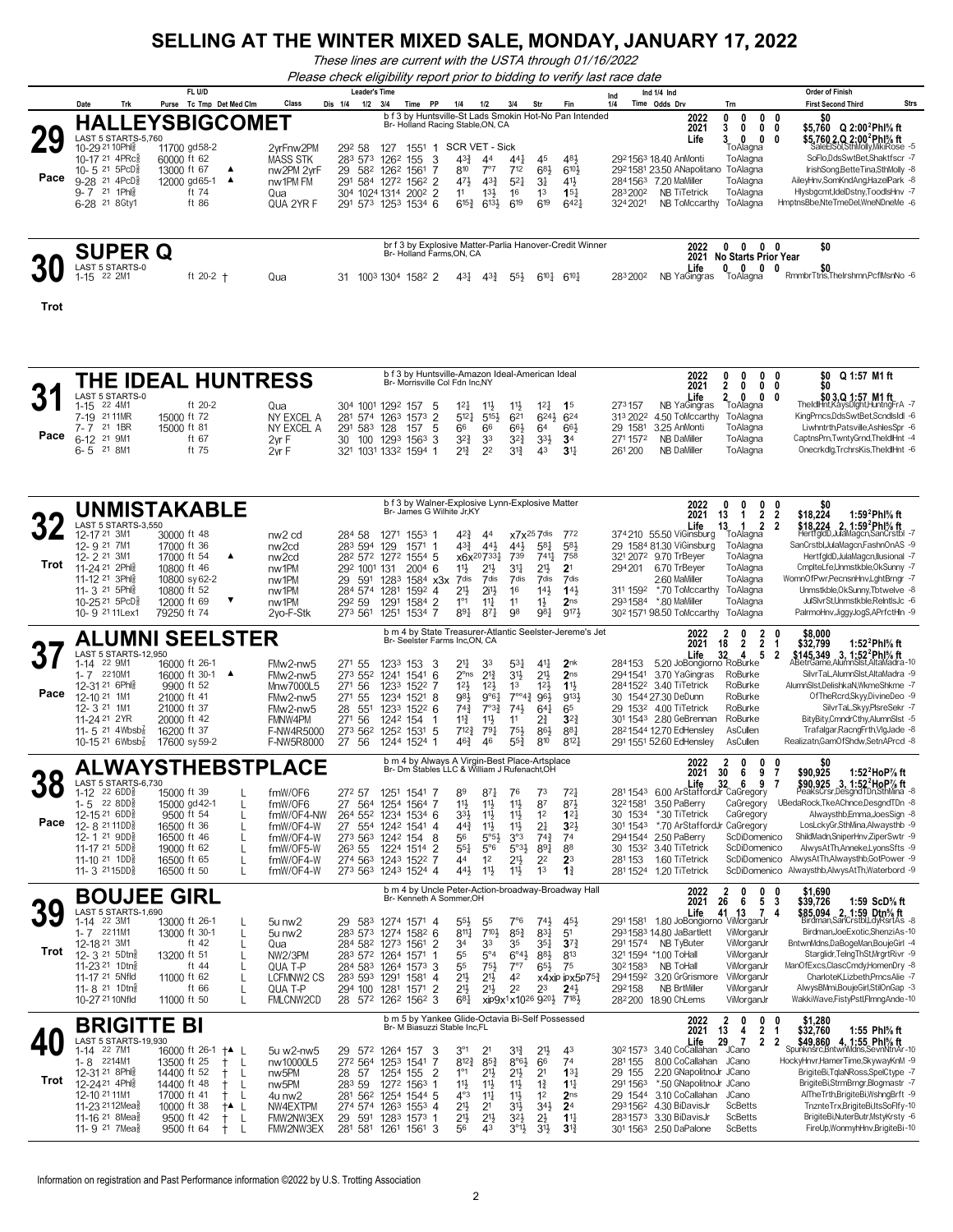*These lines are current with the USTA through 01/16/2022*

*Please check eligibility report prior to bidding to verify last race date*

|      |                                                                                                                                                                                                                                                                                        |                                                   | FL U/D                                                                                                                |              |                                                                                                                               | <b>Leader's Time</b>                                                                  |                                                                                                                          |                                                             |                                                                                                               |                                                                                                                 |                                                                                                                                                        |                                                                                                     |                                                                                                                                 | Ind 1/4 Ind<br>Ind                                                                                                                                                                                                                                                                                                                     |                                                                                                                                                                                            | <b>Order of Finish</b>                                                                                                                                                                                                                                                                                                                                                                                                                       |
|------|----------------------------------------------------------------------------------------------------------------------------------------------------------------------------------------------------------------------------------------------------------------------------------------|---------------------------------------------------|-----------------------------------------------------------------------------------------------------------------------|--------------|-------------------------------------------------------------------------------------------------------------------------------|---------------------------------------------------------------------------------------|--------------------------------------------------------------------------------------------------------------------------|-------------------------------------------------------------|---------------------------------------------------------------------------------------------------------------|-----------------------------------------------------------------------------------------------------------------|--------------------------------------------------------------------------------------------------------------------------------------------------------|-----------------------------------------------------------------------------------------------------|---------------------------------------------------------------------------------------------------------------------------------|----------------------------------------------------------------------------------------------------------------------------------------------------------------------------------------------------------------------------------------------------------------------------------------------------------------------------------------|--------------------------------------------------------------------------------------------------------------------------------------------------------------------------------------------|----------------------------------------------------------------------------------------------------------------------------------------------------------------------------------------------------------------------------------------------------------------------------------------------------------------------------------------------------------------------------------------------------------------------------------------------|
|      | Date                                                                                                                                                                                                                                                                                   | Trk                                               | Tc Tmp Det Med Clm<br>Purse                                                                                           |              | Class                                                                                                                         | Dis 1/4                                                                               | $1/2$ $3/4$<br>Time                                                                                                      | PP                                                          | 1/4                                                                                                           | 1/2                                                                                                             | 3/4                                                                                                                                                    | Str                                                                                                 | Fin                                                                                                                             | 1/4<br>Time Odds Drv<br>Trn                                                                                                                                                                                                                                                                                                            |                                                                                                                                                                                            | <b>First Second Third</b><br><b>Strs</b>                                                                                                                                                                                                                                                                                                                                                                                                     |
| Trot | $1 - 13$<br>1-6 $22 \text{ 6}$ Mea $\frac{5}{8}$<br>12-29 <sup>21</sup> 4Mea <sup>§</sup><br>12-22 <sup>21</sup> 3Mea <sup>§</sup><br>12-10 <sup>21</sup> 5Wbsb $\frac{7}{8}$<br>11-26 <sup>21</sup> 7Wbsb $\frac{7}{8}$<br>11-18 <sup>21</sup> 4Wbsb $\frac{7}{8}$<br>11-11 21 7Wbsbg | <b>CALLISTO</b><br>LAST 5 STARTS-7.470<br>22 3Mea | 9000 ft 41<br>9000 ft 25<br>9000 gd50-1<br>9000 ft 34<br>13260 ft 35<br>13430 ft 26-1<br>13600 ft 37<br>13600 ft 50   | <b>DREAM</b> | NW2EXTPA<br>NW2EXTPA<br>NW2FXTPA<br>NW2EXTPM<br>NW2R22500L<br>NW2R20000L<br>NW2R20000L<br>NW2R20000L                          | 284 591<br>284 59<br>281 584 1284<br>283 574 1283<br>282 572 126<br>283 573 127       | Br- Kjell Magne Andersen, SZ<br>283 1001 1293 1591<br>1283<br>159<br>1283<br>282 582 1274 1582 2                         | 2<br>1592 3<br>1593 4<br>1564 5<br>$1563$ 9<br>1572 8       | 21}<br>$21\frac{1}{2}$<br>11}<br>441<br>431<br>57<br>813<br>59                                                | 213<br>$2\frac{1}{2}$<br>$11\frac{1}{2}$<br>441<br>36<br>5°8 <sup>1</sup><br>$8^{\circ}14$<br>$5^{\circ}81$     | $21\frac{1}{2}$<br>$11\frac{1}{2}$<br>$11\frac{1}{2}$<br>$2^{\circ}3$<br>$2^{\circ}1\frac{1}{4}$<br>$4^{\circ}3\frac{1}{2}$<br>7°9<br>3°3 <sup>3</sup> | 32<br>$11\frac{1}{2}$<br>$1\frac{1}{2}$<br>$2\frac{1}{2}$<br>$3^{3}$<br>$5^{2}3$<br>673<br>$4^{2}3$ | b m 4 by Donato Hanover-Muscle Babe-Muscle Mass<br>$45\frac{1}{4}$<br>2nk<br>2nk<br>2nk<br>793<br>75<br>583<br>4p3 <sup>2</sup> | 2022<br>$\overline{2}$<br>2021<br>14<br>16<br>Life<br>30 <sup>2</sup> 2001<br>*1.60 AMerrimn<br>*1.00 AMerrimn<br>302159<br>304 1592<br>*.40 AMerrimn<br>304 1593<br>*.80 AMerrimn<br>30 1584 5.25 DoMcnair<br>31 1573 26.05 MiSaftic<br>301 159 20.10 MiSaftic<br>303 159 7.90 MiSaftic                                               | $\mathbf{1}$<br>0<br>$\mathbf 1$<br>4 1<br>5<br>$\overline{1}$<br>RaBendis<br>RaBendis<br>RaBendis<br>RaBendis<br><b>MiSaftic</b><br><b>MiSaftic</b><br><b>MiSaftic</b><br><b>MiSaftic</b> | \$2.970<br>0<br>1:56 $4$ Wbsb $\%$ ft<br>\$19,838<br>\$22,808 3, 1:56 <sup>4</sup> Wbsb <sup>7</sup> / <sub>8</sub> ft<br>$\overline{\mathbf{1}}$<br>UncleKip,HidYrBnkr,CelbrtdMr -9<br>Manofmnym,CIstoDrem,CelbrtdMr-10<br>Misalete,ClstoDrem,EmbracThR -6<br>CavrOnBrd.ClstoDrem.Misalete -8<br>DelWthLcs,ColdRage,JcsRylTse-10<br>SewinSue,CashHudsn,WhelngInC-10<br>HneTheTne,StrmntMfn,GqMagic-10<br>ColdRage, MsclsFrvr, ClstoDrem+-10 |
|      |                                                                                                                                                                                                                                                                                        |                                                   | <b>CANDY PAINT</b>                                                                                                    |              |                                                                                                                               |                                                                                       | Br- Cornerstone Stock Farm, OH; Susan Marie Miller, IN                                                                   |                                                             |                                                                                                               |                                                                                                                 |                                                                                                                                                        |                                                                                                     | b m 4 by Jk Endofanera-Quick Aint Fair-Rocknroll Hanover                                                                        | 2022<br>0<br>19<br>2021                                                                                                                                                                                                                                                                                                                | $0\quad 0$<br>0<br>$\overline{\mathbf{2}}$<br>$\mathbf{1}$                                                                                                                                 | \$0<br>1:55 $3$ HoP $\%$ ft<br>0<br>\$10,505                                                                                                                                                                                                                                                                                                                                                                                                 |
| Pace | 12-21 2113Stga<br>12-15 21 4YR<br>12-2 21 2M1<br>11-24 <sup>21</sup> 6YR<br>11-9 <sup>21</sup> 11 Stga<br>10-29 21 2M1<br>10-26 <sup>21</sup> 2Stga<br>10-20 21 1YR                                                                                                                    | LAST 5 STARTS-5.400                               | 8250 ft 37<br>20000 ft 57<br>17000 ft 54<br>18000 ft 42<br>9000 ft 56<br>17000 ft 56-1<br>8250 sy 51-1<br>20000 ft 64 | $\mathsf{L}$ | FMNW1PMCD<br>FMNW4PM<br>F nw <sub>2cd</sub><br>FMNW2PM<br>FMNW2PMCD<br>FM5u nw2cd<br>FMNW1PMCD<br>FMNW2PM                     | 283 591<br>282 571<br>282 572 126<br>282 572 1263                                     | 1291<br>1253<br>1541<br>154<br>157<br>282 581 1284 1591<br>271 544 1232 1523 4<br>282 581 1272 1581<br>274 564 1254 1551 | $1593$ 6<br>$\overline{2}$<br>3<br>2<br>5<br>$\overline{7}$ | $67\frac{1}{4}$<br>47<br>$55\frac{1}{4}$<br>461<br>$4^{3}\frac{3}{4}$<br>761<br>SCR JG - Transportation<br>66 | $5^{\circ}6\frac{1}{4}$<br>$6^{10}$<br>$67\frac{1}{2}$<br>59<br>$4^{\circ}4^{\circ}$<br>$711\frac{3}{7}$<br>761 | $5^{\circ}4^{\frac{3}{4}}$<br>7141<br>683<br>55}<br>$11\frac{1}{2}$<br>711,<br>$85\frac{1}{4}$                                                         | 77<br>$714\frac{1}{2}$<br>612<br>511<br>$11\frac{3}{4}$<br>7137<br>$74\frac{1}{2}$                  | 65<br>722<br>617<br>5111<br>$1^{2}$<br>6201<br>$63\frac{1}{4}$                                                                  | Life<br>19<br>30 <sup>2</sup> 200 <sup>3</sup> *.70 MaBeckwith PaPicca<br>301 1583 63.75 DaDube<br>2941572 55.00 BrBeckwith PaPicca<br>313 1591 6.00 DaDube<br>30 <sup>2</sup> 1591 *1.10 MaBeckwith PaPicca<br>31 1563 75.60 DaMiller<br>29 1554 39.50 TyButer                                                                        | $\overline{2}$<br>-1<br>PaPicca<br>PaPicca<br>PaPicca<br>PaPicca<br>PaPicca                                                                                                                | \$10,505 3, 1:553HoP% ft<br>0<br>PinbshSwt.GnrtnSise.DetrtLean -8<br>Ntnbthbst.CmndrCthv.RolWthShr -7<br>HrtbrkHtl,Superbly,OdsGamma -6<br>NevrNtDnc,BumpInThR,RolWthShr -7<br>CandyPant,MomsComnd,TheTrcksO -6<br>NrthnStrm,SilvrTaL,StrekThLw -7<br>SnbrstKda.SugrplmBl.SwtstIdel -6<br>EarlybrdS, AerilView, Bchblkldy -8                                                                                                                 |
|      |                                                                                                                                                                                                                                                                                        |                                                   | <b>CINDER'S BABY</b>                                                                                                  |              |                                                                                                                               |                                                                                       | b m 4 by Rockabillie-Cinderella-Armbro Cadet                                                                             |                                                             |                                                                                                               |                                                                                                                 |                                                                                                                                                        |                                                                                                     |                                                                                                                                 | $\overline{2}$<br>2022                                                                                                                                                                                                                                                                                                                 | 0<br>1                                                                                                                                                                                     | 0<br>\$4.434                                                                                                                                                                                                                                                                                                                                                                                                                                 |
| Pace | $1 - 12$<br>$1 - 5$ 2214DD $\frac{5}{8}$<br>12-29 <sup>21</sup> 8DD<br>12-16 <sup>21</sup> 8DD<br>12-8 <sup>21</sup> 2DD<br>12-1 21 2DD<br>11-17 21 8DD <sub>8</sub><br>11-10 21 9DD\$                                                                                                 | LAST 5 STARTS-22.364<br>22 3DD\$                  | 9500 ft 39<br>16500 gd 42-1<br>15500 ft 50<br>100000 ft 60<br>20000 ft 36<br>20000 ft 46<br>9500 ft 62<br>10000 ft 65 |              | fmW/OF4-NW<br>fmW/OF4-W<br>fmW/OF4-W<br><b>DSBF FINAL</b><br><b>DSBF ELIM</b><br><b>DSBF ELIM</b><br>fmW/OF4-NW<br>fmW/OF4-NW | 271 564 125<br>264 56<br>271 574<br>273 571 125<br>263 561<br>273 574 1263<br>271 561 | Br- Elam B Esh, PA<br>1541<br>124 <sup>3</sup><br>126<br>1534<br>1252<br>156<br>1544<br>1242 1531<br>273 574 1254 1541   | -6<br>1541 4<br>$154^2$ 3<br>6<br>-5<br>4<br>5x             | $1^{\circ}1$<br>11}<br>33<br>12<br>$1^{\circ}1$<br>11}<br>11}<br>gdis                                         | 213<br>213<br>33<br>$11\frac{1}{2}$<br>$11\frac{1}{2}$<br>$11\frac{1}{2}$<br>11}<br><b>gdis</b>                 | $21\frac{1}{2}$<br>31}<br>52 <sub>3</sub><br>$11\frac{1}{2}$<br>$1\frac{1}{4}$<br>$11\frac{1}{2}$<br>11<br><b>gdis</b>                                 | $2^{13}$<br>2 <sup>1</sup><br>$53\frac{1}{4}$<br>34<br>$1\frac{1}{4}$<br>11<br>11}<br><b>O</b> dis  | $2^{13}$<br>41}<br>52 <sup>3</sup><br>$35+$<br>2 <sup>1</sup><br>$1\frac{1}{2}$<br>2 <sub>nk</sub><br><b>Odis</b>               | 17<br>2021<br>25<br>Life<br>2921543 *1.30 RoWolfendn ViLouthan<br>2931542 6.80 RoWolfendn ViLouthan<br>283155<br>2.50 RoWolfendn ViLouthan<br>2941544 11.50 RoWolfendn ViLouthan<br>304 1561<br>2.40 RoWolfendn ViLouthan<br>3.40 RoWolfendn ViLouthan<br>2811544<br>2.00 RoWolfendn ViLouthan<br>2841531<br>2.90 RoWolfendn ViLouthan | 3<br>$5\quad2$<br>$\overline{7}$<br>6                                                                                                                                                      | 1:54 <sup>4</sup> DD% ft<br>\$64,532<br>\$123,966 3, 1:54 <sup>4</sup> DD% ft<br>$\overline{2}$<br>Emma, CndrsBaby, Lost Trsrs -8<br>SniperHnv, RosasImge, VlryaStel -9<br>SthMina, RosasImge, RcktRltte -7<br>TobgoTime.Litlbgftr.CndrsBaby -8<br>TobgoTime,CndrsBaby,StIngBass -6<br>CndrsBaby,TobgoTime,SebmkBety -7<br>SthMina,CndrsBaby,Bornwstrn -8<br>LosLckyGr,JoesSign,BtleOfRed -9                                                 |
|      |                                                                                                                                                                                                                                                                                        |                                                   | <b>DASHINTOTHEBEACH N</b>                                                                                             |              |                                                                                                                               |                                                                                       | Br- Bb Stud Limited & D M Shammall.NZ                                                                                    |                                                             |                                                                                                               |                                                                                                                 |                                                                                                                                                        |                                                                                                     |                                                                                                                                 | b m <sub>-5</sub> by Somebeachsomewhere-Coming Up Roses-Holmes Hanover<br>2022<br>2                                                                                                                                                                                                                                                    | 0<br>0                                                                                                                                                                                     | 0<br>\$800                                                                                                                                                                                                                                                                                                                                                                                                                                   |
| Pace | $1 - 14$<br>1-7 2210M1<br>12-31 21 3M1<br>11-24 21 2YR<br>11-17 21 5YR<br>11- 3 <sup>21</sup> 9YR<br>10-27 21 8 YR<br>10-20 2112YR                                                                                                                                                     | <b>LAST 5 STARTS-15,800</b><br>22 9M1             | 16000 ft 26-1<br>16000 ft 30-1<br>ft $50$<br>20000 ft 42<br>20000 ft 55<br>20000 ft 47<br>22000 ft 55<br>22000 ft 64  | L            | FMw2-nw5<br>FMw2-nw5<br>Qua<br>FMNW4PM<br>FMNW4PM<br>FMNW4PM<br>FMNW4PM<br>FMNW4PM                                            | 271 55<br>273 552 1241<br>291<br>271 56<br>281<br>574<br>283 574 126<br>283 581       | 1233<br>153<br>1541<br>572 1252 1522 2<br>1242 154<br>1262<br>155<br>1261<br>27 554 1243 154 7                           | -6<br>3<br>5<br>1552 7<br>1544 8                            | $811\frac{1}{4}$<br>$43\frac{3}{7}$<br>441<br><b>SCR VET - Sick</b><br>21}<br>11}<br>810}<br>11}              | 8°7<br>45<br>441<br>21}<br>$11\frac{1}{2}$<br>8101<br>11}                                                       | $6^{\circ}4\frac{1}{2}$<br>$5^{2}$<br>$43\frac{3}{4}$<br>$21\frac{1}{2}$<br>2 <sub>ns</sub><br>66}<br>$11\frac{1}{2}$                                  | 52 <sup>1</sup><br>631<br>451<br>2 <sup>11</sup><br>2 <sub>ns</sub><br>64 <sup>1</sup><br>11        | 74<br>$5^{2}$<br>56 <sup>3</sup><br>2 <sup>3</sup><br>1 <sup>1</sup><br>$65\frac{1}{4}$<br>3 <sup>1</sup>                       | 2021<br>22<br>29<br>Life<br>2921534 16.40 StSmith<br>30 1544 6.10 ScZeron<br>ToShay<br>2731534<br>NB ErHendry<br>ToShav<br>2831551 2.45 ScZeron<br>ToShav<br>2921552 7.80 ScZeron<br>ToShav<br>ToShav<br>2821554 11.90 ScZeron<br>292154 3.65 ScZeron<br>ToShav                                                                        | 5<br>3<br>6<br>3<br>ToShav<br>ToShav                                                                                                                                                       | \$40,742 Q 1:53 <sup>3</sup> PcD% ft<br>-4<br>\$44,872 4, Q 1:53 <sup>3</sup> PcD% ft<br>5<br>ABetrGame.AlumnSist.AltaMadra-10<br>SilvrTaL.AlumnSlst.AltaMadra -9<br>HevnsShwg,Machnhope,RseRunVct -6<br>BityBity,CmndrCthy,AlumnSlst -5<br>Ntnbthbst.Dashntthb.DivineDeo -7<br>Dashntthb,SheKnwsIt,SeOfLvBc -8<br>LineEmUp.SheKnwsIt.KysDelaht -8<br>LineEmUp.PartvQuen.Dashntthb -8                                                        |
|      |                                                                                                                                                                                                                                                                                        |                                                   |                                                                                                                       |              |                                                                                                                               |                                                                                       |                                                                                                                          |                                                             |                                                                                                               |                                                                                                                 |                                                                                                                                                        |                                                                                                     | ro m 4 by Philos Hanover-Colorful Hanover-Artiscape                                                                             | 2022                                                                                                                                                                                                                                                                                                                                   | $0\quad 0\quad 0\quad 0$                                                                                                                                                                   | \$0                                                                                                                                                                                                                                                                                                                                                                                                                                          |
|      | <b>LAST 5 STARTS-0</b><br>$7 - 27$                                                                                                                                                                                                                                                     | 21 8Ph服                                           | GREY'S ANATOMY<br>ft 84                                                                                               |              | Qua                                                                                                                           | 291 58                                                                                | Br- John Cancelliere.NJ<br>1253 155 1                                                                                    |                                                             | 614                                                                                                           | 626                                                                                                             | 622                                                                                                                                                    |                                                                                                     | $6^{23}\frac{1}{2}$ $5^{22}\frac{3}{4}$                                                                                         | 2021<br>Life<br>$\mathbf{0}$<br>NB CoCallahan<br>2931593                                                                                                                                                                                                                                                                               | <b>No Starts Prior Year</b><br>$\mathbf{0}$<br>$0\quad 0$<br>TCancelliere                                                                                                                  | \$0<br>HmbldtHnv,SniperHnv,TexasMiki -7                                                                                                                                                                                                                                                                                                                                                                                                      |

**Pace**

|      |                                                          | <b>''S A SHORE THING</b>    |                                   |                              |                          | Br- John Cancelliere.NJ       |                                                                                |                  |                                  |                                             |                      | b m 5 by Western Shore-Some Kinda Girl-Somebeachsomewhere | 2022<br>2021      |                                                                                            |    | 0                                 | \$0<br>\$6,300 |                           | 1:55 $3$ Phl $%$ ft                                                                                                                      |  |  |
|------|----------------------------------------------------------|-----------------------------|-----------------------------------|------------------------------|--------------------------|-------------------------------|--------------------------------------------------------------------------------|------------------|----------------------------------|---------------------------------------------|----------------------|-----------------------------------------------------------|-------------------|--------------------------------------------------------------------------------------------|----|-----------------------------------|----------------|---------------------------|------------------------------------------------------------------------------------------------------------------------------------------|--|--|
|      | LAST 5 STARTS-6.300<br>12-10 21 6Phls<br>12-1 21 7Ph     | 12600 ft 46<br>12600 ft 50  | nw3PM FM                          | 272 572 126<br>284 574       |                          | $155^3$ 4                     |                                                                                | $21\frac{1}{2}$  | $21\frac{1}{2}$                  | $21\frac{1}{2}$<br>431                      | 2 <sup>1</sup><br>42 | $1\frac{11}{2}$<br>761                                    |                   | Life<br>2921553 5.90 MaMiller<br>303 1573 23.50 PaRyder                                    | 18 | 4<br>TCancelliere<br>TCancelliere |                |                           | \$30,716 3, 1:54 <sup>3</sup> PcD <sup>5</sup> / <sub>8</sub> ft<br>ItsAShorT,IdealChip,TsmPsTedi -6<br>MarcdDbtn,BygoneHnv,BufloHert -8 |  |  |
| Pace | 11-12 <sup>21</sup> 8Ph<br>10-27 2112Phlg                | 7600 sy 62-2<br>14400 ft 64 | nw3PM FM<br>Mnw4000L4<br>nw6PM FM | 273 57<br>28 <sup>2</sup> 58 | 1262<br>125<br>126       | 1562<br>$153^2$ 6<br>$1543$ 2 |                                                                                | 43<br>66}<br>67} | 441<br>67<br>673                 | $5°6\frac{1}{2}$<br>$6^{\circ}6\frac{1}{2}$ | $5^{7}$<br>68        | $6^{16}$<br>615                                           |                   | 30 <sup>2</sup> 156 <sup>3</sup> 44.50 CoCallahan<br>30 <sup>2</sup> 1573 44.80 CoCallahan |    | TCancelliere<br>TCancelliere      |                |                           | Darkrshdf.OohRelGodLadvLondn -6<br>PIsreSekr.RapnzIBIc.Briar -6                                                                          |  |  |
|      | $10-19215$ Phls<br>10-12 <sup>21</sup> 4Phl <sup>5</sup> | ft 56<br>ft 64              | Qua<br>Qua                        | 272 564<br>283 57            | 1243<br>125 <sup>3</sup> | 154<br>1531 3                 | 4<br>37                                                                        | 4134             | 412<br>3 <sup>11</sup>           | 4121<br>$3^{13}$                            | 49<br>318            | 49 <sup>3</sup><br>$4^{19}$                               | 29 156<br>29 1571 | NB CoCallahan<br>NR CoCallahan                                                             |    | TCancelliere<br>TCancelliere      |                |                           | IdeatnHnv, WiseImage, Hecndncnc -6<br>MackieHnv,EysDntLie,Bigbabajm -5                                                                   |  |  |
|      | 4-27 2112Ph<br>4-20 21 11 Phis                           | ft 64<br>ft 64              | Qua<br>Qua                        | 292 100<br>284 592 1273      | 127                      | 1534<br>1554 2                | 33                                                                             | 68               | 3 <sup>3</sup><br>6 <sup>9</sup> | 37<br>$5^{\circ}8$                          | 39<br>59             | 3 <sup>13</sup><br>$5^{10}$                               | 28 1562<br>284158 | NB CoCallahan<br>NR CoCallahan                                                             |    | TCancelliere<br>TCancelliere      |                |                           | LynsSntnl,MaryKat,ItsAShorT -5<br>LynsSntnlRseRunVctMarvKat -7                                                                           |  |  |
|      | LAST 5 STARTS-2.450                                      | <b>OVE FOR ALL</b>          |                                   |                              |                          |                               | br m 4 by Swan For All-Love To Win-Valley Victor<br>Br- Walter S Fister LLC.KY |                  |                                  |                                             |                      |                                                           |                   | 2022<br>2021<br>Life                                                                       |    | 0                                 | 0              | \$0<br>\$7,290<br>\$7,290 |                                                                                                                                          |  |  |

# **Trot** Trot **Withdrawn From Sale**

|      | <b>MY CAM GIRL</b>                                                      |                                                           |    |                                                             |                                                               |      |                                  | b m 6 by Pet Rock-One Fine Cam-Camluck<br>Br- Gregory S Triplet, OH |                                       |                                                             |                              |                                         | 2022<br>2021                                                                                                      | 35                 | 0<br>0 | \$46.980 | 1:53 <sup>1</sup> ScD% ft                                                                                                                         |
|------|-------------------------------------------------------------------------|-----------------------------------------------------------|----|-------------------------------------------------------------|---------------------------------------------------------------|------|----------------------------------|---------------------------------------------------------------------|---------------------------------------|-------------------------------------------------------------|------------------------------|-----------------------------------------|-------------------------------------------------------------------------------------------------------------------|--------------------|--------|----------|---------------------------------------------------------------------------------------------------------------------------------------------------|
| 49   | LAST 5 STARTS-1.860<br>12-21 21 11 Stga<br>12-17 21 1M1                 | 10500 ft 37<br>15000 ft 48                                |    | FMW2-5PMCD<br>GSY                                           | 564<br>28.<br>274.57                                          | 126  | 1563<br>1252 1534 7              | 211,<br>SCR JG - Transportation                                     | $21\frac{1}{2}$                       | 21}                                                         | $21\frac{1}{2}$              | $3^{11}$                                | Life<br>303 1564 50.50 MaBeckwith PaPicca                                                                         | 69<br>PaPicca      | 5 15 4 |          | \$72,539 5, 1:53 <sup>1</sup> ScD <sup>5</sup> / <sub>8</sub> ft<br>EysDntLie,Shallow,MyCamGirl -7<br>Kingfthjn, RMaddy Blc, Jerrytone -9         |
| Pace | 12-10 21 3M1<br>12-2 <sup>21</sup> 6M1<br>11-9 21 4Stga<br>11- 3 21 8YR | 15000 ft 41<br>10625 ft 54<br>$5000$ ft 56<br>12500 ft 47 | ▲Ⅰ | GSY<br>FMnw2500cd<br><b>FMNW2000L5</b><br><b>FMNW5000L5</b> | 281 561<br>282 573<br>282 584 1272 1553 5<br>274 564 1252 154 | 1261 | 125 <sup>2</sup> 1543 x4<br>1541 | 761<br>$44\frac{1}{2}$<br>33 <sup>1</sup>                           | 753<br>$2^{\circ}1\frac{1}{2}$<br>-33 | 10dis 10dis 10dis<br>.54<br>$2^{\circ}1$<br>$53\frac{3}{2}$ | 341<br>.57<br>5 <sup>3</sup> | 10dis 1070<br>8p7113<br>$8^{16}$<br>66} | 2083 61.30 PaPicca<br>293156383.60 BrBeckwith PaPicca<br>312 159 3.60 MaBeckwith PaPicca<br>29 1551 15.70 ScZeron | PaPicca<br>PaPicca |        |          | GoSandyGo,Taktthfce,MastrCnrd-10<br>InTheNaht.FerMvShdw.FlrtvFrtv -9<br>Tresrthsc, DelghtflT, OhMarAhsB -8<br>ERHilary, Paigs Girl, Windsng Pr -8 |
|      | 10-25 21 6PcD 3<br>10-18 <sup>21</sup> 2PcD $\frac{5}{8}$               | 7000 ft 69<br>7000 ft 53                                  |    | Mnw2500L5<br>Mnw3000L5                                      | 28 572 1253 1532 1<br>281 572 1262 156                        |      |                                  | $4^{2}$<br>$55\frac{1}{2}$                                          | $4^{3}\}$<br>$5^{\circ}4\frac{1}{2}$  | $3^{\circ}21$<br>$4^{\circ}2\frac{1}{2}$                    | 44<br>66}                    | $5^{10}$<br>715                         | 292155243.50 PaPicca<br>321159 8.30 PaPicca                                                                       | PaPicca<br>PaPicca |        |          | CptnsMaid.Bulvlkrla.MadmeLeza -7<br>MildyDnvr,VelctyMcs,MveOvrSis -8                                                                              |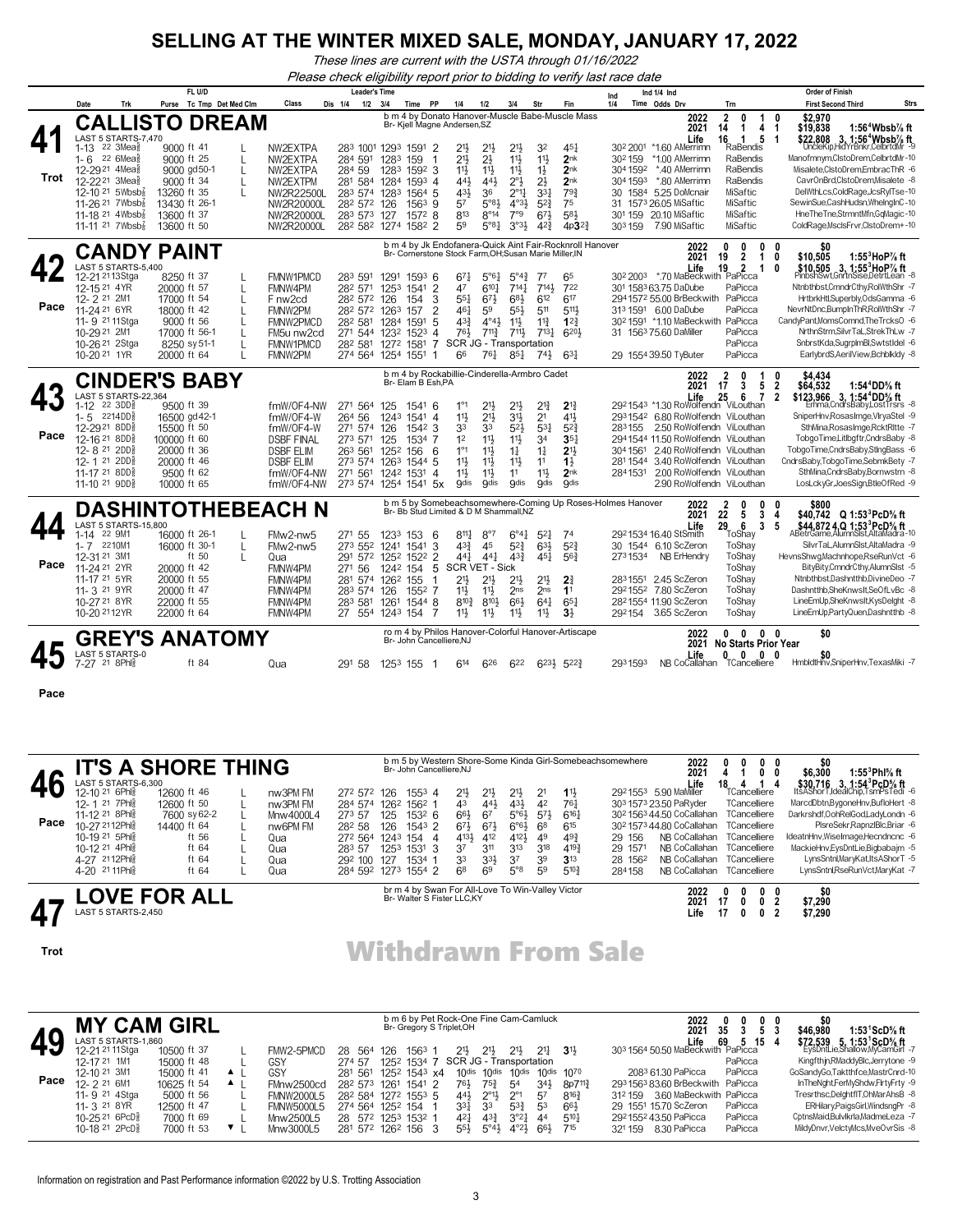*These lines are current with the USTA through 01/16/2022*

*Please check eligibility report prior to bidding to verify last race date*

|                   | Trk<br>Date                                                                                                                                                                                                                                             | FL U/D<br>Purse Tc Tmp Det Med Clm                                                                                                                     | Class                                                                                                                                                                                                                                      | <b>Leader's Time</b><br>Dis 1/4<br>$1/2$ $3/4$                                                                 | PP<br>Time                                                                                                                                                                                                                                                                               | 1/4<br>1/2                                                                                                                                                                                                                                                                                                                            | 3/4                                                                                                                                               | Str<br>Fin                                                                                                                                                                                                                                                | Ind<br>1/4                                                             | Ind 1/4 Ind<br>Time Odds Drv                                                                                                                                                                                                                                                        | Trn                                                                                                                                                                                    | <b>Order of Finish</b><br><b>Strs</b><br><b>First Second Third</b>                                                                                                                                                                                                                                                                                                                                           |
|-------------------|---------------------------------------------------------------------------------------------------------------------------------------------------------------------------------------------------------------------------------------------------------|--------------------------------------------------------------------------------------------------------------------------------------------------------|--------------------------------------------------------------------------------------------------------------------------------------------------------------------------------------------------------------------------------------------|----------------------------------------------------------------------------------------------------------------|------------------------------------------------------------------------------------------------------------------------------------------------------------------------------------------------------------------------------------------------------------------------------------------|---------------------------------------------------------------------------------------------------------------------------------------------------------------------------------------------------------------------------------------------------------------------------------------------------------------------------------------|---------------------------------------------------------------------------------------------------------------------------------------------------|-----------------------------------------------------------------------------------------------------------------------------------------------------------------------------------------------------------------------------------------------------------|------------------------------------------------------------------------|-------------------------------------------------------------------------------------------------------------------------------------------------------------------------------------------------------------------------------------------------------------------------------------|----------------------------------------------------------------------------------------------------------------------------------------------------------------------------------------|--------------------------------------------------------------------------------------------------------------------------------------------------------------------------------------------------------------------------------------------------------------------------------------------------------------------------------------------------------------------------------------------------------------|
| Trot              | <b>NIGHT</b><br>LAST 5 STARTS-9,820<br>$1 - 10$<br>2212DD§<br>12-27 21 11 DD<br>12-13 21 7DD<br>$12 - 6218DD$<br>11-29 2112DD<br>11-22 2113DD§<br>11-15 2113DD <sub>8</sub><br>11-8 <sup>21</sup> 8DD <sup>3</sup>                                      | <b>FLYER K</b><br>13500 ft 30-1<br>14500 ft 41<br>13000 ft 47<br>12000 ft 61<br>9000 ft 38<br>13500 ft 45<br>12000 ft 46<br>12000 ft 62                | W/OF5<br>L<br>W/OF5<br>W/OF2<br>L<br>W/OF2<br>$\mathbf{I}$<br>L<br>W/OF2 - NW<br>W/OF4<br>L<br>W/OF2<br>W/OF2<br>$\mathbf{L}$                                                                                                              | 272 564<br>282 581 1271<br>28 <sup>2</sup> 57 <sup>2</sup> 126 <sup>3</sup> 156                                | b m 4 by Winning Mister-Soaring Flight-Chip Chip Hooray<br>Br- Robert J Key, PA<br>283 574 1262 1552 7<br>1253 1552 4<br>283 582 1272 1564 7<br>1564 7<br>-5<br>283 582 1272 1563<br>-3<br>284 582 1272 1583<br>7<br>28 <sup>2</sup> 57 <sup>3</sup> 126 <sup>2</sup> 155 <sup>3</sup> 3 | 810<br>$8°6\frac{1}{2}$<br>6°6<br>$66\frac{3}{4}$<br>1 <sup>2</sup><br>331<br>$11\frac{1}{2}$<br>$4^{\circ}2^{\frac{3}{2}}$<br>2°‡<br>$11\frac{1}{2}$<br>$44\frac{3}{4}$<br>$4^{4^{3}}$<br>12<br>1 <sup>2</sup><br>$3^{\circ}1\frac{1}{2}$<br>11号                                                                                     | $8^{\circ}6^{\frac{1}{4}}$<br>$5^{31}$<br>1 <sup>2</sup><br>2 <sup>1</sup><br>11<br>$3^{012}$<br>11<br>11                                         | $79\frac{3}{4}$<br>$7^{11}\frac{3}{4}$<br>45<br>461<br>1 <sup>5</sup><br>17 <sup>1</sup><br>383<br>35<br>2 <sup>2</sup><br>$4^{3}\frac{3}{4}$<br>$4^{11}$<br>$4^{11}$<br>11<br>2 <sub>nk</sub><br>2 <sup>3</sup><br>11号                                   | 2921564<br>311 1583<br>301 1564<br>29 1564                             | 2022<br>2021<br>Life<br>301 1574 39.40 MoTeague<br>30 <sup>2</sup> 156 <sup>3</sup> 9.60 MoTeague<br>*.90 TiTetrick<br>4.10 AlDavis<br>1.70 RuFoster<br>2.60 TiTetrick<br>311 1583 *2.50 AlDavis<br>2921554 1.40 TiTetrick                                                          | 0<br>0<br>-1<br>0<br>3<br>28<br>4 7<br>40<br>5<br>48<br>ChCrissmanJr<br>ChCrissmanJr<br>ChCrissmanJr<br>ChCrissmanJr<br>ChCrissmanJr<br>ChCrissmanJr<br>ChCrissmanJr<br>ChCrissmanJr   | \$0<br>1:56 $3$ Mea $\%$ ft<br>\$65,793<br>\$87.408 3. 1:56 <sup>3</sup> Mea <sup>5</sup> / <sub>8</sub> ft<br>SirJesse, NotForMni, Barley -8<br>LizyLxmnt,SecretJet,CupidHnv -8<br>NghtFlyrK,DabgspkyB,Shezfrstd -8<br>Incentive,InfnteZte,NghtFlyrK -8<br>SirJesse, Incentive, LndGnCrzy -8<br>RagtmeHnv, NotForMni, LizyLxmnt -7<br>FiftyWays,NghtFlyrK,KindLkBd -8<br>NotForMni, NghtFlyrK, BontflBrt -8 |
| Pace              | LAST 5 STARTS-14,800<br>22 4M1<br>$1 - 15$<br>12-3 21 1M1<br>11-26 21 6M1<br>11-12 <sup>21</sup> 12M1<br>10-29 21 2M1<br>10-8 $21$ 7Wbsb $\frac{7}{8}$<br>9-21 <sup>21</sup> 2Wbsb <sub>8</sub><br>$9-14$ 21 5Wbsb <sup>2</sup>                         | <b>NORTHERN STORM</b><br>ft 20-2<br>21000 ft 37<br>21000 ft 36-1<br>21000 ft 54<br>17000 ft 56-1<br>13430 ft 60<br>ft $62$<br>ft $62$                  | Qua<br>L<br>L<br>FMw2-nw5<br>L<br>FMw2-nw5<br>▲ L<br>FMw2-nw5<br>$\mathbf{I}$<br>FM5u nw2cd<br>F-NW2R3000<br>QUA<br>QUA                                                                                                                    | 304 1001 1292 157<br>28<br>$55^{1}$<br>284 57<br>272 551<br>271 544 1232 1523<br>272 562<br>281 571<br>283 571 | br m 4 by McArdle-Betit To Getit-No Pan Intended<br>Br- Holland Farms, ON, CA<br>6<br>1233 1522 7<br>1253 1543 4<br>1234 1524 10<br>-7<br>1241 1522 2<br>1531 5<br>126<br>1263 1532 3                                                                                                    | $6^{8}$ <sub>4</sub><br>691<br>5°27<br>$3^{\circ}1$<br>$1^{\circ}1$<br>$11\frac{1}{2}$<br>$3^{01}$<br>2 <sub>ns</sub><br>$3^{\circ}1$<br>11<br>$2^{\circ\circ}1$<br>463<br>1 <sup>2</sup><br>$11\frac{1}{2}$<br>$6^{12}\frac{1}{2}$<br>719                                                                                            | $6^{\circ}11\frac{1}{2}$<br>$5°3\frac{1}{2}$<br>1hd<br>431<br>$11\frac{1}{4}$<br>$1\frac{1}{2}$<br>$11\frac{1}{2}$<br>716                         | $5^{10}$ $\frac{1}{4}$<br>512<br>$74\frac{1}{2}$<br>$54\frac{1}{2}$<br>2 <sup>1</sup><br>2 <sub>hd</sub><br>1063<br>1010<br>12 <sub>1</sub><br>$1\frac{3}{4}$<br>$2\frac{1}{2}$<br>$8^{11}\frac{1}{4}$<br>$1\frac{1}{2}$<br>2 <sub>nk</sub><br>417<br>720 | 2741592<br>29 1531<br>291 1523<br>302 1543<br>271 1531<br>27 1564      | 2022<br>2021<br>Life<br>NB CoCallahan<br>*2.10 DeDunn<br>29 1543 *1.50 DeDunn<br>30 <sup>2</sup> 1544 13.40 ViGinsburg<br>*.40 DeDunn<br>*.95 DoMcnair<br>NB DoMcnair<br><b>NB DoMcnair</b>                                                                                         | $\mathbf 0$<br>0<br>0<br>0<br>$2 \quad 0$<br>3<br>11<br>5<br>$\overline{2}$<br>16<br>0<br>ToAlagna<br>ToAlagna<br>ToAlagna<br>ToAlagna<br>ToAlagna<br>ToAlagna<br>ToAlagna<br>ToAlagna | 50<br>\$33,990<br>1:49 <sup>4</sup> M1 ft<br>\$38,340 3, 1:49 <sup>4</sup> M1 ft<br>TheIdlHnt,KaysDlght,HuntngFrA -7<br>SilvrTaL,Skyy,PlsreSekr -7<br>ExtriaHnv,NrthnStrm,OfTheRcrd -7<br>UptwnLady,PIsBetHnv,SilvrTaL-10<br>NrthnStrm,SilvrTaL,StrekThLw -7<br>JustDasy,StteOfMnd,RacngFrth-10<br>BetOnBcky,NrthnStrm,TweetrHnv -6<br>TrchrsRgn,RealSurel,Captnfrck -7                                      |
| Trot              | LAST 5 STARTS-3,248<br>22 7M1<br>$1 - 14$<br>1-7 2213M1<br>12-30 <sup>21</sup> 5Phlg<br>12-16 21 10Phls<br>12-9 21 5Phlg<br>12-2 <sup>21</sup> 1Phis<br>11-26 21 10 Phil<br>11-19 <sup>21</sup> 6Phlg                                                   | <b>PAINT BY NUMBERS</b><br>16000 ft 26-1<br>16000 ft 30-1<br>14400 gd52-1<br>14400 ft 60<br>14400 ft 40<br>12600 ft 56<br>12600 ft 44-1<br>12600 ft 48 | 5u w2-nw5<br>5u w2-nw5<br>nw <sub>5</sub> PM<br>nw <sub>5</sub> PM<br>nw <sub>5</sub> PM<br>nw3PM<br>nw3PM<br>nw3PM                                                                                                                        | 29<br>572<br>28<br>582<br>28<br>571<br>274 59<br>273 573 1263 156<br>283 593<br>291 59<br>291 592              | b m 4 by Bar Hopping-Powell Blue Chip-Andover Hall<br>Br- Fredericka V Caldwell, KY; Bluestone Farms LLC, NJ<br>1264 157<br>-7<br>1271 1554<br>-2<br>126<br>$154^3$ 3<br>1271<br>1562<br>3<br>-1<br>1284 200<br>4<br>6<br>1281<br>158<br>1283 158<br>2                                   | 421<br>$74\frac{1}{2}$<br>56<br>$55\frac{3}{4}$<br>67<br>$67\frac{1}{2}$<br>$3^{31}$<br>$3^{3}\frac{1}{2}$<br>793<br>78<br>3 <sup>11</sup><br>34<br>610<br>78<br>$2^{\circ}1$<br>$11\frac{1}{2}$                                                                                                                                      | 96<br>$75\frac{3}{4}$<br>$5°5\frac{1}{2}$<br>45}<br>8113<br>$2^{\circ}1$<br>612<br>$1\frac{1}{4}$                                                 | 72<br>$54\frac{1}{4}$<br>761<br>$78\frac{1}{4}$<br>471<br>$3^{10}$<br>5 <sup>7</sup><br>$5^{13}$<br>$8^{12}$<br>614<br>2 <sub>hd</sub><br>$11\frac{1}{2}$<br>714<br>7203<br>2 <sup>2</sup><br>56}                                                         | 311 200                                                                | 2022<br>2021<br>Life<br>294 1574 74.00 StSmith<br>29 1572100.90 StSmith<br>2931563 51.60 JaPelling<br>304 159 41.10 TrBeyer<br>30 1584 61.20 GNapolitnoJr MiPolhemus<br>6.10 CoCallahan MiPolhemus<br>313 2021 47.80 GNapolitnoJr MiPolhemus<br>303 1591 7.20 CoCallahan MiPolhemus | 0<br>2<br>0<br>0<br>32<br>3<br>5<br>6<br>$36JO$ 3<br>5<br>-7<br>JCano<br>JCano<br>MiPolhemus                                                                                           | \$800<br>1:57 $^{2}$ PcD $%$ ft<br>\$50,764<br>\$52,812 3, 1:57 PcD $\frac{1}{2}$ ft<br>Spunknśrc, BntwnMdns, SevnNtnAr-10<br>WshngBrft,UWilBeQun,TitnsHope-10<br>AlTheTrth,ScircBgJh,PantByNmb -7<br>Vincenti,TqlaNRoss,ZsaZsaDbr -5<br>ShdrckHnv, Vinyasa, Trixstar -8<br>PantByNmb,JoeExotic,MrBlumeti -8<br>OpertnShp, MassFlow, Create -7<br>OpenTIMdn,ChocsChce,VendorBil -5                           |
| ეკ<br>Pace        | LAST 5 STARTS-2.520<br>1-7 2210M1<br>12-2421 8Phls<br>12-17 2113M1<br>12-10 <sup>21</sup> 1M1<br>12-3 21 1M1<br>11-26 21 6M1<br>11-21 21 3Phls<br>11- 3 <sup>21</sup> 4Phlg                                                                             | <b>PLEASURE SEEKER</b><br>16000 ft 30-1<br>14400 ft 48<br>21000 ft 48<br>21000 ft 41<br>21000 ft 37<br>21000 ft 36-1<br>14400 ft 52<br>14400 ft 52     | FMw2-nw5<br>nw5PM FM<br>FMw2-nw5<br>FMw2-nw5<br>FMw2-nw5<br>FMw2-nw5<br>nw5PM FM<br>nw5PM FM                                                                                                                                               | 273 552<br>273 574<br>271 554<br>271 55<br>28<br>551<br>284 57<br>264 562<br>271 56                            | Br- Robert L Hamather.ON. CA<br>1241 1541<br>1254 1542 7<br>124<br>15148<br>1234 1521 5<br>1233 1522 1<br>1253 1543 7<br>1243 1531 8<br>1233 1524 4                                                                                                                                      | 551<br>$66\frac{1}{2}$<br>791<br>78<br>991<br>$99\frac{3}{4}$<br>87<br>$86\frac{1}{4}$<br>41<br>$6^{2}$<br>78<br>7°7<br>891<br>815<br>$56\frac{1}{2}$<br>56}                                                                                                                                                                          | $6^{\circ}4$<br>65<br>$9^{07}\frac{3}{4}$<br>9°6<br>$4^{2^{3}}$<br>5°3<br>8°7<br>$44\frac{1}{2}$                                                  | $84\frac{3}{4}$<br>75<br>641<br>$6^{4}$<br>88<br>$8^{7}{}_{2}^{3}$<br>83}<br>$76\frac{1}{4}$<br>$5^{2}\frac{3}{4}$<br>$3^{2}$<br>6 <sup>4</sup><br>6 <sup>4</sup><br>88<br>881<br>3 <sup>2</sup><br>44                                                    | b m 4 by Somebeachsomewhere-Its No Secret-Badlands Hanover             | 2022<br>2021<br>Life<br>301 1551 43.30 MaMacDnld<br>283 1552 53.30 TrPorter<br>2741532 88.00 RuFoster<br>282153247.60 BrBeckwith<br>283152456.70 ScZeron<br>291 1552 27.40 ToMccarthy<br>284154419.40 TrBeyer<br>2841531 3.80 MoTeague                                              | 0<br>0<br>1<br>0<br>$\overline{2}$<br>19<br>5<br>4<br>26<br>6<br>4<br>5<br>StChiodo<br>StChiodo<br>StChiodo<br>StChiodo<br>StChiodo<br>StChiodo<br>StChiodo<br>StChiodo                | \$0<br>\$37,590<br>1:53 $^3$ Phl $\%$ ft<br>\$42,796 3, 1:53 <sup>3</sup> Phl <sup>5</sup> / <sub>8</sub> ft<br>SilvrTaL,AlumnSlst,AltaMadra -9<br>DivineDeo,Capsaicin,LineEmUp -7<br>OfTheRcrd,DivineDeo,Looktmyrt -9<br>OfTheRcrd,Skyy,DivineDeo -9<br>SilvrTaL,Skyy,PlsreSekr -7<br>ExtriaHnv,NrthnStrm,OfTheRcrd -7<br>RechthrAs,Capsaicin,Skyy -8<br>ThreWySpl,Capsaicin,PlsreSekr -6                   |
| Pace              | LAST 5 STARTS-5,460                                                                                                                                                                                                                                     |                                                                                                                                                        | <b>SHECOULDBEGOOD N</b>                                                                                                                                                                                                                    |                                                                                                                | b m 9 by Well Said-Summer Solstice-New York Motoring<br>Br- Reginald N Caldow, NZ                                                                                                                                                                                                        |                                                                                                                                                                                                                                                                                                                                       |                                                                                                                                                   |                                                                                                                                                                                                                                                           | <b>Withdrawn From Sale</b>                                             | 2022<br>2021<br>Life                                                                                                                                                                                                                                                                | 0<br>0<br>0<br>0<br>36<br>6<br>9<br>4<br>137 24 20 18                                                                                                                                  | SO.<br>\$55.061<br>1:53 $TgDn%$ ft<br>\$191,997<br>8, 1:53 TgDn% ft                                                                                                                                                                                                                                                                                                                                          |
| c C<br>UU<br>Pace | LAJ<br>3 3 I AR I<br>1-7 2212M1<br>12-21 <sup>21</sup> 3Stga<br>12-10 21 5M1<br>12-2 <sup>21</sup> 7M1<br>11-27 <sup>21</sup> 11M1<br>11-16 <sup>21</sup> 9Stga<br>11-9 <sup>21</sup> 8 Stga<br>11-3 2112YR                                             | 8000 ft 30-1<br>7000 ft 37<br>15000 ft 41<br>13125 ft 54<br>15000 ft 34<br>11500 ft 43<br>11500 ft 56<br>14500 ft 47                                   | <b>STOWAWAY HANOVER</b><br>$\mathbf{v}_{\perp}$<br>FMnw2500cd<br>$\mathbf{I}$<br><b>FMNW4000L4</b><br>GSY<br>▼ L<br>FMnw6000L5<br>FMnw7000cd<br>L<br>$\mathbf{I}$<br><b>FMNW7500L5</b><br>L<br><b>FMNW7500L5</b><br><b>FMNW7500L5</b><br>L | 262 54<br>27 <sup>1</sup> 55<br>28<br>583<br>274 571                                                           | b m 5 by Western Ideal-Sapere Hanover-Allamerican Native<br>Br- Hanover Shoe Farms Inc, PA<br>282 573 1254 1543 7<br>273 572 1263 1553 2<br>1232 1523 2<br>123<br>152<br>10<br>27 553 1241 1532 4<br>1274 1572 5<br>$\overline{2}$<br>1253 155<br>273 563 1242 1534 5                    | $11\frac{1}{2}$<br>$11\frac{1}{2}$<br>$3^{2}\frac{3}{4}$<br>43<br>33}<br>$3^{3}\frac{1}{2}$<br>1012<br>$10^{8}$<br>$11\frac{3}{4}$<br>$11\frac{1}{2}$<br>33<br>$43\frac{1}{4}$<br>11<br>$11\frac{1}{2}$<br>33<br>33                                                                                                                   | $11\frac{1}{4}$<br>53<br>43<br>$10^{\circ\circ}9\frac{1}{2}913$<br>11<br>$4^{\circ}2^{\frac{1}{4}}$<br>$11\frac{1}{2}$<br>$4^{\circ}3\frac{1}{4}$ | 2 <sup>1</sup><br>$36\frac{3}{4}$<br>$4^{2}$<br>$2\frac{1}{2}$<br>891<br>$8^{15}$<br>9161<br>$63\frac{1}{4}$<br>2 <sub>hd</sub><br>$3^{12}$<br>64<br>2 <sup>11</sup><br>11<br>56<br>$59\frac{1}{2}$                                                       | 301 156<br>30 1581<br>2931551                                          | 2022<br>2021<br>$\blacksquare$<br>4.10 JaBartlett<br>2821553 3.70 MaBeckwith PaPicca<br>313 1553 34.00 PaPicca<br>30 <sup>2</sup> 1551 25.40 BrBeckwith PaPicca<br>294154 32.20 BrBeckwith PaPicca<br>*.90 MaBeckwith PaPicca<br>*.75 MaBeckwith PaPicca<br>303 1553 1.70 ScZeron   | 0<br>0<br>33<br>- 6<br>6<br>- 3<br><b>c</b> ۰<br>42<br>11<br>PaPicca<br>PaPicca<br>PaPicca                                                                                             | \$960<br>1:50 <sup>1</sup> PcD% ft<br>\$96,600<br>\$15<br><b>54,771   4, 1:50<sup>1</sup>PcD% ft</b><br>FirtyFrty,BeBest,Stowwy <del>ll</del> nv -9<br>Nshribity,StowwyHnv,SeaChngN -8<br>CeclCsnva,PirtsAley,BrucsMagc-10<br>AneBoney,Bnb,PapyRocks-10<br>FghtngEvl,Alicorn,NimhFrnco -9<br>AlSpdRsng,ClemieHnv,Hrslkntyu -8<br>BtylsBlnd,StowwyHnv,Hrslkntyu -8<br>ShekhYbty, Waltzwths, Betabcool -7      |
| Trot              | <b>SWIFT</b><br>LAST 5 STARTS-73,375<br>11-18 21 5HoP<br>10-29 21 9HoP3<br>10-15 <sup>21</sup> 5HoP <sub>8</sub><br>10-7 21 9HoP<br>9-24 21 $4HOP_8^7$<br>9-12 21 7HoP $\frac{7}{8}$<br>9-1 $^{21}$ 8HoP <sub>8</sub><br>8-18 2112HoP <sub>8</sub>      | <b>SWANDA</b><br>50000 ft 35<br>56000 sy 55-1<br>270000 ft 60<br>47500 ft 68<br>115000 ft 72<br>47000 ft 78<br>47500 ft 71<br>48000 ft 76              | StarDes-3F<br>L<br>L<br>CirCity-3F<br>DL<br>ISS-FNL-3F<br>ISS-3F-LG8<br>L<br>DL<br>Moni<br>ISS-3F-LG7<br>L<br>ISS-3F-LG6<br>L<br>ISS-3F-LG5<br>L                                                                                           | 271<br>564<br>273 563 1252 153<br>28 571<br>282 583<br>272 56                                                  | br m 4 by Swan For All-Cheetah Hall-Tom Ridge<br>Br- Lavon L Miller.IN<br>271 574 1271 1552 x7<br>1252 1523 [10<br>27 554 1254 1533 4<br>-1<br>281 573 1263 1542 3<br>1542 5<br>1261<br>155<br>7<br>127<br>125<br>153<br>6                                                               | $10^{19}\frac{1}{4}$ 10 <sup>32</sup> / <sub>2</sub> 10 <sup>38</sup> / <sub>2</sub> 10 <sup>43</sup><br>$7^{7\frac{3}{4}}$<br>$78\frac{1}{2}$<br>$3^{3}\frac{1}{2}$<br>$1\frac{1}{4}$<br>33<br>$11\frac{1}{2}$<br>$11\frac{1}{2}$<br>2 <sup>2</sup><br>$1^{\circ}1^{\circ}$<br>$11\frac{3}{4}$<br>x7°81 711<br>$11\frac{3}{4}$<br>11 | $8^{\circ}9\frac{1}{2}$<br>$2^{\circ}1$<br>1 <sup>2</sup><br>$2^{13}$<br>$11\frac{1}{2}$<br>710<br>1 <sup>2</sup>                                 | $10^{43}$<br>$69\frac{1}{2}$<br>781<br>$2\frac{1}{2}$<br>75<br>11<br>21<br>$11\frac{1}{4}$<br>$1\frac{1}{4}$<br>$11\frac{1}{2}$<br>1 <sup>3</sup><br>$78\frac{1}{4}$<br>75 <sub>1</sub><br>$13\frac{1}{2}$<br>$1^{2}3$                                    | 29 204<br>2841543<br>2741531<br>2721542<br>2811542<br>27 156<br>28 153 | 2022<br>2021<br>Life.<br>4.30 TrTetrick<br>27 1541 13.10 TrTetrick<br>1.30 TrTetrick<br>*.40 TrTetrick<br>2.00 TrTetrick<br>*.10 TrTetrick<br>*.20 TrTetrick<br>*.50 TrTetrick                                                                                                      | 0<br>0<br>0<br>0<br>8<br>$\overline{1}$<br>15<br>0<br>27 14<br>ErvMiller<br>2 2<br>ErvMiller<br>ErvMiller<br>ErvMiller<br>ErvMiller<br>ErvMiller<br>ErvMiller<br>ErvMiller             | 50<br>\$214,918 Q 1:52 <sup>3</sup> M1 ft<br>\$452,055 3,Q 1:52 <sup>3</sup> M1 ft<br>PubCrawl,DewtflsGr,QueenOfAl-10<br>EmpresvHl,Princessa,PubCrawl-11<br>ShrlyGdns, Queen Of Al, For UndrPr-10<br>ShrlyGdns,SwftSwnda,ContryGrl -7<br>SwftSwnda,AuntIrene,DarIneHnv -7<br>SwftSwnda.ForUndrPr.ImaDmndBb -6<br>ImaDmndBb,DewtflsGr,ForUndrPr -7<br>SwftSwnda,DewtflsGr,ShrlyGdns -7                        |
| Pace              | TEAM KIWI N<br>LAST 5 STARTS-12,025<br>1-14 22 3Fhld<br>12-31 21 4M1<br>11-22 <sup>21</sup> 3PRc<br>11-15 21 10PRcs<br>11-8 21 10 PR cs<br>10-31 21 4PRc <sup>3</sup><br>10-24 <sup>21</sup> 9PRc <sup>3</sup><br>10-18 <sup>21</sup> 5PRc <sup>3</sup> | ft 39-1<br>ft 50<br>12500 gd52<br>22500 ft 47<br>25000 ft 60<br>17500 ft 63<br>17500 ft 54<br>25000 ft 59                                              | QUA<br>L<br>Qua<br>L<br>L<br>FMNW4000CD<br>L<br><b>FMWO10000L</b><br><b>FMWO10000L</b><br>L<br>L<br>FMNW6000CD<br>FMNW6000CD<br>L<br>FM OPEN HC<br>L                                                                                       | 274 563 1242 1531<br>264 56<br>272 572 1242 154<br>263 56                                                      | b m 7 by Bettor's Delight-Kiwi Ingenuity-Christian Cullen<br>Br- H A Scott & Dr K M Lawson & Equine Invsts LTD, NZ<br>283 592 1291 1591 5<br>274 573 1263 1532 x1x<br>28 572 1252 1544 3<br>-4<br>1242 1533 3<br>3<br>1244 154<br>7<br>273 552 1241 1531<br>-1                           | 55}<br>56<br>7dis<br>7dis<br>$44\frac{3}{4}$<br>$2^{\circ}1\frac{1}{4}$<br>551<br>5°3<br>$76\frac{3}{4}$<br>$6^{\circ}4\frac{1}{2}$<br>56<br>421<br>89<br>$8^{\circ}6^{\frac{3}{4}}$<br>$5^{41}$<br>55                                                                                                                                | 3°3 <sub>7</sub><br>7dis<br>$4^{\circ}1$<br>5°2 <sup>3</sup><br>$4^{\circ}2$<br>$2^{01}\frac{1}{2}$<br>$7^{\circ}3^3_4$<br>$5°3\frac{1}{2}$       | 21}<br>551<br>7dis<br>7753<br>$63\frac{3}{4}$<br>$63\frac{1}{2}$<br>65<br>$69\frac{1}{2}$<br>$4^{11}$<br>2 <sub>nk</sub><br>2 <sup>1</sup><br>2 <sup>2</sup><br>431<br>83<br>$4^{21}$<br>$5^{3}\frac{3}{4}$                                               | 302 2001<br>2083<br>2941552<br>301 155<br>2841533                      | 2022<br>2021<br>Life<br>NB StSmith<br>NB ByDobson<br>1.50 WDCampbell<br>3.30 NiGraffam<br>7.00 NiGraffam<br>2941542 5.50 NiGraffam<br>29 1543 *1.50 BrRanger<br>2841533 10.90 AnMonti                                                                                               | 0<br>0<br>0<br>-0<br>37<br>7<br>4<br>4<br>$69$ 12 $9$ 5<br>DaPAnderson<br>DaPAnderson<br>MaEaton<br>MaEaton<br>MaEaton<br>MaEaton<br>MaEaton<br>MaEaton                                | \$0<br>\$78,357<br>1:53 <sup>1</sup> PRc <sup>5</sup> / <sub>8</sub> ft<br>$$114,892$ 5, $1:514$ M1 ft<br>CandyTrdr,CamporaN,SeOfLvBc -6<br>RocknPhly,LaBelaVta,AltaMadra -7<br>SweetSue,SandyWin,Aintnhlbc -6<br>PwrdByMch,SurelSyrh,ThatsIncr -8<br>Firstup, Team KiwiN, La Alwys Am - 7<br>TheFnMrsh,TeamKiwiN,AlwysMndy -6<br>SurelSyrh,LaAlwysAm,MitnyNcle -9<br>Therwsths,SarhsLily,Firstup -5         |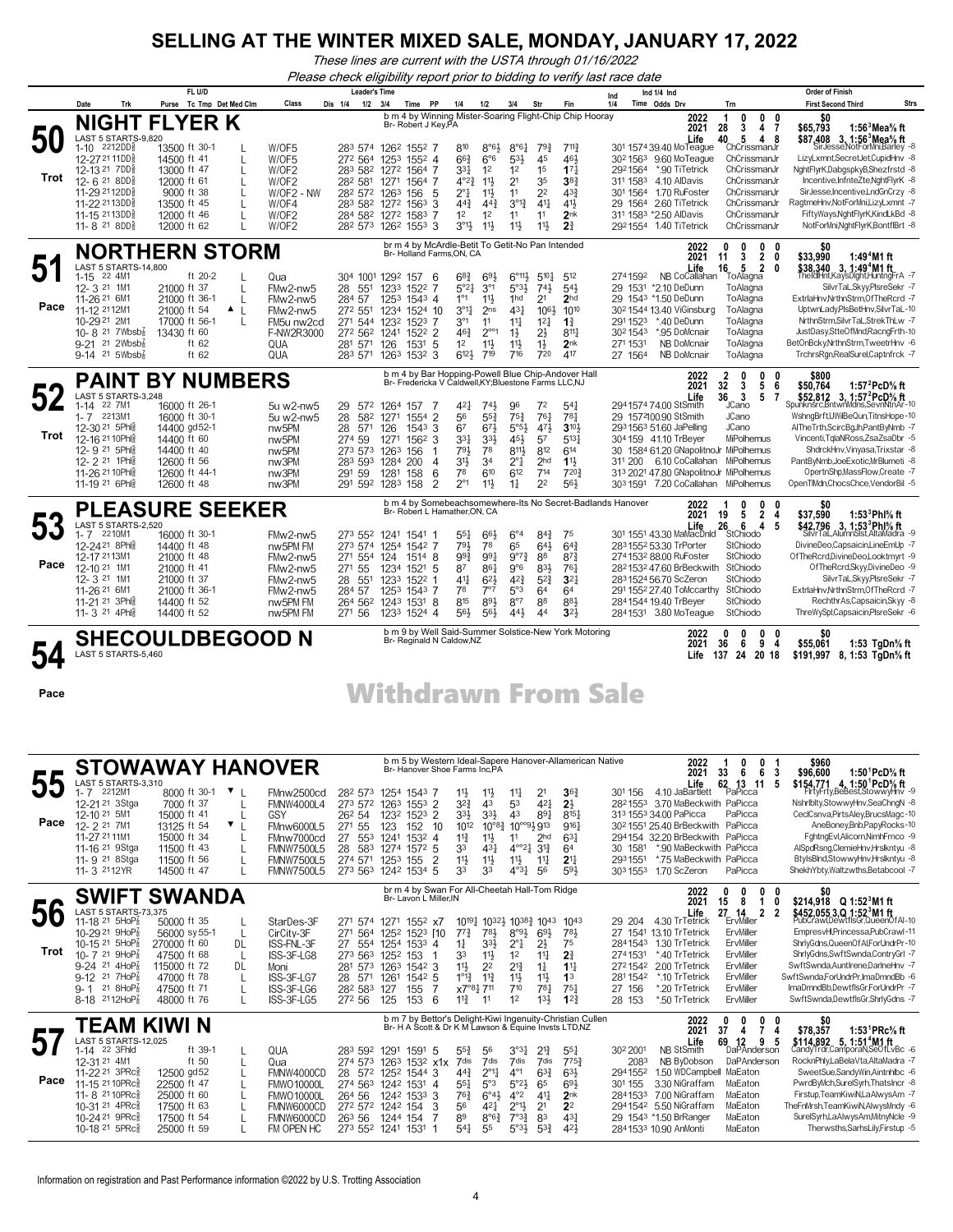*These lines are current with the USTA through 01/16/2022*

*Please check eligibility report prior to bidding to verify last race date*

|            |                                                                                                                                                                                                                                                                                       | FL U/D                                                                                                                |                                                               |                                                                                                                                                    | <b>Leader's Time</b>                                                                                                                                                                     |                                                                                                          |                                                                                                                                           |                                                                                                                                   |                                                                                                                                                                     |                                                                                                                                                                             |                                                                                                                                                             |                                                                                                                                             | Please check eligibility report prior to bidding to verity last race date | Ind 1/4 Ind                                                                                                                                                                                                                                         |                                                                                                                                                                                                                                                                                                                               | <b>Order of Finish</b>                                                                                                                                                                                                                                                                                                                                                                                                                                                                                                               |
|------------|---------------------------------------------------------------------------------------------------------------------------------------------------------------------------------------------------------------------------------------------------------------------------------------|-----------------------------------------------------------------------------------------------------------------------|---------------------------------------------------------------|----------------------------------------------------------------------------------------------------------------------------------------------------|------------------------------------------------------------------------------------------------------------------------------------------------------------------------------------------|----------------------------------------------------------------------------------------------------------|-------------------------------------------------------------------------------------------------------------------------------------------|-----------------------------------------------------------------------------------------------------------------------------------|---------------------------------------------------------------------------------------------------------------------------------------------------------------------|-----------------------------------------------------------------------------------------------------------------------------------------------------------------------------|-------------------------------------------------------------------------------------------------------------------------------------------------------------|---------------------------------------------------------------------------------------------------------------------------------------------|---------------------------------------------------------------------------|-----------------------------------------------------------------------------------------------------------------------------------------------------------------------------------------------------------------------------------------------------|-------------------------------------------------------------------------------------------------------------------------------------------------------------------------------------------------------------------------------------------------------------------------------------------------------------------------------|--------------------------------------------------------------------------------------------------------------------------------------------------------------------------------------------------------------------------------------------------------------------------------------------------------------------------------------------------------------------------------------------------------------------------------------------------------------------------------------------------------------------------------------|
|            | Trk<br>Date                                                                                                                                                                                                                                                                           | Purse Tc Tmp Det Med Clm                                                                                              |                                                               | Class                                                                                                                                              | $1/2$ $3/4$<br>Dis 1/4                                                                                                                                                                   |                                                                                                          | Time PP                                                                                                                                   | 1/4                                                                                                                               | 1/2                                                                                                                                                                 | 3/4                                                                                                                                                                         | Str                                                                                                                                                         | Fin                                                                                                                                         | Ind<br>1/4                                                                | Time Odds Drv                                                                                                                                                                                                                                       | Trn                                                                                                                                                                                                                                                                                                                           | Strs<br><b>First Second Third</b>                                                                                                                                                                                                                                                                                                                                                                                                                                                                                                    |
| 58<br>Trot | VICTORIANA<br>LAST 5 STARTS-10,715<br>$1-14$ 22 2Mea <sup>5</sup><br>$1 - 6$ 22 1 Mea <sub>8</sub><br>12-14 <sup>21</sup> 11Mea $\frac{2}{3}$<br>12-7 <sup>21</sup> 1Mea <sup>5</sup><br>11-30 <sup>21</sup> 8 Meas<br>11-23 <sup>21</sup> 8Mea<br>11-17 21 11 Mea<br>11-9 21 11 Meas | 11000 gd32-1<br>11000 ft 25<br>11000 ft 38<br>10300 ft 28<br>11000 ft 42<br>11000 ft 38<br>10000 ft 68<br>11000 ft 64 | $\blacktriangle$<br>$\perp$<br>$\mathbf{v}_{\perp}$<br>▲<br>▼ | W4NW8EXTP<br>W4NW7EXTP<br>W4NW7EXTP<br><b>FMNW7500L5</b><br>W4NW7EXTP<br>W4NW7EXTP<br>NW4EXTPM<br>W4NW7EXTP                                        | 28<br>-57<br>284 583<br>283 581<br>282 582<br>28<br>28<br>561<br>284 582<br>272 561 1242 1533 6                                                                                          | 1261<br>1274 1574 4<br>127<br>1264<br>564 1251<br>1251<br>1271 1562 1                                    | b m 4 by Donato Hanover-Malvictorian-Malabar Man<br>Br- Michael D Andrew.ME<br>1554 2<br>$155^3$ 6x<br>1562<br>3<br>155<br>3<br>$154^3$ 6 | 33<br>11<br>x7 <sup>dis</sup><br>11}<br>11<br>$1^{\circ}1\frac{1}{2}$<br>43<br>$3°2\frac{1}{2}$                                   | 33<br>$11\frac{1}{2}$<br>7dis<br>11}<br>1 <sup>2</sup><br>$2^{11}$<br>$1^{\circ}1\frac{1}{2}$<br>$2^{\circ}1$                                                       | 33<br>$11\frac{1}{2}$<br>7dis<br>11}<br>$1\frac{1}{2}$<br>42<br>$1\frac{1}{2}$<br>$3^{\circ}1\frac{1}{2}$                                                                   | $3^{2}\frac{1}{2}$<br>1 <sup>2</sup><br>7dis<br>11}<br>2 <sup>1</sup><br>53<br>11}<br>$43\frac{1}{2}$                                                       | $3^{2}$<br>1 <sup>1</sup><br>7dis<br>2 <sub>hd</sub><br>34<br>3 <sup>4</sup><br>$13\frac{1}{4}$<br>443                                      | 2931562                                                                   | 2022<br>2021<br>Life<br>2921561 *1.00 ChPage<br>8.30 JFIndof<br>294 1542 19.70 DaMiller                                                                                                                                                             | $\overline{2}$<br>0<br>$\overline{1}$<br>23<br>5<br>3<br>30<br>6<br>- 5<br>RoBurke<br>30 1574 *1.10 RonWrennJr RoBurke<br>RoBurke<br>*.90 RonWrennJr RoBurke<br>303 1554 *1.10 RonWrennJr RoBurke<br>2941552 3.50 RonWrennJr RoBurke<br>291 1562 *.40 RonWrennJr RoBurke<br>RoBurke                                           | 1:57 <sup>4</sup> Mea <sup>5</sup> / <sub>8</sub> ft<br>\$6,820<br>-1<br>- 3<br>1:56 <sup>2</sup> Mea <sup>5</sup> / <sub>8</sub> ft<br>\$60,662<br>\$75,602 3, 1:56 <sup>2</sup> Mea <sup>5</sup> / <sub>8</sub> ft<br>WindsngPt,WhiskyLny,Victorina -8<br>4<br>Victorina, Tnznte Trx, PtrcksWay -7<br>Brigotto, PtrcksWay, TnznteTrx -7<br>EastrLily, Victorina, PetroHall -6<br>GabysWIdC,PokerPlay,Victorina -6<br>WadngBots,GabysWIdC,Victorina -6<br>Victorina, ItsSoFIfy, TufTBLny -6<br>Walknthmn, Misin Vyge, Gabys WIdC-10 |
|            | WAKEMESHAKEME                                                                                                                                                                                                                                                                         |                                                                                                                       |                                                               |                                                                                                                                                    |                                                                                                                                                                                          |                                                                                                          | b m 5 by American Ideal-Wichita's Place-Artsplace<br>Br- Carl D Morrison.NY                                                               |                                                                                                                                   |                                                                                                                                                                     |                                                                                                                                                                             |                                                                                                                                                             |                                                                                                                                             |                                                                           | 2022                                                                                                                                                                                                                                                | 0<br>$0\quad 0$<br>1                                                                                                                                                                                                                                                                                                          | \$0                                                                                                                                                                                                                                                                                                                                                                                                                                                                                                                                  |
| 59<br>Pace | LAST 5 STARTS-2,084<br>1-13 2210YR<br>12-31 21 6Phls<br>12-26 <sup>21</sup> 6Phlg<br>12-16 21 3YR<br>12-9 21 11 YR<br>12-2 <sup>21</sup> 2YR<br>11-17 21 8YR<br>11-4 21 1YR                                                                                                           | 11500 gd37-1<br>9900 ft 52<br>11200 ft 54<br>19000 ft 60<br>19000 ft 36<br>19000 ft 55<br>14500 ft 55<br>12500 ft 45  | L<br>L<br>L<br>L<br>L                                         | <b>FMNW5000L5</b><br>Mnw7000L5<br>Mnw10500L5<br><b>FMNW10000</b><br><b>FMNW10000</b><br><b>FMNW10000</b><br><b>FMNW7500L5</b><br><b>FMNW5000L5</b> | 282 582<br>271 56<br>273 573<br>274 57<br>282 582<br>282 572 1253 1544 6<br>274 573<br>28 571 1251 1542 5                                                                                | 127<br>1233<br>1261<br>1254<br>1262 1544 3<br>1254 1551 1                                                | $156^3$ 8<br>1522 2<br>1542 3<br>1541                                                                                                     | $8^{11}\frac{1}{4}$<br>46<br>58<br>334<br>$44\frac{3}{4}$<br>791<br>$1^{\circ}$ $\frac{3}{4}$<br>$1^{\circ}1_{4}^{1}$             | $8^{11}\frac{1}{4}$<br>46<br>56<br>$3^{3}$<br>$44\frac{1}{2}$<br>$7^{11}\frac{3}{4}$<br>$11\frac{1}{2}$<br>$11\frac{1}{2}$                                          | $8^{7}\frac{3}{4}$<br>45<br>$55\frac{1}{2}$<br>43<br>$5^{\circ}4^{\frac{3}{4}}$<br>$7^{73}$<br>2 <sub>ns</sub><br>$11\frac{3}{4}$                                           | 75<br>$34\frac{1}{2}$<br>$66\frac{1}{2}$<br>53<br>66}<br>$85\frac{3}{4}$<br>$2\frac{3}{4}$<br>$12\frac{1}{2}$                                               | 64<br>3 <sup>3</sup><br>$45\frac{1}{2}$<br>$75\frac{1}{4}$<br>8101<br>$87\frac{1}{4}$<br>$54\frac{1}{2}$<br>1 <sub>hd</sub>                 | 282153                                                                    | 2021<br>Life                                                                                                                                                                                                                                        | $\overline{7}$<br>28<br>$\overline{2}$<br>39<br>9<br>8<br>2841572 20.20 PaLachance PaLachance<br>5.30 PaLachance PaLachance<br>281 1552 7.90 PaLachance PaLachance<br>2841551 6.10 PaLachance PaLachance<br>2921564 20.80 PaLachance PaLachance<br>29 1561 45.25 PaLachance PaLachance<br>301 156 *1.40 PaLachance PaLachance | \$65,485<br>4<br>1:54 YR ft<br>\$92,841 4, 1:54 YR ft<br>- 5<br>SandyWin,AmrcnTorN,WodmrSkyr -8<br>AlumnSlst,DelishkaN,WkmeShkme -7<br>AlwysMndy,Ashtini,Betabcool -6<br>IronMstrs,Dbldeltbr,LarjnLeah -7<br>ManDntfrg,PaigsGirl,ImVrySpcl -8<br>SprtsFlix,ByeByMchl,MncaGlghr -8<br>MildyDnvr,IdealHanh,PaigsGirl -6<br>291 1542 *2.30 PaLachance PaLachance WkmeShkme,FreExchng,MornngHsB -8                                                                                                                                       |
|            | <b>A FEARSOME HANOVER</b>                                                                                                                                                                                                                                                             |                                                                                                                       |                                                               |                                                                                                                                                    |                                                                                                                                                                                          |                                                                                                          | b g 4 by Western Ideal-Attitude Hanover-Dragon Again<br>Br- Hanover Shoe Farms Inc, PA                                                    |                                                                                                                                   |                                                                                                                                                                     |                                                                                                                                                                             |                                                                                                                                                             |                                                                                                                                             |                                                                           | 2022<br>2021                                                                                                                                                                                                                                        | 0<br>0<br>0<br>29<br>9<br>5                                                                                                                                                                                                                                                                                                   | \$0<br>0<br>\$58,489<br>3<br>1:50 Mea $\%$ ft                                                                                                                                                                                                                                                                                                                                                                                                                                                                                        |
| 63<br>Pace | LAST 5 STARTS-5,541<br>1-15 22 5M1<br>12-17 21 8M1<br>12-12 <sup>21</sup> 8 Stga<br>12- 5 <sup>21</sup> 10 Stga<br>11-28 <sup>21</sup> 8 Stga<br>11-12 <sup>21</sup> 4 Mea<br>11-5 21 10 Meas<br>10-22 <sup>21</sup> 3Mea                                                             | ft 20-2<br>21000 ft 48<br>10500 ft 40<br>10500 ft 37<br>10500 ft 33<br>10300 ft 64<br>9800 ft 42<br>9800 sy 52-1      |                                                               | Qua<br>5u w2-nw5<br>WO2-5PMCD<br>WO2-5PMCD<br>WO2-5PMCD<br>W3NW5EXTP<br>W3NW5EXTP<br>W3NW6EXTP                                                     | 301 591<br>271 554<br>283 583<br>271 56<br>28<br>271 564 1244 1532 7<br>271 561<br>264 563                                                                                               | 1273 1543 3<br>1242 1512 2<br>1272 1562 4<br>1251 1544 5<br>572 1253 1553 3<br>124 1521 4<br>1234 1514 6 |                                                                                                                                           | 45}<br>643<br>57<br>$55\frac{1}{4}$<br>461<br>33<br>21}<br>33                                                                     | 473<br>$76\frac{1}{4}$<br>$66\frac{1}{4}$<br>$5^{\circ}3\frac{1}{2}$<br>$3^{03}$<br>33<br>$11\frac{1}{2}$<br>33                                                     | 617<br>86<br>6 <sup>8</sup><br>$6^{\circ}4$<br>$4^{\circ}5\frac{1}{2}$<br>44<br>$11\frac{1}{2}$<br>43                                                                       | 719<br>7 <sup>7</sup><br>$47\frac{3}{4}$<br>76<br>36<br>441<br>11号<br>32                                                                                    | 724<br>783<br>49<br>41}<br>2 <sup>2</sup><br>3 <sup>3</sup><br>2 <sub>ns</sub><br>2 <sup>1</sup>                                            | 2821592<br>291 1581<br>29 155<br>292156<br>2831541<br>2811521<br>273152   | Life<br><b>NB MaMiller</b><br>2731531 52.50 LuHanners<br>2.80 LaStalbaum<br>*1.55 JiDevaux<br>*.85 JiDevaux<br>*.70 DaPalone<br>*.50 DaPalone<br>*.80 DaPalone                                                                                      | 5<br>9<br>34<br>JiDohertyJr<br>JiDohertyJr<br>JiDohertyJr<br>JiDohertyJr<br>JiDohertyJr<br>RoBurke<br>RoBurke<br>RoBurke                                                                                                                                                                                                      | \$61,473 3, 1:50 Mea <sup>5</sup> / <sub>8</sub> ft<br>StrghtTlk,TitoRocks,LaytonHnv -7<br>4<br>TwnFightr,GamblngAd,AsAlways -9<br>AcesRock,Umbrto,Maxmmldel -6<br>Trnstlntc,MrDunigns,Manholmes -7<br>DunknBech.AFrsmeHnv.MrDunians -6<br>Donthldny,BigBngBng,AFrsmeHnv -7<br>GodOlEthn, AFrsmeHnv, JackeMoon -7<br>LaterDuds, AFrsmeHnv, BigBngBng -6                                                                                                                                                                              |
|            | <b>AS ALWAYS</b>                                                                                                                                                                                                                                                                      |                                                                                                                       |                                                               |                                                                                                                                                    |                                                                                                                                                                                          |                                                                                                          | Br- Frederick W Hertrich III,DE                                                                                                           |                                                                                                                                   |                                                                                                                                                                     |                                                                                                                                                                             |                                                                                                                                                             |                                                                                                                                             | b g 4 by Always B Miki-A List Hanover-Somebeachsomewhere                  | 2022<br>2021                                                                                                                                                                                                                                        | 2<br>1<br>1<br>21<br>3<br>4                                                                                                                                                                                                                                                                                                   | 0<br>\$12,125<br>1:50 M1 ft<br>1:51 <sup>1</sup> M1 ft<br>5<br>\$53,240                                                                                                                                                                                                                                                                                                                                                                                                                                                              |
| 64         | LAST 5 STARTS-28,745                                                                                                                                                                                                                                                                  |                                                                                                                       |                                                               |                                                                                                                                                    |                                                                                                                                                                                          |                                                                                                          |                                                                                                                                           |                                                                                                                                   |                                                                                                                                                                     |                                                                                                                                                                             |                                                                                                                                                             |                                                                                                                                             |                                                                           | Life                                                                                                                                                                                                                                                | 23<br>5<br>4                                                                                                                                                                                                                                                                                                                  | 5<br>\$65,365 4, 1:50 M1 ft                                                                                                                                                                                                                                                                                                                                                                                                                                                                                                          |
| Pace       |                                                                                                                                                                                                                                                                                       |                                                                                                                       |                                                               |                                                                                                                                                    |                                                                                                                                                                                          |                                                                                                          |                                                                                                                                           |                                                                                                                                   |                                                                                                                                                                     |                                                                                                                                                                             |                                                                                                                                                             |                                                                                                                                             | <b>Withdrawn From Sale</b>                                                |                                                                                                                                                                                                                                                     |                                                                                                                                                                                                                                                                                                                               |                                                                                                                                                                                                                                                                                                                                                                                                                                                                                                                                      |
|            | <b>BEACHHEAD</b>                                                                                                                                                                                                                                                                      |                                                                                                                       |                                                               |                                                                                                                                                    |                                                                                                                                                                                          |                                                                                                          | b g 4 by Somebeachsomewhere-Precious Beauty-Jate Lobell<br>Br- James L Avritt Sr, KY                                                      |                                                                                                                                   |                                                                                                                                                                     |                                                                                                                                                                             |                                                                                                                                                             |                                                                                                                                             |                                                                           | 2022<br>2021                                                                                                                                                                                                                                        | 2<br>0<br>0<br>$\overline{2}$<br>15<br>1                                                                                                                                                                                                                                                                                      | \$1,740<br>1<br>1:54 <sup>4</sup> DD% ft<br>\$14,197<br>-1                                                                                                                                                                                                                                                                                                                                                                                                                                                                           |
| 65<br>Pace | LAST 5 STARTS-6,715<br>1-11 2212DD <sub>8</sub><br>$1 - 4$ 22 6DD <sub>8</sub><br>12-28 <sup>21</sup> 11DD <sup>3</sup><br>12-14 <sup>21</sup> 4DD <sup>3</sup><br>12-8 $^{21}$ 3DD $\frac{5}{8}$<br>11-9 2111DD<br>11-2 <sup>21</sup> 9DD <sup>3</sup><br>10-11 21 9Har              | 14500 ft 24-2<br>13500 gd30-1<br>14500 ft 49<br>8500 ft 55<br>ft 37<br>9000 ft 70<br>9000 sy 46-1<br>10000 gd67-1     | L<br>L<br>L<br>$\mathbf{I}$<br>L<br>L<br>L<br>$\mathsf{L}$    | W/OF2-W<br>W/OF2-W<br>W/OF2-W<br>W/OF2-NW<br>QUA<br>W/OF2-NW<br>W/OF2-NW<br><b>HGNW4PMLT</b>                                                       | 273 554 1233 1523 4<br>274 562<br>273 563<br>281 564 1252 1544 1<br>292 592<br>27 561<br>272 563 1252 1554 1<br>274 563 125                                                              | 125<br>1243 1523 4<br>1293<br>1243                                                                       | $153^2$ 5<br>1581 3<br>1534 3<br>1524 6                                                                                                   | 31}<br>68<br>56<br>$4^{\circ}1\frac{1}{2}$<br>443<br>$7^7$<br>5 <sup>7</sup><br>710                                               | 33<br>$6^{97}\frac{1}{2}$<br>$56\frac{1}{4}$<br>$11\frac{1}{2}$<br>443<br>$8^{\circ}7\frac{1}{4}$<br>5°5<br>$6^{\circ 51}$                                          | $2^{\circ}1$<br>$4^{\circ}3\frac{1}{2}$<br>$5^{3}\frac{3}{4}$<br>1 <sup>2</sup><br>$53\frac{1}{2}$<br>$8^{\circ}7\frac{1}{4}$<br>$3^{\circ}3$<br>$6^{\circ}6^{\frac{1}{4}}$ | 33<br>$65\frac{3}{4}$<br>43}<br>1 <sup>3</sup><br>$4^{2}\frac{3}{4}$<br>85<br>$5^{3}$<br>$7^{10\frac{1}{4}}$                                                | 3 <sup>3</sup><br>66<br>$5^{41}$<br>1 <sup>1</sup><br>$2^{2}$<br>$84\frac{1}{4}$<br>7 <sup>3</sup><br>$7$ be $^{10\frac{3}{4}}$             | 2821583                                                                   | Life<br>292 1531 8.40 SiAllard<br>29 1543 9.70 AlDavis<br>28 153 <sup>2</sup> 11.90 AlDavis<br>2921544 1.90 CoCallahan<br>NB CoCallahan<br>2831543 8.20 MoTeague<br>302 1562 *1.30 TiTetrick<br>284155 37.10 PaBerry                                | 3<br>3<br>22<br>JshGreen<br>JshGreen<br><b>JshGreen</b><br>JshGreen<br>JshGreen<br><b>JshGreen</b><br>JshGreen<br>JshGreen                                                                                                                                                                                                    | \$62,337 2, 1:51 <sup>2</sup> M1 ft<br>2<br>ShorOfHms, MarclnThB, Beachhead -9<br>MarcInThB,SthGolith,JksPilot -8<br>SthGolith,BoltPower,MrCharsma -8<br>Beachhead, MomsLtIWr, Somwhrnmr -8<br>BoltPower,Beachhead,Frvmlwys -7<br>GetAlong,LncstrHil,BetrBSwft -9<br>Candyslmg.Alwayshwf.MrDeiaVu -9<br>AvinSlstr, YnkeLtgtr, Shakespre -8                                                                                                                                                                                           |
|            | <b>BOLT POWER</b>                                                                                                                                                                                                                                                                     |                                                                                                                       |                                                               |                                                                                                                                                    |                                                                                                                                                                                          |                                                                                                          | b h 4 by Bolt The Duer-Pulse Power-Quik Pulse Mindale<br>Br- Winbak Farm,MD                                                               |                                                                                                                                   |                                                                                                                                                                     |                                                                                                                                                                             |                                                                                                                                                             |                                                                                                                                             |                                                                           | 2022<br>2021                                                                                                                                                                                                                                        | 0<br>0<br>$0\quad 0$<br>15<br>4<br>4                                                                                                                                                                                                                                                                                          | SO.<br>1:52 $2$ YRft<br>\$61,969<br>-1                                                                                                                                                                                                                                                                                                                                                                                                                                                                                               |
| 00<br>Pace | LAST 5 STARTS-15,825<br>12-282111DD\$<br>12-14 2113DD <sub>8</sub><br>12-8 <sup>21</sup> 3DD <sup>5</sup><br>10-22 <sup>21</sup> 5Phlg<br>10-12 21 8YR<br>9-28 21 7YR<br>9-21 21 8YR<br>$9-11$ 2111VD <sub>8</sub>                                                                    | 14500 ft 49<br>9000 ft 55<br>ft 37<br>35800 ft 68<br>22000 ft 68<br>22000 ft 68<br>22000 ft 72<br>50000 ft 76         | L<br>L<br>L<br>L                                              | W/OF2-W<br>W/OF2-NW<br>QUA<br>Simpson<br>CHGNW4PM<br>CHGNW4PM<br>CHGNW4PM<br>NY EXCEL A                                                            | 273 563 1243 1523 2<br>274 57<br>292 592 1293 1581<br>271 543 1213 150<br>264 56<br>283 58<br>271 552 1233 1522 6<br>26 <sup>2</sup> 55 <sup>3</sup> 123 <sup>3</sup> 151 <sup>3</sup> 5 | 1243 1533 5<br>124<br>1251                                                                               | -7<br>- 6<br>1524 1<br>-5<br>153                                                                                                          | 443<br>56<br>$67\frac{1}{2}$<br>SCR VET - Sick<br>33<br>56<br>46}<br>33                                                           | $44\frac{3}{4}$<br>$5^{\circ}5$<br>$67\frac{1}{2}$<br>33<br>$55\frac{1}{2}$<br>45<br>33                                                                             | $4^{\circ}2^{\frac{1}{4}}$<br>$55\frac{1}{4}$<br>$4^{\circ}2$<br>$2^{\circ}1_{4}^{3}$<br>$64\frac{1}{2}$<br>$4^{\circ}3\frac{1}{2}$<br>$1^{\circ}$ $_{4}^{3}$               | 2 <sup>2</sup><br>$1\frac{1}{4}$<br>11<br>1}<br>67<br>461<br>11                                                                                             | 2 <sup>11</sup><br>1 <sub>hd</sub><br>$12\frac{1}{4}$<br>2 <sub>ns</sub><br>$56\frac{3}{4}$<br>$5^{12}$<br>2 <sub>nk</sub>                  | 28 1533<br>2811581                                                        | Life<br>2741524 *1.10 MoTeague<br>*.50 MoTeague<br>NB MoTeague<br>28 <sup>2</sup> 1524 3.85 JaBartlett<br>2821542 20.90 JaBartlett<br>303 1544 2.60 JaBartlett<br>28 151 <sup>3</sup> 1.70 JaBartlett                                               | $15$ 4 4<br>StLeBlanc<br>StLeBlanc<br>StLeBlanc<br>AnAdamczyk<br>AnAdamczyk<br>AnAdamczyk<br>AnAdamczyk<br>AnAdamczyk                                                                                                                                                                                                         | $$61,969 \t3, 1:52^2$ <b>YR ft</b><br>SthGolith,BoltPower,MrCharsma -8<br>$\mathbf{1}$<br>BoltPower, YnkeLtgtr, BloodFeud -9<br>BoltPower,Beachhead,Frvmlwys -7<br>RedRghtHn,HisBtsHnv,Whichwytt -6<br>FishPrpht,BoltPower,BrznBrzin -8<br>Ucntchths, JimBlue, Stelr Ynke -8<br>Ucntchths,StopStrng,NrthBccrt -8<br>Isaac, BoltPower, TrevrsAce -9                                                                                                                                                                                   |
|            | ETHAN T HANOVER                                                                                                                                                                                                                                                                       |                                                                                                                       |                                                               |                                                                                                                                                    |                                                                                                                                                                                          |                                                                                                          | b h 4 by Bar Hopping-Emmylou Who-Ken Warkentin<br>Br- Hanover Shoe Farms Inc,PA                                                           |                                                                                                                                   |                                                                                                                                                                     |                                                                                                                                                                             |                                                                                                                                                             |                                                                                                                                             |                                                                           | 2022<br>2021                                                                                                                                                                                                                                        | 0<br>0<br>$0\quad 0$<br>23<br>6                                                                                                                                                                                                                                                                                               | \$0<br>1:54 <sup>2</sup> Phl% ft                                                                                                                                                                                                                                                                                                                                                                                                                                                                                                     |
| 6<br>Trot  | LAST 5 STARTS-36,504<br>12-23 <sup>21</sup> 7Phls<br>12-17 21 8YR<br>12-10 21 6YR<br>12-2 <sup>21</sup> 7YR<br>11-18 <sup>21</sup> 7YR<br>$11-11$ 21 8DD <sup>3</sup><br>11-4 21 10 YR<br>10-21 <sup>21</sup> 11 YR                                                                   | 15300 ft 38<br>24000 ft 50<br>24000 ft 44<br>24000 ft 55<br>24000 ft 64<br>156300 ft 63<br>22000 ft 45<br>24000 ft 68 | L<br>L<br>L<br>L<br>L                                         | 5-7PM<br>NW15000L5<br>NW15775L5<br>NW8PM<br>NW8PM<br><b>MATRON</b><br>NW6PM<br>NW6PM                                                               | 283 573 1254 1543 7 SCR VET - Sick<br>28<br>-58<br>274 571<br>29<br>583<br>283 583 1272 156<br>27 563 1241 1521<br>292 584 128<br>28 <sup>2</sup> 57 <sup>2</sup> 1254 1551 5            | 1264 1561 2<br>1264 1553 8                                                                               | 1261 1561 x7<br>-5<br>3<br>$156^3$ 2                                                                                                      | $3^{2}\frac{1}{2}$<br>$8^{16}\frac{1}{2}$<br>$11\frac{1}{2}$<br>$3^{3}\frac{1}{2}$<br>$6^{7}\frac{1}{2}$<br>21}<br>1 <sup>2</sup> | 3°3<br>$8^{12}$<br>1 <sup>2</sup><br>$3^{3}\frac{1}{2}$<br>$6^{7}\frac{1}{2}$<br>$2^{11}$<br>1 <sup>2</sup>                                                         | $2^{\circ}$ $\frac{3}{4}$<br>$86\frac{1}{2}$<br>$11\frac{1}{2}$<br>$2^{\circ}1\frac{1}{2}$<br>$54\frac{1}{2}$<br>2 <sup>1</sup><br>1 <sup>5</sup>                           | $1\frac{1}{2}$<br>$86\frac{1}{2}$<br>$11\frac{1}{4}$<br>2 <sup>1</sup><br>$5^{4}$<br>2 <sup>1</sup><br>1 <sup>3</sup>                                       | $1\frac{3}{4}$<br>$74\frac{1}{4}$<br>$2^{2}\frac{3}{4}$<br>$2^{2}$<br>$45\frac{3}{4}$<br>1 <sup>nk</sup><br>1 <sup>hd</sup>                 |                                                                           | Life<br>291 1561 *.55 JaBartlett<br>293157 *1.95 JaBartlett<br>2921561 4.80 JaBartlett<br>2841562 *.95 JaBartlett<br>28 <sup>2</sup> 153 <sup>2</sup> 22.70 DaMiller<br>28 <sup>2</sup> 156 <sup>3</sup> 2.75 JaBartlett<br>2921551 *.95 JaBartlett | 44<br>35<br>$\mathcal{I}$ .<br>.7 <sub>7</sub><br>PeEngblom<br>PeEngblom<br>PeEngblom<br>PeEngblom<br>PeEngblom<br>PeEngblom<br>PeEngblom<br>PeEngblom                                                                                                                                                                        | \$171,028<br>\$267,170 3, 1:54 <sup>2</sup> Phl <sup>5</sup> / <sub>8</sub> ft<br>TkyoSistr,RedwhtNG,ShdrckHnv<br>EthanTHnv,LiftmRylt,CavillHnv -8<br>FulRights, HaloItsMe, LiftmRyIt -8<br>WetMyWhst,EthanTHnv,SwisHsOnf -8<br>BigNudge,EthanTHnv,UWilBeQun -7<br>Swgfrfncs, Incomncdo, In Range -8<br>EthanTHnv,UWilBeQun,CamdnHils -6<br>EthanTHnv, WetMy Whst, Pivotal -8                                                                                                                                                        |
|            | <b>FULSOME</b>                                                                                                                                                                                                                                                                        |                                                                                                                       |                                                               |                                                                                                                                                    |                                                                                                                                                                                          |                                                                                                          | Br- D Robinson & M Robinson, OH; S Stewart & J Daut, KY                                                                                   |                                                                                                                                   |                                                                                                                                                                     |                                                                                                                                                                             |                                                                                                                                                             |                                                                                                                                             | b g 4 by Betting Line-Triple V Hanover-Somebeachsomewhere                 | 2022<br>2021                                                                                                                                                                                                                                        | 0<br>0<br>$0\quad 0$<br>9<br>0<br>1                                                                                                                                                                                                                                                                                           | \$0<br>3<br>\$10,170                                                                                                                                                                                                                                                                                                                                                                                                                                                                                                                 |
| 68<br>Pace | LAST 5 STARTS-4,800<br>$6-26$ 21 8Mea $\frac{5}{8}$<br>6-19 <sup>21</sup> 1M1<br>5-30 <sup>21</sup> 1Phlg<br>5-16 <sup>21</sup> 1PcD <sup>5</sup><br>5-8 2111PcD}<br>5-1 $21$ 1Mea $\frac{5}{8}$<br>4-24 <sup>21</sup> 4M1<br>4-17 <sup>21</sup> 5M1                                  | 20000 ft 80<br>ft 80<br>20000 sy 50-2<br>20000 ft 63<br>30000 ft 46<br>20000 ft 46<br>15000 ft 60<br>16000 ft 53      | L<br>L<br>L<br>▲                                              | TSS-3YOCG<br>Qua<br>TSS 3YrCG<br>TSS 3yrCG<br>PaAllStars<br>TSS-3YOCG<br>3yoc nw2cd<br>3yocw1-nw3                                                  | 271 56<br>271 55<br>272 564 1253 1533 6<br>271 562 1242 1513 6<br>263 542 1221<br>264 542 1224 1512 6<br>272 564 125<br>274 554 125                                                      | 1231 1504 3<br>123                                                                                       | $1493$ 6<br>$150^1$ 4<br>$150^3$ 9<br>1513 4                                                                                              | 44}<br>6 <sup>9</sup><br>56<br>661<br>21‡<br>$1^{\circ}1\frac{1}{2}$<br>$3^{3}\frac{3}{4}$                                        | $44\frac{1}{2}$<br>$6^{7}\frac{1}{2}$<br>56<br>661<br>$21\frac{1}{4}$<br>$11\frac{1}{2}$<br>$10^{12}\frac{1}{2}$ 10 <sup>o</sup> <sub>9</sub><br>$3^{2}\frac{1}{2}$ | 431,<br>6 <sup>8</sup><br>53<br>$5^{\circ\circ}$ 3<br>32<br>11<br>$43\frac{1}{2}$                                                                                           | $6^{10}\frac{1}{2}$<br>54<br>971<br>$4x^{3}\frac{1}{2}$<br>3 <sup>3</sup><br>$10^{\circ}$ <sup>8</sup> / <sub>2</sub> $10^{11}$ <sub>2</sub> $9^{12}$<br>43 | 7x <sup>11</sup> 9 <sup>14</sup> <sup>3</sup><br>$6^{10}$<br>$3\frac{13}{4}$<br>$9^{11}\frac{1}{4}$<br>x9x <sup>123</sup><br>$3^{24}$<br>64 |                                                                           | Life<br>27 1513 NB AnMiller<br>274154 60.30 YaGingras<br>291 152 5.80 YaGingras<br>26 <sup>2</sup> 153 30.90 YaGingras<br>2641522 22.20 MaMacDnld                                                                                                   | 18<br>2<br>-1<br>30 1534 23.20 Ron WrennJr RoBurke<br>RoBurke<br>RoBurke<br>2841534 12.80 JoBongiorno RoBurke<br>301 1524 14.90 JoBongiorno RoBurke<br>RoBurke<br>RoBurke<br>RoBurke                                                                                                                                          | \$75,602 2, 1:52 <sup>1</sup> Mea <sup>5</sup> / <sub>8</sub> ft<br>CrunchHnv.Prayfrthw.KomdoBech -9<br>3<br>SthGendry,SavMADnc,ByfldBech -6<br>AlwysAMki,CptnsPlce,Fulsome -6<br>KomdoBech, Myswtbymx, GrtSmwhre -9<br>GamblinMo,StnbrgRf,CptnsPlce -9<br>Rifleman, Hulou, Fulsome - 7<br>SthBchStr,StnbrgRf,LitrILHnv-10<br>IIDrinkTT,Baklouva,Somwhrnvr -8                                                                                                                                                                        |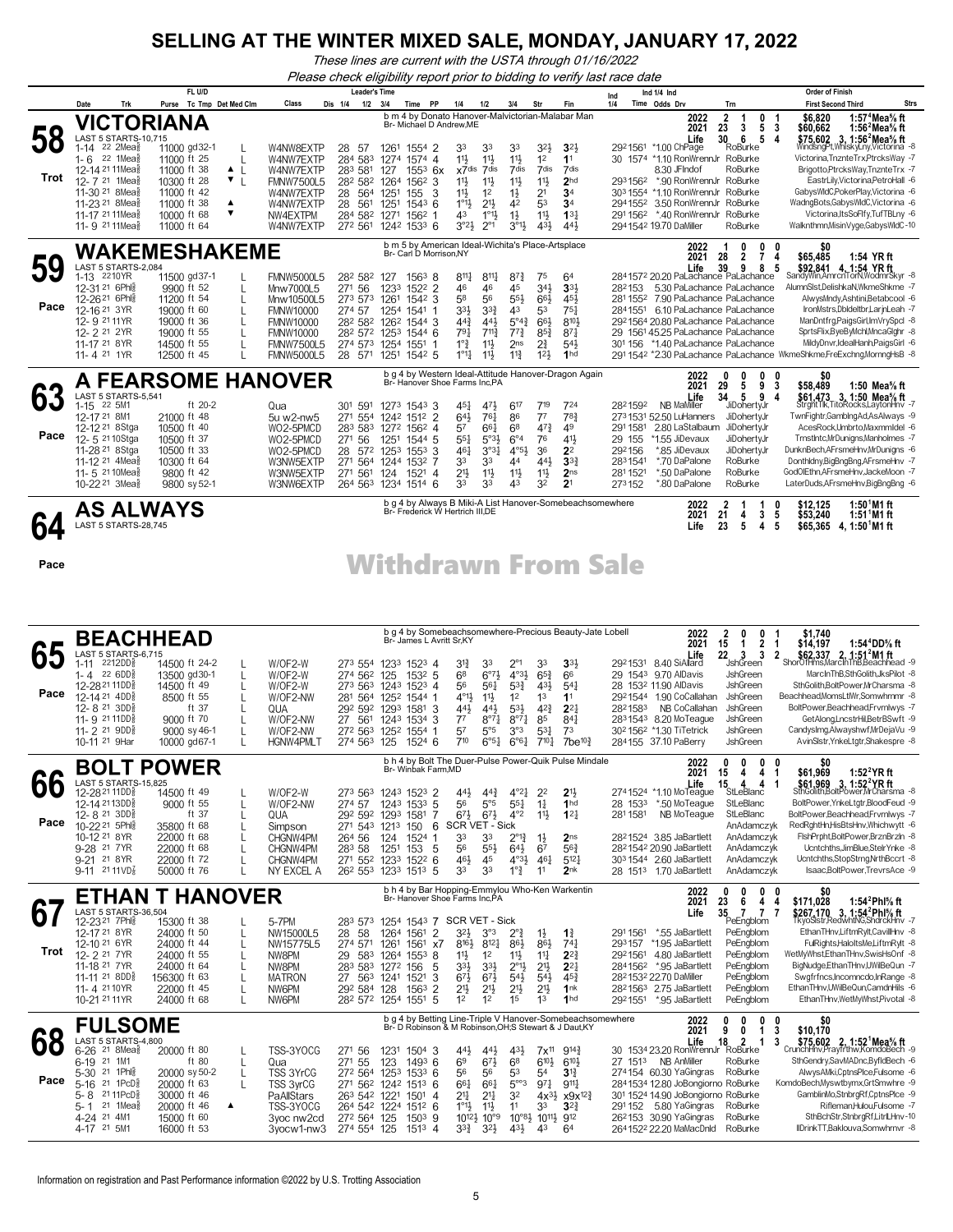*These lines are current with the USTA through 01/16/2022*

*Please check eligibility report prior to bidding to verify last race date*

|            |                                                                                                                                                                                                                                                | FL U/D                                                                                                                                                                                                                           |                                                                                                             | <b>Leader's Time</b>                                                                                                                                                                                                                                                    |                                                                                                                                                                                                                                                                               |                                                                                                                                                                                                                                                                             |                                                                                                                              | Ind 1/4 Ind<br>Ind                                                                                                                                                                                                                                                                                       |                                                                                                                                                                                                                                           | <b>Order of Finish</b>                                                                                                                                                                                                                                                                                                                                                                      |
|------------|------------------------------------------------------------------------------------------------------------------------------------------------------------------------------------------------------------------------------------------------|----------------------------------------------------------------------------------------------------------------------------------------------------------------------------------------------------------------------------------|-------------------------------------------------------------------------------------------------------------|-------------------------------------------------------------------------------------------------------------------------------------------------------------------------------------------------------------------------------------------------------------------------|-------------------------------------------------------------------------------------------------------------------------------------------------------------------------------------------------------------------------------------------------------------------------------|-----------------------------------------------------------------------------------------------------------------------------------------------------------------------------------------------------------------------------------------------------------------------------|------------------------------------------------------------------------------------------------------------------------------|----------------------------------------------------------------------------------------------------------------------------------------------------------------------------------------------------------------------------------------------------------------------------------------------------------|-------------------------------------------------------------------------------------------------------------------------------------------------------------------------------------------------------------------------------------------|---------------------------------------------------------------------------------------------------------------------------------------------------------------------------------------------------------------------------------------------------------------------------------------------------------------------------------------------------------------------------------------------|
|            | Trk<br>Date                                                                                                                                                                                                                                    | Purse Tc Tmp Det Med Clm                                                                                                                                                                                                         | Class                                                                                                       | 1/2<br>Dis 1/4<br>3/4<br>PP<br>Time<br>b h 4 by Cantab Hall-Gala Dream-Enjoy Lavec                                                                                                                                                                                      | 1/4<br>1/2                                                                                                                                                                                                                                                                    | 3/4<br>Str                                                                                                                                                                                                                                                                  | Fin                                                                                                                          | 1/4<br>Time Odds Drv<br>2022                                                                                                                                                                                                                                                                             | Trn<br>0<br>0<br>0<br>0                                                                                                                                                                                                                   | <b>Strs</b><br><b>First Second Third</b><br>\$0                                                                                                                                                                                                                                                                                                                                             |
| 69<br>Trot | <b>GOODASHIM</b><br>LAST 5 STARTS-22,313<br>22 1M1<br>1-8<br>12-9 21 7YR<br>11-26 21 6PRcs<br>11-19 <sup>21</sup> 2PRc<br>10-29 <sup>21</sup> 2HoP<br>10-22 21 4HoP3<br>10-10 21 4Lex1<br>9-23 2113Dela                                        | ft 30<br>20000 ft 36<br>15000 gd 43<br>12500 ft 45<br>$\mathbf{I}$<br>32400 sy 55-1<br>28500 ft 47<br>25000 ft 74<br>87700 gd53-2                                                                                                | Qua<br>NW4PM<br>NW6000CD<br>NW1PMLT<br>CirCity-3C<br>Pegasus-3C<br>KY FUTELIG<br>OLD OAKEN                  | Br- Hanover Shoe Farms Inc,PA<br>283 572 1271 1553 5<br>282 58<br>1271<br>$157^2$ 6<br>283 584<br>128<br>1581<br>-7<br>29<br>584<br>1281<br>159<br>4<br>27<br>1263<br>573<br>1533 1<br>272 57<br>1261<br>1541 x7<br>273 56<br>1242 1513<br>-3<br>284 593<br>1283 1582 7 | 341<br>$3^{3}\frac{1}{2}$<br>$2^\circ$ z<br>$11\frac{1}{2}$<br>761<br>791<br>$11\frac{1}{4}$<br>$11\frac{1}{4}$<br>221<br>2 <sup>2</sup><br>79<br>$7^{13}\frac{3}{4}$<br>32}<br>$3^{2}\frac{1}{2}$<br>23<br>2 <sup>1</sup>                                                    | 33<br>32<br>$11\frac{1}{2}$<br>11号<br>$8°6\frac{1}{2}$<br>763<br>12<br>$1\frac{3}{4}$<br>321<br>$3^{2}3$<br>$7^7$<br>$75\frac{1}{4}$<br>321<br>31}<br>31}<br>$3^{2}$                                                                                                        | $34\frac{1}{4}$<br>$1\frac{3}{4}$<br>56<br>12 <sub>7</sub><br>$35\frac{1}{4}$<br>55}<br>34<br>661                            | 2021<br>Life<br>2831562<br>NB ScZeron<br>301 1572 *1.70 YaGingras<br>1.80 BrRanger<br>301 1592<br>304 159<br>*.05 BrRanger<br>3.60 TrTetrick<br>2731543<br>2731551<br>5.00 TrTetrick<br>27 1514 6.30 YaGingras<br>304 1593 11.40 YaGingras                                                               | 3<br>$\mathbf{2}$<br>16<br>4<br>23 4<br>$\overline{2}$<br>6<br>ChLakata<br>DoCecere<br>DoCecere<br>DoCecere<br>RyMiller<br>RyMiller<br>DoCecere<br>DoCecere                                                                               | \$100,832<br>1:53 $4$ M1 ft<br>\$120,262 3, 1:53 <sup>4</sup> M1 ft<br>StrmyKrmr,Bizet,Goodashim -6<br>Goodashim,ForUndrPr,Exchequer -8<br>Bruizn.LexusMrks.AndUpWeGo -8<br>Goodashim,BillyB,DocGldnfl -7<br>Swgfrfncs,Lockbox,Goodashim -6<br>StretGosp,Lockbox,Sevnshdsf -8<br>RtleMyCge,PImvllPrn,Goodashim -5<br>SunyCrckt,MonAmour,Swgfrfncs -7                                        |
|            |                                                                                                                                                                                                                                                | LITERL LAD HANOVER                                                                                                                                                                                                               |                                                                                                             | b g 4 by Somebeachsomewhere-Latte Lady-Jenna's Beach Boy<br>Br- Hanover Shoe Farms Inc,PA                                                                                                                                                                               |                                                                                                                                                                                                                                                                               |                                                                                                                                                                                                                                                                             |                                                                                                                              | 2022<br>2021                                                                                                                                                                                                                                                                                             | 0<br>0<br>0<br>22<br>1                                                                                                                                                                                                                    | 1:50 <sup>4</sup> Phl% ft                                                                                                                                                                                                                                                                                                                                                                   |
| Pace       | LAST 5 STARTS-13,000<br>2211M1<br>$1 - 15$<br>12-31 21 9Phl<br>12-18 21 4M1<br>12-4 21 11M1<br>11-27 21 4M1<br>11-7 21 10 Phis<br>10-31 21 3Phlg<br>10-24 21 5Phls                                                                             | 13500 ft 16-2<br>$\mathbf{v}$ $\mathbf{L}$<br>13000 ft 52<br>24000 ft 43<br>$\blacktriangle$<br>17500 ft 42<br>$\mathbf{I}$<br>▼<br>L<br>8500 ft 34<br>14400 ft 56<br>$\mathbf{I}$<br>14400 ft 60<br>14400 ft 58<br>$\mathbf{I}$ | nw10000L5<br>nw14000L4<br>5u w5-nw8<br>nw2500L5cd<br>nw2500L5cd<br>nw5PM CG<br>nw5PM CG<br>nw5PM CG         | 271 561<br>125<br>1531<br>-6<br>281 563<br>1232<br>1504<br>-7<br>264 542 1213 1494 3<br>274 562<br>125<br>1521<br>27<br>$152^3$ 5<br>543<br>1231<br>1243 1521<br>28<br>564<br>2<br>27<br>1503<br>$\overline{2}$<br>55<br>1221<br>27 552 1231 1504 8                     | 891<br>$8^{\circ}6$<br>710<br>793<br>$6^{\circ}4^{\frac{1}{4}}$<br>65}<br>54}<br>$5^{\circ}3^{\frac{3}{2}}$<br>$63\frac{1}{4}$<br>$5x^{3}$<br>$4^{\circ}4^{\frac{1}{2}}$<br>43<br>43<br>$5^{4}$<br>$1^{\circ}1$<br>21}                                                        | $6^{\circ\circ\circ}414^{13}$<br>710<br>791<br>$6^{805}$<br>86<br>$2^{\circ}1\frac{1}{4}$<br>1 <sup>3</sup><br>$6^{\circ}$ <sup>41</sup><br>3 <sup>4</sup><br>$2^{\circ}$ $\frac{3}{4}$<br>46<br>55<br>461<br>$3^{2}\frac{1}{2}$<br>33                                      | $94\frac{3}{4}$<br>$7^{12}$<br>761<br>13 <sup>1</sup><br>$11\frac{1}{2}$<br>59<br>55}<br>69                                  | Life<br>28 <sup>2</sup> 1541 7.90 YaGingras<br>28 1532 14.40 PaBerry<br>282151 27.30 TiTetrick<br>27 1521<br>*.60 TiTetrick<br>2831523<br>2.10 YaGingras<br>291 154<br>7.80 YaGingras<br>2821513 34.40 SiAllard<br>29 1523 17.90 SiAllard                                                                | 4<br>3<br>37<br>5<br>3<br>4<br>RoBurke<br>RoBurke<br>RoBurke<br>RoBurke<br>RoBurke<br>RoBurke<br>RoBurke<br>RoBurke                                                                                                                       | \$88,093<br>\$187,771 3, 1:50 <sup>4</sup> Phl <sup>5</sup> / <sub>8</sub> ft<br>DecisnDay,HezRlDmnd,Stonedust -9<br>CvrEden,BnhpeRulz,LyonsStel -7<br>WalknftrM,BetrsDntl,Dustylngl -9<br>LitrILHnv, Whats YrBf, CptnsRegn-10<br>LitrILHnv, Whats YrBf, -9<br>BetwenINU, Met ThCrpr, MadManHil -6<br>BetwenINU,BetrOfThW,MadManHil -7<br>BetwenINU, Tarkio, Tyronsbtf -8                   |
|            |                                                                                                                                                                                                                                                | <b>ROCK WITH JK</b>                                                                                                                                                                                                              |                                                                                                             | b g 4 by Jk Endofanera-Rock With Delight-Rocknroll Hanover<br>Br- Owen Mathias, IL                                                                                                                                                                                      |                                                                                                                                                                                                                                                                               |                                                                                                                                                                                                                                                                             |                                                                                                                              | 2022                                                                                                                                                                                                                                                                                                     | 0<br>0<br>0<br>0                                                                                                                                                                                                                          | \$0 Q 1:59 Haw1 ft                                                                                                                                                                                                                                                                                                                                                                          |
| Pace       | LAST 5 STARTS-21,930<br>1-3<br>22 6Haw1<br>12- 3 <sup>21</sup> 9HoP <sub>8</sub><br>11-25 2113HoP<br>11-18 2114HoP<br>11-11 21 10HoP<br>10-29 <sup>21</sup> 4HoP <sub>8</sub><br>10-22 21 8HoP<br>10-15 2115HoP3                               | ft 17-3<br>18625 ft 42<br>$\mathbf{I}$<br>60000 sy 32-1<br>60000 ft 35<br>20000 gd 47<br>34000 sy 55-1<br>29000 ft 47<br>25000 gd60                                                                                              | Qua<br>Open 2<br>Thanks-3C<br>StarDes-3C<br>3yo C&G<br>CirCity-3C<br>Pegasus-3C<br>ISS-CON-3C               | 313 1012 131<br>159<br>2<br>1231<br>263 55<br>1502<br>-1<br>253 541<br>1234 1514<br>-7<br>261<br>55<br>1234 1504 2<br>27<br>56<br>1242 1514<br>-4<br>261<br>541<br>1214 1494 5<br>26<br>543<br>1231<br>151<br>5<br>254 55<br>1233 1501<br>6                             | $11\frac{1}{4}$<br>$11\frac{1}{4}$<br>45}<br>45<br>$8^{11}\frac{1}{4}$<br>89<br>33<br>65<br>21}<br>$11\frac{1}{2}$<br>$35\frac{1}{2}$<br>$11\frac{1}{4}$<br>$11\frac{3}{4}$<br>1 <sup>2</sup><br>12 <sup>1</sup><br>33                                                        | $11\frac{1}{2}$<br>$1\frac{1}{2}$<br>$65\frac{3}{4}$<br>$55\frac{3}{4}$<br>7°6?<br>$67\frac{1}{4}$<br>76<br>67<br>$11\frac{3}{4}$<br>$11\frac{1}{4}$<br>35<br>$2^{2}\frac{3}{4}$<br>1 <sup>2</sup><br>$11\frac{1}{2}$<br>43}<br>2 <sup>11</sup>                             | $11\frac{1}{2}$<br>3 <sup>2</sup><br>57<br>553<br>$1\frac{1}{2}$<br>$3^{2}$<br>3 <sup>3</sup><br>133                         | 2021<br>Life<br>NB JuFranco<br>28 159<br>2621504 22.10 JyDPutnam<br>28 1531 90.70 KyWilfong<br>27 152 30.50 MiOosting<br>2721514 8.40 MiOosting<br>27 <sup>2</sup> 150 <sup>1</sup> *1.50 MiOosting<br>28 1511 *1.30 MiOosting<br>254 1501 14.80 MiOosting                                               | $\overline{7}$<br>$\overline{2}$<br>15<br>3<br>$\overline{7}$<br>15<br>$\mathbf{2}$<br>3<br><b>NeWillis</b><br>NeWillis<br><b>NeWillis</b><br><b>NeWillis</b><br><b>NeWillis</b><br><b>NeWillis</b><br><b>NeWillis</b><br><b>NeWillis</b> | \$70.635<br>1:50 <sup>1</sup> HoP% gd<br>\$70,635 3, 1:50 <sup>1</sup> HoP <sup>7</sup> / <sub>8</sub> gd<br>RockWthJk, HelSwtBy, BetMine -7<br>McsBigBoy,CvrLotus,RockWthJk -6<br>BuldogHnv,GoldsLgcy,BigGulp-10<br>BuldogHnv,GoldsLgcy,Beterock-10<br>RockWthJk,RollEm,HidenAssn -7<br>BigGulp,GamblinMo,RockWthJk -6<br>StrghtTlk,Beterock,RockWthJk -5<br>RockWthJk,SaddleUp,BigGulp-10 |
|            | <b>SEVEN</b>                                                                                                                                                                                                                                   | <b>NATION ARMY</b>                                                                                                                                                                                                               |                                                                                                             | b h 4 by Chapter Seven-Margarita Nights-Yankee Glide<br>Br- Frederick W Hertrich III,DE                                                                                                                                                                                 |                                                                                                                                                                                                                                                                               |                                                                                                                                                                                                                                                                             |                                                                                                                              | 2022                                                                                                                                                                                                                                                                                                     | 2<br>0<br>0                                                                                                                                                                                                                               | \$2,720<br>\$102,419                                                                                                                                                                                                                                                                                                                                                                        |
| Trot       | LAST 5 STARTS-15,710<br>22 7M1<br>1-14<br>1-7 2213M1<br>12-2 <sup>21</sup> 9HoP<br>11-25 <sup>21</sup> 12HoP<br>11-18 2113HoP<br>11-5 <sup>21</sup> 4HoP $\frac{7}{8}$<br>10-29 21 7HoP<br>10-22 <sup>21</sup> 12HoP <sup>7</sup> <sub>8</sub> | 16000 ft 26-1 +<br>16000 ft 30-1 +<br>12500 ft 44<br>t,<br>54000 sy 39-1 +<br>53000 ft 35<br>165000 ft 40<br>† D<br>32700 sy 55-1<br>$^{\mathrm{+}}$<br>28500 ft 47<br>$\pm$                                                     | 5u w2-nw5<br>5u w2-nw5<br>nw2/4<br>Thanks-3C<br>StarDes-3C<br>Erskine<br>CirCity-3C<br>Pegasus-3C           | 29<br>572<br>1264 157<br>28<br>582<br>1554 10<br>1271<br>29<br>584<br>1281<br>$1554$ 6<br>27<br>571<br>155<br>127<br>4<br>272 573<br>1272 1551<br>3<br>28<br>564<br>1252 1533<br>2<br>272 564<br>1263 154<br>4<br>281 563<br>1254 1544 x8                               | 53}<br>$1^{\circ}1$<br>10 <sup>14</sup> <sup>2</sup> 8°9<br>$11\frac{3}{4}$<br>12<br>$78\frac{1}{4}$<br>$7^{10}$ <sup>1</sup><br>561<br>431<br>35}<br>$3^{3}\frac{1}{2}$<br>65}<br>$56\frac{1}{4}$<br>$7^{17}$<br>$6^{11}$                                                    | 11<br>11号<br>$8^{\circ}6$<br>65}<br>$12\frac{3}{4}$<br>$13\frac{1}{4}$<br>$7^{\circ}6_{4}^{3}$<br>$65\frac{3}{4}$<br>$2^{\circ}1\frac{1}{2}$<br>$21\frac{1}{4}$<br>44<br>33<br>$4^{\circ}2$<br>$2^{13}$<br>693<br>66}                                                       | 3 <sup>2</sup><br>$5^{7}$<br>$13\frac{3}{4}$<br>$5^{4}$<br>42}<br>$3^{2}$<br>2 <sup>3</sup><br>$64\frac{3}{4}$               | 2021<br>Life<br>303 1572 *1.60 MaMacDnld<br>5.50 MaMacDnld<br>2841571<br>2731554<br>*.05 TrTetrick<br>273156 22.50 Le Miller<br>281 1554 10.30 Le Miller<br>274154<br>8.30 Le Miller<br>271 1541 9.80 Le Miller<br>281 1554 14.00 TrTetrick                                                              | 3<br>$\overline{\mathbf{2}}$<br>26<br>1<br>36<br>4<br>2<br>3<br>RaSchnittker<br>RaSchnittker<br>RyMiller<br>RyMiller<br>RyMiller<br>RyMiller<br>RyMiller<br>RyMiller                                                                      | 1:55 $^{2}$ M1 sy<br>\$123,024 3, 1:55 <sup>2</sup> M1 sy<br>Spunknsrc, BntwnMdns, SevnNtnAr-10<br>WshngBrft,UWilBeQun,TitnsHope-10<br>SevnNtnAr,KatDdlDnd,SiddFinch -6<br>Swgfrfncs,PlatinmAs,BrkvwBolt -9<br>StretGosp,Swgfrfncs,Lockbox-10<br>Swgfrfncs, Platinm As, Sevn Ntn Ar - 7<br>BrkvwBolt,SevnNtnAr,BlubrdMvr -8<br>Swgfrfncs,lliniEarl,BrkvwBolt -8                             |
|            |                                                                                                                                                                                                                                                | <b>SKYWAY VICTOR</b>                                                                                                                                                                                                             |                                                                                                             | b g 4 by Tellitlikeitis-Vegas Date-Cole Muffler<br>Br- Michael L Schlabach, IN                                                                                                                                                                                          |                                                                                                                                                                                                                                                                               |                                                                                                                                                                                                                                                                             |                                                                                                                              | 2022<br>2021                                                                                                                                                                                                                                                                                             | 0<br>0<br>0<br>0<br>6<br>3<br>22<br>0                                                                                                                                                                                                     | 50<br>\$107,880<br>1:50 HoP $\%$ ft                                                                                                                                                                                                                                                                                                                                                         |
| Pace       | LAST 5 STARTS-16,420<br>12-17 21 9YR<br>12-13 2112 YR<br>11-16 <sup>21</sup> 8YR<br>11-9 21 9YR<br>11-2 <sup>21</sup> 11 YR<br>10-15 2113HoP <sub>8</sub><br>10-8 <sup>21</sup> 4HoP <sub>8</sub><br>10-1 2112HoP <sub>8</sub>                 | 14500 ft 50<br>14500 ft 46<br>L<br>24000 ft 45<br>$\mathbf{I}$<br>24000 ft 59<br>$\mathbf{I}$<br>24000 ft 48<br>L<br>270000 ft 60<br>DL<br>50500 ft 73<br>17500 ft 66                                                            | NW7500L5<br>NW7500L5<br>CHGNW8PM<br>CHGNW8PM<br>CHGNW8PM<br>ISS-FNL-3C<br>ISS-3C-LG8<br>ISS-Elig3C          | 274 57<br>1251<br>153<br>2<br>272 572<br>1261<br>1542 1<br>281 57<br>1242 1523 5<br>$152^3$ 6<br>281 573<br>125<br>272 563<br>1234 1522<br>-7<br>1221<br>$1493$ 6<br>261<br>$55^{1}$<br>261 542<br>1222 1501<br>6<br>123<br>263 551<br>150<br>4                         | $11\frac{1}{2}$<br>$11\frac{1}{4}$<br>11<br>$11\frac{1}{2}$<br>441,<br>44<br>673<br>66<br>$89\frac{1}{4}$<br>$8^{10}\frac{3}{4}$<br>10°111 10113<br>710}<br>$7^{10}$<br>11号<br>$2^{13}$                                                                                       | $11\frac{1}{2}$<br>11<br>11<br>11<br>5°3<br>43<br>$73\frac{3}{4}$<br>75<br>65}<br>$8^{73}$<br>9°9 <sup>3</sup><br>10 <sup>9</sup><br>$5^\circ 41$<br>64<br>11支<br>2 <sub>hd</sub>                                                                                           | $1\frac{1}{2}$<br>$11\frac{1}{2}$<br>431<br>$6^{2}3$<br>$64\frac{3}{4}$<br>961<br>831<br>$2^{2}$                             | Life<br>35 JoStratton<br>274153<br>*.75 MaMiller<br>281 1542<br>281 1531 5.20 BrHolland<br>2721531 56.75 BrHolland<br>28 1532 12.20 BrHolland<br>263 1504 96.10 BrBates<br>273 1504 39.30 AtBender<br>2721502 *1.00 TrTetrick                                                                            | 9<br>34<br>5<br>-1<br>ErvMiller<br>ErvMiller<br>ErvMiller<br>ErvMiller<br>ErvMiller<br>ErvMiller<br>ErvMiller<br>ErvMiller                                                                                                                | \$157,640 3, 1:50 HoP% ft<br>SkywyVctr,OurMxPhct,HevnsGait -7<br>SkywyVctr,TomMeGunN,SprtsBetr -8<br>EnvrnsHnv,CaptnFncy,Gmblngtrr -8<br>SmnSysHnv, ImgnryLne, DeanBHnv -7<br>CodyHnv,SmnSysHnv,Gmblngtrr -8<br>RollEm, Virgo, GoldsLgcy-10<br>RollEm,Beterock,Virgo -8<br>Beterock, SkywyVctr, IkesPnthr -9                                                                                |
|            |                                                                                                                                                                                                                                                | <b>STOP STARING</b>                                                                                                                                                                                                              |                                                                                                             | b g 4 by So Surreal-Paramelons Hanover-Dragon Again<br>Br- Steve Jones, NY                                                                                                                                                                                              |                                                                                                                                                                                                                                                                               |                                                                                                                                                                                                                                                                             |                                                                                                                              | 2022<br>2021                                                                                                                                                                                                                                                                                             | 0<br>0<br>0<br>0<br>3<br>5<br>$\overline{2}$<br>19                                                                                                                                                                                        | SO.<br>1:53 <sup>3</sup> BRft<br>\$98,130                                                                                                                                                                                                                                                                                                                                                   |
| Pace       | LAST 5 STARTS-12,260<br>22 3M1<br>1-8<br>11-2 <sup>21</sup> 4YR<br>10-12 21 8YR<br>9-28 <sup>21</sup> 7YR<br>9-21 21 8YR<br>9-10 21 9YR<br>8-29 <sup>21</sup> 7TgDn <sup>3</sup><br>8-20 <sup>21</sup> 6VD <sup>7</sup> <sub>8</sub>           | ft $30$<br>20000 ft 48<br>22000 ft 68<br>22000 ft 68<br>22000 ft 72<br>200000 ft 70<br>104000 ft 77<br>55000 ft 81                                                                                                               | Qua<br>CHGNW4PM<br>CHGNW4PM<br>CHGNW4PM<br>CHGNW4PM<br><b>NYSS FINAL</b><br>EBC 3YO CP<br><b>NYSS</b>       | 274 562 1242 1513 5<br>1253 1551<br>28<br>-1<br>-57<br>264 56<br>124 1524 3<br>283 58<br>1251 153<br>-1<br>271 552<br>1233 1522 4<br>271 562 1233 1513 x3x<br>271 542 122<br>1494 2<br>27 552 1231 1504 4                                                               | 2 <sup>1</sup><br>$2^{11}$<br>21}<br>$21\frac{1}{2}$<br>56<br>56<br>$11\frac{1}{2}$<br>$11\frac{1}{2}$<br>58<br>56}<br>$7^{17}\frac{3}{4}$<br>711<br>31<br>$3^{2}\frac{1}{2}$<br>21}<br>$21\frac{1}{2}$                                                                       | $2^{2}$<br>25<br>2 <sup>1</sup><br>2 <sup>1</sup><br>65<br>53<br>2 <sup>11</sup><br>2 <sup>4</sup><br>$5^{\circ}5$<br>$5^{73}$<br>$7^{13}\frac{3}{4}$<br>$7^{16}$ <sup>1</sup><br>421<br>5 <sup>1</sup><br>31}<br>2 <sup>1</sup>                                            | 263<br>2 <sup>3</sup><br>443<br>67<br>$2^{10}$<br>7dis<br>53<br>2 <sup>11</sup>                                              | 28 1524<br>2931552 10.40 MaMacDnld<br>2831533 6.60 MaMacDnld<br>29 1542 9.90 MaMacDnld<br>2941542 2.70 MaMacDnld<br>73.25 MaMacDnld<br>28 150 <sup>2</sup> 38.00 MaMacDnld<br>273151 6.50 MaMacDnld                                                                                                      | NB MaMacDnld 7 3 7 4<br>RaSchnittker<br>RaSchnittker<br>RaSchnittker<br>RaSchnittker<br>RaSchnittker<br>RaSchnittker<br>RaSchnittker                                                                                                      | <b>\$137,213 3, 1:53<sup>3</sup>BR ft</b><br>Whichwytt,StopStrng,LaytonHnv -6<br>SisbrkHro,StopStrng,VelMrNcGy -8<br>FishPrpht,BoltPower,BrznBrzin -8<br>Ucntchths.JimBlue.StelrYnke -8<br>Ucntchths,StopStrng,NrthBccrt -8<br>IIDrinkTT,TownGosip,KingJmsEx -7<br>TownGosip,SthPetyr,MajorBean -6<br>KingJmsEx,StopStrng,BotleRckt -5                                                      |
|            |                                                                                                                                                                                                                                                | STRAIGHT TALK                                                                                                                                                                                                                    |                                                                                                             | br g 4 by Sweet Lou-Well Read-Bettor's Delight<br>Br- Vieux Carre Farms LLC, PA                                                                                                                                                                                         |                                                                                                                                                                                                                                                                               |                                                                                                                                                                                                                                                                             |                                                                                                                              | 2022<br>2021                                                                                                                                                                                                                                                                                             | 0<br>0<br>0<br>$\overline{7}$<br>26<br>12                                                                                                                                                                                                 | \$0 Q 1:54 M1 ft<br>$1:504M1$ gd<br>\$91,255                                                                                                                                                                                                                                                                                                                                                |
| Pace       | LAST 5 STARTS-11.860<br>1-15 22 5M1<br>12-18 2114M1<br>12-11 21 11M1<br>12-4 21 1M1<br>11-25 2113HoP <sub>8</sub><br>11-12 2113HoP <sup>7</sup><br>11-5 $2112HOP_8^7$<br>10-22 <sup>21</sup> 8HoP <sub>8</sub>                                 | ft 20-2<br>L<br>15000 gd 43-1<br>$\mathbf{v}$ $\mathbf{L}$<br>18000 sy 63-2<br>L<br>▼<br>18000 ft 42<br>60000 sy 32-1<br>15000 ft 34<br>220000 ft 40<br>D<br>29000 ft 47                                                         | Qua<br>nw7000L5cd<br>nw10000L5<br>nw10000L5<br>Thanks-3C<br>Open 3<br>MonCircle<br>Pegasus-3C               | 301<br>591<br>1273 1543 4<br>27<br>-2<br>542 123<br>1504<br>563 1232 1502 5<br>28<br>274 562 124<br>$150^2$ 6<br>253 541 1234 1514 1<br>263 563 1251<br>1532 6<br>14834<br>262 534 121<br>26 543 1231 151 1                                                             | $21\frac{1}{4}$<br>$2^{11}$<br>$4^{2}\frac{1}{2}$<br>42}<br>$77\frac{1}{4}$<br>$1^{\circ}$ ns<br>66<br>$6^{\circ}6^{\frac{3}{4}}$<br>$77\frac{1}{2}$<br>45<br>$x5^{\circ}6\frac{1}{2}32$<br>$8^{15}\frac{1}{4}$ $8^{13}\frac{1}{2}$<br>34‡<br>3 <sup>4</sup>                  | 2 <sup>11</sup><br>21<br>$3^{\circ 0}11$<br>11<br>$11\frac{1}{2}$<br>2 <sup>2</sup><br>$6^{\circ}4\frac{1}{2}$<br>$66\frac{3}{4}$<br>$8^{7}\frac{3}{4}$<br>$79\frac{1}{2}$<br>2°‡<br>2}<br>$7^{11}\frac{3}{4}$<br>$712\frac{1}{2}$<br>$3^{3}\frac{3}{4}$<br>$43\frac{1}{4}$ | $1\frac{13}{4}$<br>$1\frac{13}{4}$<br>38 <sup>1</sup><br>$7^{10}$<br>$8^{10}$<br>42<br>$8^{14}\frac{3}{4}$<br>$1\frac{3}{4}$ | Life<br>2641543<br>NB YaGingras<br>2731504 2.60 YaGingras<br>283152<br>4.30 AnMccarthy RoBurke<br>2731522 20.10 AnMccarthy RoBurke<br>282153424.10 RiMacmbrJr<br>2821534 14.50 MiOosting<br>281 1513 56.30 RiMacmbrJr<br>27 151 12.40 TrTetrick                                                          | 35<br>$\overline{7}$<br>4<br>2<br>RoBurke<br>RoBurke<br>RoBurke<br>RoBurke<br>RoBurke<br>RoBurke                                                                                                                                          | \$131,072 3, 1:50 <sup>4</sup> M1 gd<br>StrghtTlk,TitoRocks,LaytonHnv -7<br>StrghtTlk,PasprtArt,DecisnDay -7<br>CptnRmnce, WalknftrM, Strght Tlk-10<br>Toronto,BetrsDntl,TrufleDog -8<br>BuldogHnv,GoldsLgcy,BigGulp-10<br>TivoHnv,ElJackoN,Ourhythmn -9<br>BuldogHnv,GamblinMo,Whichwytt -9<br>StrghtTlk,Beterock,RockWthJk -5                                                             |
|            |                                                                                                                                                                                                                                                | WHAT'S YOUR BEEF                                                                                                                                                                                                                 |                                                                                                             | br g 4 by Jk Endofanera-Kats Treasure-Real Artist<br>Br- Jeff S Jones & Scott S Lester, IL                                                                                                                                                                              |                                                                                                                                                                                                                                                                               |                                                                                                                                                                                                                                                                             |                                                                                                                              | 2022<br>2021                                                                                                                                                                                                                                                                                             | 2<br>0<br>$\mathbf{0}$<br>0<br>4 <sub>1</sub><br>0<br>16                                                                                                                                                                                  | \$525<br>\$14,044 Q 1:53 <sup>1</sup> HoP% ft                                                                                                                                                                                                                                                                                                                                               |
| O<br>Pace  | LAST 5 STARTS-5,460<br>1-15 22 9Fhld<br>22 3M1<br>1-8<br>12-26 <sup>21</sup> 12Phlg<br>12-11 2112M1<br>12-4 21 11M1<br>11-27 21 4M1<br>11-19 2114M1<br>11-12 <sup>21</sup> 5M1                                                                 | 10500 ft 21<br>L<br>11000 ft 25<br>▼<br>11200 ft 54<br>10500 sy 63-2<br><b>AL</b><br>17500 ft 42<br>L<br>8500 ft 34<br>$\triangle$ $\perp$<br>8500 ft 40<br>$\mathbf{I}$<br>$\mathbf{v}_{\perp}$<br>8500 ft 54                   | NW8000L5CD<br>nw7000L5cd<br>nw10000L5<br>nw4000L5cd<br>nw2500L5cd<br>nw2500L5cd<br>nw2500L5cd<br>nw2500L5cd | 264 554 1251 1552 7<br>264 552 1241 1511<br>-3<br>271 561 1241 1522 4<br>272 543 1234 153<br>5<br>274 562 125<br>1521<br>10<br>27 543 1231 1523 8<br>271 554 124<br>153<br>10<br>273 55 1233 1524 7                                                                     | 43}<br>$3^{o_2}4$<br>$7°5\frac{1}{2}$<br>$7^{10}$ <sup>1</sup><br>2 <sup>1</sup><br>$2^{11}$<br>$21\frac{1}{4}$<br>$11\frac{1}{4}$<br>21,<br>$1\frac{1}{4}$<br>$2^{\circ \circ}$ ns 11 $\frac{1}{4}$<br>1012 41010 }<br>$4^{\circ}4^{\frac{1}{4}}$ $2^{\circ}3^{\circ}$<br>54 | $2\frac{1}{2}$<br>$1^{\circ}$ $\frac{1}{4}$<br>$6^{\circ\circ\circ}2\frac{1}{2}54\frac{1}{4}$<br>31}<br>42<br>$3^{21}$<br>$10^{13}\frac{3}{4}$<br>3 <sup>11</sup><br>3 <sup>4</sup><br>11<br>$11\frac{1}{4}$<br>$10^{9}$<br>97<br>$21\frac{1}{2}$                           | $5^{7}$<br>$99\frac{3}{4}$<br>$5^{4}$<br>$10^{23}$<br>$2^{3}$<br>2 <sup>1</sup><br>$75\frac{1}{2}$<br>2dh <sup>1</sup>       | Life<br>6.90 JoBongiorno JeBongiorno<br>313 1564<br>2831531<br>9.00 JoBongiorno JeBongiorno<br>4.10 JoBongiorno JeBongiorno<br>2841531<br>3321573<br>2731524 6.50 JoBongiorno JeBongiorno<br>2931524 3.60 JoBongiorno JeBongiorno<br>281154<br>17.50 ViGinsburg JeBongiorno<br>292153<br>6.40 ViGinsburg | 28<br>- 6<br>63<br>3.10 JoBongiorno JeBongiorno                                                                                                                                                                                           | $$190,384$ $2, 1:513$ HoP% ft<br>BigStrtch,CentryEnd,Thespywhl -8<br>BobcatBay,DecisnDay,PasgrIbch-10<br>BravoTexN,ImABigDel,OurCoreli -7<br>RockydOpt,JmpngJake,HesElctrc-10<br>LitrILHnv, Whats YrBf, CptnsRegn-10<br>LitrILHnv, Whats YrBf, -9<br>MstngBech,SohoChlsa,Seenshvle-10<br>JeBongiorno Rifleman, Whats YrBf=ShamaLama= -9                                                     |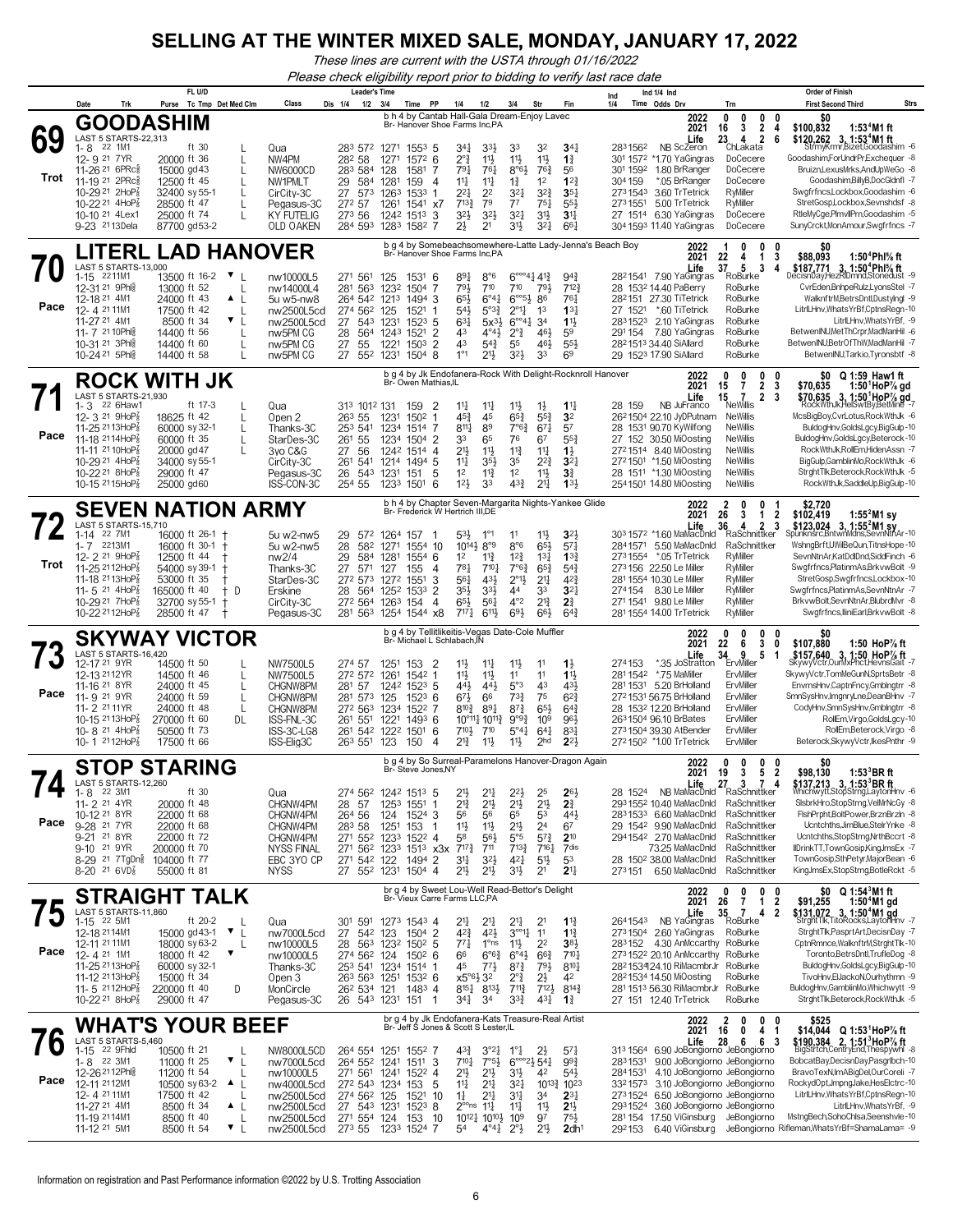*These lines are current with the USTA through 01/16/2022*

*Please check eligibility report prior to bidding to verify last race date*

|            | Trk<br>Date                                                                                                                                                                                                                                      | FL U/D<br>Purse Tc Tmp Det Med Clm                                                                                          | Class                                                                                                                                                                                    | <b>Leader's Time</b><br>Dis 1/4<br>$1/2$ $3/4$                                                                 | Time PP                                                                                                                                                                                             | 1/4<br>$1/2$                                                                                                                                                                                                                | 3/4                                                                                                                                                                                       | Str                                                                                                                     | Fin                                                                                                                            | Ind 1/4 Ind<br>Ind<br>1/4<br>Time Odds Drv                                                                                                                                                                                                                                                                                                  |                                                                                                                                    | <b>Order of Finish</b><br><b>Strs</b><br><b>First Second Third</b>                                                                                                                                                                                                                                                                                                                                            |
|------------|--------------------------------------------------------------------------------------------------------------------------------------------------------------------------------------------------------------------------------------------------|-----------------------------------------------------------------------------------------------------------------------------|------------------------------------------------------------------------------------------------------------------------------------------------------------------------------------------|----------------------------------------------------------------------------------------------------------------|-----------------------------------------------------------------------------------------------------------------------------------------------------------------------------------------------------|-----------------------------------------------------------------------------------------------------------------------------------------------------------------------------------------------------------------------------|-------------------------------------------------------------------------------------------------------------------------------------------------------------------------------------------|-------------------------------------------------------------------------------------------------------------------------|--------------------------------------------------------------------------------------------------------------------------------|---------------------------------------------------------------------------------------------------------------------------------------------------------------------------------------------------------------------------------------------------------------------------------------------------------------------------------------------|------------------------------------------------------------------------------------------------------------------------------------|---------------------------------------------------------------------------------------------------------------------------------------------------------------------------------------------------------------------------------------------------------------------------------------------------------------------------------------------------------------------------------------------------------------|
|            |                                                                                                                                                                                                                                                  |                                                                                                                             | WHICHWAYTOTHEBEACH                                                                                                                                                                       |                                                                                                                | b g 4 by Somebeachsomewhere-Swinging Beauty-Art Major                                                                                                                                               |                                                                                                                                                                                                                             |                                                                                                                                                                                           |                                                                                                                         |                                                                                                                                | 2022                                                                                                                                                                                                                                                                                                                                        | Trn<br>0<br>0<br>$\mathbf{0}$<br>0                                                                                                 | $$0$ Q 1:51 $3$ M1 ft                                                                                                                                                                                                                                                                                                                                                                                         |
| Pace       | LAST 5 STARTS-45,696<br>1-8<br>22 3M1<br>11-17 2112DD<br>11-11 2112DD <sub>8</sub><br>11- 5 $2112HOP87$<br>10-29 <sup>21</sup> 3M1<br>10-22 <sup>21</sup> 5Phlg<br>10-1 21 2Phia<br>9-23 2120 Dela                                               | ft 30<br>35000 ft 62<br>164750 ft 63<br>220000 ft 40<br>ft 53<br>35800 ft 68<br>30000 ft 68<br>397080 gd53-2                | Qua<br>PROGRESS<br>MATRON<br>MonCircle<br>D<br>Qua<br>Simpson<br>Lib Bell<br>D<br>JUG FINAL                                                                                              | 263 534<br>27<br>26 <sup>2</sup> 53 <sup>4</sup> 121<br>271 543 1213<br>264 55<br>281 572 1251                 | Br- Steiner Stock Farm, OH<br>274 562 1242 1513 4<br>1204 1492 19<br>562 1223<br>$149^2$ 6<br>1483 2<br>284 573 1254 152<br>-5<br>150<br>6<br>1224 1502 4<br>1524 3                                 | $11\frac{1}{2}$<br>$11\frac{1}{4}$<br>993<br>75<br>8113<br>$8^{7}{}_{2}^{3}$<br>58}<br>$5^{71}$<br>$1^{\circ}1_{1}^{1}$<br>$11\frac{1}{2}$<br>$1^{\circ}1$<br>$2^{2}\frac{1}{2}$<br>$2^{\circ}1$<br>1 <sup>2</sup><br>32    | $12\frac{1}{2}$<br>$10^{\circ}7$<br>$8^{\circ}7\frac{1}{4}$<br>$55\frac{3}{4}$<br>$11\frac{1}{4}$<br>2 <sup>2</sup><br>$11\frac{1}{2}$<br>$3^{°2}\frac{1}{2}$<br>$1^{\circ \circ}$ ns     | 1 <sup>5</sup><br>$84\frac{1}{2}$<br>$85\frac{1}{4}$<br>$44\frac{1}{4}$<br>11<br>25<br>1 <sup>2</sup><br>3 <sup>1</sup> | 16 <sup>1</sup><br>$95\frac{3}{4}$<br>$8^{4^{3}_{2}}$<br>$34\frac{3}{4}$<br>$1\frac{1}{2}$<br>3 <sup>2</sup><br>11<br>$3^{13}$ | 2021<br>Life<br>2711513<br>NB ScZeron<br>28 <sup>2</sup> 150 <sup>3</sup> 24.70 ToMccarthy BrGPelling<br>26 <sup>2</sup> 150 <sup>2</sup> 17.00 ToMccarthy<br>2721493 5.60 AnMccarthy BrGPelling<br>261152<br>NB ToMccarthy<br>2821502<br>*.50 ToMccarthy<br>*.05 ToMccarthy BrGPelling<br>2731502<br>6.00 AnMccarthy BrGPelling<br>28 1531 | 19<br>8<br>4<br>4<br>27<br>12<br>6<br>6<br><b>BrGPelling</b><br><b>BrGPelling</b><br><b>BrGPelling</b><br><b>BrGPelling</b>        | 1:49 $^2$ Wbsb $\%$ ft<br>\$428,717<br>\$546,425 3, 1:49 <sup>2</sup> Wbsb <sup>7</sup> / <sub>8</sub> ft<br>Mhichwytt,StoṗStrng,LaytonHn∨ -6<br>LousPrImn,SthGendry,AbckbtHnv-10<br>CharleMay,LousPrImn,AbckbtHnv -8<br>BuldogHnv,GamblinMo,Whichwytt -9<br>Whichwytt, MikesZTam, Patrkthpr -6<br>RedRghtHn,HisBtsHnv,Whichwytt -6<br>Whichwytt, His Bts Hnv, Carbine -8<br>LousPrImn,PrfctStng,Whichwytt -8 |
|            |                                                                                                                                                                                                                                                  |                                                                                                                             | <b>WORLDSSTONECOLD AS</b>                                                                                                                                                                |                                                                                                                | br q 4 by Lionhunter-Tropical Breeze As-Striking Sahbra<br>Br- Acl Stuteri Ab, KY                                                                                                                   |                                                                                                                                                                                                                             |                                                                                                                                                                                           |                                                                                                                         |                                                                                                                                | 2022<br>2021                                                                                                                                                                                                                                                                                                                                | 0<br>0<br>0<br>$\overline{2}$<br>26<br>3<br>-6                                                                                     | \$1,440<br>1:57 $3$ Phl $\%$ ft<br>\$38,288                                                                                                                                                                                                                                                                                                                                                                   |
| Trot       | LAST 5 STARTS-3,168<br>22 9YR<br>$1 - 13$<br>12-23 <sup>21</sup> 6Phl<br>12-9 21 3YR<br>12-2 2111YR<br>11-24 <sup>21</sup> 9Phia<br>11-11 <sup>21</sup> 5YR<br>11-4 21 3Ph<br>10-26 <sup>21</sup> 1PcD <sup>3</sup>                              | 18000 gd37-1<br>14400 ft 38<br>20000 ft 36<br>18000 ft 55<br>14400 ft 46<br>20000 ft 56<br>12600 ft 52<br>15000 sy 55-1     | NW4PM<br>nw <sub>5</sub> PM<br>NW4PM<br>NW2PM<br>nw <sub>5</sub> PM<br>NW4PM<br>nw3PM<br>nw4PM                                                                                           | 293 100<br>28<br>583<br>281<br>581<br>284 592<br>283 583 127<br>291 583<br>29<br>28 <sup>2</sup> 58            | 1284 1591 8<br>1272 1574 2<br>1272<br>157<br>-1<br>200<br>1291<br>7<br>$1563$ 3<br>1272<br>1564<br>$\overline{2}$<br>582 1274 1573 7<br>1264 1563 1                                                 | $7^{10}$<br>56<br>6 <sup>8</sup><br>68<br>611<br>$67\frac{1}{2}$<br>$5^{4}$<br>693<br>514<br>$6^{\circ}8$<br>67<br>$55\frac{1}{2}$<br>55                                                                                    | 7123<br>$6^{\circ}7$<br>3°3 <sup>1</sup><br>$1^{\circ}1$<br>7°5<br>673<br>$5^{\circ}4\frac{1}{2}$<br>$3^{°2}4$<br>$5^{8}3$<br>$6°3\frac{1}{2}$<br>$4^{\circ}2^{\frac{3}{4}}$              | $64\frac{1}{2}$<br>11<br>$74\frac{3}{7}$<br>$64\frac{3}{4}$<br>$4^{2}\frac{3}{4}$<br>$59\frac{1}{2}$<br>53<br>$5^{2}$   | $4^{2}$<br>3 <sup>1</sup><br>610<br>$63\frac{1}{4}$<br>76 <sub>1</sub><br>$5^{8}$ <sub>4</sub><br>$11\frac{1}{4}$<br>76}       | Life<br>292159384.50 JoBongiorno JeMelander<br>303 158 39.60 JoBongiorno JeMelander<br>303 159 47.75 ScZeron<br>30 2003 47.75 TyButer<br>30 <sup>2</sup> 1574 32.00 StSmith<br>2921583 31.75 ScZeron<br>291 1573 30.10 ToMccarthy<br>30 <sup>2</sup> 1574 20.70 TyButer                                                                     | 33<br>4<br>3<br>6<br>JeMelander<br>JeMelander<br>JeMelander<br>JeMelander<br>JeMelander<br>JeMelander                              | $$50,603$ 3, 1:57 <sup>3</sup> Phl <sup>5</sup> / <sub>8</sub> ft<br>RealMccoy,SpelCtype,DukeOfLny -8<br>Vinyasa, PLOlivia, WorldstAs -8<br>AwsmeTrix,HopeSo,PrechrMan -7<br>Greg, JessOtlwd, BlankSpAs -8<br>GingrtrSt,StrmBrngr,BigSkyEx -7<br>CreditCon,KingJimmy,FawnDeTch -8<br>WorldstAs,Myreanna,DoodleHnv -8<br>PrctclCat,PrechrMan,GrosetoAs -9                                                      |
|            |                                                                                                                                                                                                                                                  | <b>BELMONT MAJOR N</b>                                                                                                      |                                                                                                                                                                                          |                                                                                                                | br g 6 by Art Major-Belmont Fire-Courage Under Fire<br>Br- Mrs D L Williamson, NZ                                                                                                                   |                                                                                                                                                                                                                             |                                                                                                                                                                                           |                                                                                                                         |                                                                                                                                | 2022<br>2021                                                                                                                                                                                                                                                                                                                                | 0<br>2<br>0<br>0<br>24<br>6<br>5<br>6                                                                                              | \$1,680<br>\$109,342<br>1:49 ${}^{3}$ PcD ${}^{5}$ ft                                                                                                                                                                                                                                                                                                                                                         |
| Pace       | LAST 5 STARTS-11,290<br>22 8M1<br>$1 - 15$<br>22 6M1<br>1-8<br>12-31 21 6M1<br>11-15 <sup>21</sup> 3YR<br>11-8 <sup>21</sup> 9YR<br>10-25 21 7 YR<br>10-18 21 7 YR<br>10-11 <sup>21</sup> 7YR                                                    | 21000 ft 16-2<br>21000 ft 25<br>ft 50<br>34000 ft 44<br>43000 ft 48<br>48000 ft 66<br>48000 ft 52<br>48000 ft 66            | nw20000L5<br>▼<br>L<br>nw20000L5<br>Qua<br>NW30000L5<br>OPEN HDP<br>OPEN HDP<br>OPEN HDP<br>OPEN HDP                                                                                     | 272 56<br>27<br>552<br>281 564 125<br>264 543 122<br>264 55                                                    | 1251<br>1513<br>-7<br>1231<br>$150^3$ 6<br>1523<br>-7<br>271 563 1243 1533<br>3<br>6<br>150<br>2<br>1222<br>150<br>264 544 1214 1493 5<br>264 552 1224 1503 2 SCR JG - Failure to honor declaration | $89\frac{3}{4}$<br>$8^{8}$ <sub>4</sub><br>211<br>32}<br>$11\frac{1}{2}$<br>$11\frac{1}{2}$<br>11}<br>$11\frac{1}{2}$<br>673<br>$67\frac{3}{4}$<br>56<br>56<br>$6^{71}$<br>66                                               | $6^{\circ 5}$<br>42}<br>11<br>$1\frac{1}{2}$<br>65<br>5°4 <sup>3</sup><br>$5^{\circ}$ <sup>41</sup>                                                                                       | 67<br>4 <sup>1</sup><br>11<br>1 <sub>ns</sub><br>421<br>4 <sup>4</sup><br>45}                                           | 771,<br>41}<br>1 <sup>2</sup><br>$5^{13}$<br>53}<br>3 <sup>3</sup><br>$3^{2}$                                                  | Life<br>6.50 ScZeron<br>264153<br>271 1504<br>2.40 ScZeron<br>2731523<br>NB ScZeron<br>292154<br>* 15 ScZeron<br>273150342.75 ScZeron<br>2721503 5.90 TyButer<br>272150 26.00 TyButer                                                                                                                                                       | 43 11 11<br>7<br>ToShay<br>ToShay<br>ToShay<br>ToShav<br>ToShay<br>ToShay<br>ToShay<br><b>HuOakes</b>                              | \$153.536 5. 1:49 <sup>3</sup> PcD <sup>5</sup> / <sub>8</sub> ft<br>SonyWeavrMrDsRock,Rockapelo -8<br>Patrkthpr.TwnTufenf.CasulCool -8<br>BlmntMajr,KilowtKid,BlckChvrn -8<br>TygaHnv=KrfrdRoad=RockCandy -7<br>NandoloN,LeonidasA,TatoArtst -8<br>Funathbch, Tato Artst, BlmntMajr -8<br>TatoArtst,Funathbch,BlmntMajr -7<br>JacksLgnd,SplashBrt,DgnSaid -7                                                 |
|            |                                                                                                                                                                                                                                                  | <b>BLUEBIRD ROCKY</b>                                                                                                       |                                                                                                                                                                                          |                                                                                                                | b g 5 by Guccio-My Command To You-CR Commando<br>Br- Daryl D Miller & Kenneth E Bontrager, IN                                                                                                       |                                                                                                                                                                                                                             |                                                                                                                                                                                           |                                                                                                                         |                                                                                                                                | 2022<br>2021                                                                                                                                                                                                                                                                                                                                | 2<br>0<br>0<br>0<br>3<br>28<br>5<br>2                                                                                              | \$1.080<br>\$48,885<br>1:55 HoP $\%$ ft                                                                                                                                                                                                                                                                                                                                                                       |
| Trot       | LAST 5 STARTS-9,770<br>1-15 2213M1<br>1-8 22 7M1<br>12-30 <sup>21</sup> 8Phia<br>12-23 <sup>21</sup> 11Phis<br>12-18 21 7M1<br>12-9 21 10 Phls<br>12-2 <sup>21</sup> 9Ph<br>11-26 <sup>21</sup> 6Ph                                              | 13500 ft 16-2 ▼<br>16500 ft 25<br>13000 gd52-1<br>15300 ft 38<br>22000 ft 43<br>15300 ft 40<br>15300 ft 56<br>14400 ft 44-1 | nw10000L5<br>nw14000L5<br>nw14000L5<br>5-7PM<br>nw14000L5<br>5-7PM<br>5-7PM<br>nw5PM                                                                                                     | 271 554<br>282 573<br>282 572 126<br>273 572 1261<br>27<br>281 572 1253<br>28<br>573<br>281 593                | 1542 10<br>125<br>1253<br>153 <sup>3</sup> 9<br>1551<br>-6<br>$155^3$ 4<br>551 1234 1524 8<br>154<br>-1<br>1252 1544 8<br>1274 157<br>- 6                                                           | 5°5 <sup>4</sup><br>56 <sup>1</sup><br>$8^{11}\frac{1}{4}$<br>331<br>33<br>443<br>$4^{\circ}4$<br>1011<br>991<br>$4^{\circ}3$<br>45<br>441,<br>45}<br>46                                                                    | $6^{\circ}6$<br>98<br>$8^{10}$<br>$2^{\circ}1\frac{1}{4}$<br>$3^{\circ}2^{\frac{1}{2}}$<br>$9^{\circ}6\frac{3}{7}$<br>$2^{\circ}1$<br>443<br>$4^{\circ}3\frac{1}{2}$<br>$1^{\circ}$ ns    | 441<br>98<br>3 <sup>2</sup><br>2 <sup>1</sup><br>$89\frac{3}{4}$<br>3 <sup>2</sup><br>43<br>11}                         | $47\frac{3}{4}$<br>9101<br>46<br>1 <sup>1</sup><br>693<br>$46\frac{3}{4}$<br>33 <sub>1</sub><br>12 <sup>1</sup>                | Life<br>294156 11.20 YaGingras<br>28 <sup>2</sup> 155 <sup>3</sup> 25.10 GeBrennan<br>301 1562 3.30 MaMiller<br>29 1553 *.10 YaGingras<br>292154335.90 TiTetrick<br>2931552 11.70 SiAllard<br>291 1552 40.10 LuHanners<br>*.90 AMorgan<br>291157                                                                                            | 37<br>2<br>8<br>3<br>RoBurke<br>RoBurke<br>RoBurke<br>RoBurke<br>RoBurke<br>RoBurke<br>RoBurke<br>RoBurke                          | \$67,865 4, 1:55 HoP% ft<br>HamerTime,KingsCnty,KnghtAngl-10<br>Absattdxp,HilOfAHrs,MarnGndlr-10<br>TsdyMrnng,CsnoCtelt,TonySprno -6<br>BlbrdRcky,BontflBrt,TrckyDick -8<br>DobleAcntMysWynn,MarnGndlr-10<br>Betficibr, Ghostnths, GooDooDol -6<br>Baldaquin, Ghostnths, BlbrdRcky -8<br>BlbrdRcky,GvmTheGoo,YerOfThBr -8                                                                                     |
|            |                                                                                                                                                                                                                                                  | CAPTAIN BARBOSSA                                                                                                            |                                                                                                                                                                                          |                                                                                                                | b g 5 by Captaintreacherous-Swinging Beauty-Art Major<br>Br- Steiner Stock Farm,OH                                                                                                                  |                                                                                                                                                                                                                             |                                                                                                                                                                                           |                                                                                                                         |                                                                                                                                | 2022<br>2021                                                                                                                                                                                                                                                                                                                                | 0<br>$\mathbf 0$<br>$\mathbf 0$<br>0<br>17<br>5<br>$\mathbf{1}$<br>2                                                               | \$0<br>\$135,526<br>1:47 <sup>1</sup> M1 ft                                                                                                                                                                                                                                                                                                                                                                   |
| Pace       | LAST 5 STARTS-31,940<br>12-14 21 10 YR<br>12-6 21 6YR<br>11-29 21 9YR<br>11-20 <sup>21</sup> 11M1<br>11-6 <sup>21</sup> 8M1<br>10-30 21 1M1<br>10-23 2112M1<br>10-10 <sup>21</sup> 2Lex1                                                         | 28000 ft 44<br>34000 sy 58-2<br>43000 ft 36<br>350000 ft 42<br>22000 ft 45<br>28000 gd61-1<br>25000 ft 60<br>20000 ft 74    | NW20000L5<br>L<br>NW30000L5<br>OPEN HDP<br>L<br>ADL<br>TVG Open<br>nw14501L5<br>$\mathbf{v}$  <br>nw14000L5<br>DL<br>Br Crown E<br>OPEN                                                  | 26 <sup>2</sup> 56 <sup>3</sup><br>273 56<br>263 531<br>273 552 1223<br>27<br>27<br>55 <sup>1</sup><br>274 551 | 27 554 1234 1522 1<br>1234<br>153<br>- 6<br>1233<br>$152^2$ 6<br>120 <sup>2</sup> 1481<br>-10<br>$1494$ 3<br>552 1223 1492 4<br>1223 1493 10<br>1221                                                | $2^{\circ}$ hd<br>$11\frac{1}{2}$<br>$69\frac{1}{4}$<br>68<br>$6^{\circ}7$<br>109<br>2 <sub>ns</sub><br>$11\frac{1}{4}$<br>$43\frac{3}{4}$<br>$10^{12}\frac{3}{4}$<br>1483 4 SCR VET - Sick                                 | $11\frac{1}{2}$<br>$6^{8}3$<br>$7^{\circ}61$<br>$5^\circ 43$<br>$10^{\circ}10$<br>973<br>$11\frac{1}{2}$<br>$3^{03}\frac{3}{4}$<br>$4^{4^{3}_{2}}$<br>$10^{10}\frac{3}{4}$                | 11}<br>663<br>4 <sup>4</sup><br>831<br>$13\frac{1}{2}$<br>$3^{3}\frac{3}{4}$<br>$9^{\circ}8\frac{3}{4}$ 1053            | 1 <sub>hd</sub><br>67 <sup>1</sup><br>41}<br>84}<br>1 <sub>ns</sub><br>$3^{2}$<br>$94\frac{3}{4}$                              | Life<br>2831522<br>*.85 JaBartlett<br>2921542 2.60 DeDunn<br>281 1523 *1.05 DeDunn<br>27 149 82.20 DeDunn<br>271 1494 *1.40 DeDunn<br>26 <sup>2</sup> 1494 *1.10 AnMccarthy<br>261 1503 35.90 DeDunn                                                                                                                                        | 9 12<br>50<br>6<br>ToAlagna<br>ToAlagna<br>ToAlagna<br>ToAlagna<br>ToAlagna<br>ToAlagna<br>ToAlagna<br>ToAlagna                    | \$600,714 4, 1:47 <sup>1</sup> M1 ft<br>CptnBŕbsa,Brav́wBndi,OstroHnv -6<br>NoneBetor, MnshneKss, ArtisIdel -8<br>BuddyHill,NoneBetor,CvrdBrdge -7<br>AlywagHnv, WorknOnMy, CatchThFr-10<br>CptnBrbsa, WorknOnMy, ShoobeDoo-10<br>LetItRidN,ShoobeDoo,CptnBrbsa -8<br>ThisIsThP,Catlewash,Enavant-10<br>WesDelght,Fortify,BrassyHnv -4                                                                        |
| OC         |                                                                                                                                                                                                                                                  | <b>CLAYTONS BETTOR N</b>                                                                                                    |                                                                                                                                                                                          |                                                                                                                | b g 7 by Betterthancheddar-River Liffey-Live Or Die<br>Br- N J Fleming & Mrs M T Fleming, NZ                                                                                                        |                                                                                                                                                                                                                             |                                                                                                                                                                                           |                                                                                                                         |                                                                                                                                | 2022<br>2021                                                                                                                                                                                                                                                                                                                                | 2<br>$\mathbf{0}$<br>0<br>0<br>31<br>3<br>5<br>6                                                                                   | \$1.080<br>1:51 $3$ Phl $%$ ft<br>\$46,169                                                                                                                                                                                                                                                                                                                                                                    |
| OU<br>Pace | LASI 5 STARTS-9,830<br>1-15 22 4M1<br>1-8 22 8Fhld<br>12-19 <sup>21</sup> 5Phlg<br>12-12 <sup>21</sup> 11Phlg<br>12-5 2112Phlg<br>11-28 <sup>21</sup> 9Phlg<br>11-17 <sup>21</sup> 8Phlg<br>11-7 2114Phlg                                        | 15000 ft 16-2<br>12000 gd29-1<br>9900 ft 40<br>7600 ft 48<br>9900 ft 50<br>11200 ft 48<br>9900 ft 58<br>11200 ft 56         | $\mathbf{v}_{\perp}$<br>nw7000L5cd<br>PrefHcp<br>nw7000L5<br>L<br>nw4000L5<br>L<br>nw7000L5<br>L<br>nw10150L5<br>$\mathbf{I}$<br>nw7000L4<br>nw10200L5                                   | 28 572 126<br>264 57 126<br>$26^3$ 55                                                                          | 283 564 1254 1544 7<br>283 584 1264 1551<br>$\overline{2}$<br>1544 6<br>$156^3$ 6<br>28 563 1243 1522 7<br>272 561 1233 1513 7<br>274 562 1233 1514 6<br>1231 1521 2                                | $2^{\circ}$ ns<br>2 <sup>1</sup><br>33<br>33<br>21}<br>$21\frac{1}{2}$<br>33<br>$4^{3}$<br>78<br>78<br>812<br>$66\frac{1}{2}$<br>$6^{7}\frac{1}{2}$<br>66<br>$6^{\circ}7$                                                   | 2 <sup>2</sup><br>5 <sup>31</sup><br>2 <sup>1</sup><br>53<br>761<br>$8^{10}\frac{1}{2}$<br>$8^{8}$<br>6 <sup>8</sup><br>$5^{\circ}3\frac{1}{4}$                                           | 3 <sup>1</sup><br>$5^{4}$<br>2 <sup>1</sup><br>52<br>761<br>87<br>$6^{7}\frac{1}{2}$<br>5 <sup>4</sup>                  | $4^{2}\frac{3}{4}$<br>$78\frac{1}{2}$<br>1 <sub>ns</sub><br>1nk<br>$65\frac{3}{4}$<br>$8^{8}\frac{1}{2}$<br>66<br>75           | Life<br>291 1552 19.20 DeTharps<br>2921564 12.90 JoBongiorno BMacKenzie<br>2831544 3.80 SiAllard<br>30 156 <sup>3</sup> *1.00 SiAllard<br>2741533 40.60 SiAllard<br>28 1531 61.20 SiAllard<br>274153 8.70 SiAllard<br>2921531 18.00 SiAllard                                                                                                | 10, 10, 6<br>53 Tu<br>BMacKenzie<br><b>BMacKenzie</b><br><b>BMacKenzie</b><br>BMacKenzie<br>BMacKenzie<br>BMacKenzie<br>BMacKenzie | <b>\$88,569 6, 1:51°Phl% ft</b><br>DirtERock,BalysRock,MsleSlstr -8<br>ProBeach,PadukaN,LyonsStel -8<br>ClytnsBtr, MightySnt, LearSIstr -8<br>ClytnsBtr,Blcklght,Rhp -8<br>MetThCrpr,HisBtsHnv,MojotoHnv -8<br>WagerOnMe,CyclneBnr,RandomHnv -8<br>MikesZTam,Capozzo,MrCensi -6<br>FullSend,BchrsBrok,SmokinByN -8                                                                                            |
|            |                                                                                                                                                                                                                                                  | <b>DE LOS CIELOS DEO</b>                                                                                                    |                                                                                                                                                                                          |                                                                                                                | b g 6 by Captaintreacherous-Lisjune-Camluck<br>Br- Louis A Willinger, KY; Deo Volente Farms LLC, NJ                                                                                                 |                                                                                                                                                                                                                             |                                                                                                                                                                                           |                                                                                                                         |                                                                                                                                | 2022<br>2021                                                                                                                                                                                                                                                                                                                                | $\mathbf 0$<br>-1<br>0<br>1<br>26<br>5<br>$\mathbf{0}$<br>2                                                                        | 1:50 $^{\circ}$ M1 ft<br>\$4,950<br>\$48,830<br>1:49 M1 ft                                                                                                                                                                                                                                                                                                                                                    |
| 87<br>Pace | LAST 5 STARTS-7.500<br>1-8 22 2M1<br>12-11 21 7M1<br>12-4 21 7M1<br>11-20 <sup>21</sup> 2M1<br>11-12 21 6M1<br>10-29 21 10M1<br>9-25 <sup>21</sup> 9M1<br>9-18 <sup>21</sup> 8M1                                                                 | 9900 ft 25<br>15000 ft 63<br>18000 ft 42<br>18000 ft 42<br>18000 ft 54<br>18000 sy 56-2<br>35000 ft 68<br>17000 ft 77       | ▼<br>nw4000L5cd<br>$\mathbf{v}_{\perp}$<br>nw7000L5cd<br>nw10000L5<br>nw10000L5<br>nw10000L5<br>▼<br>nw10000L5<br>L<br>$\blacksquare$<br>100000CLHC<br>$\triangle$ $\perp$<br>nw9000L4cd | 26 <sup>2</sup> 54                                                                                             | 271 552 1223 1501 9<br>9<br>1214 149<br>26 <sup>2</sup> 534 1211 1493 1<br>27 544 1231 1503 1<br>264 544 1224 151<br>- 5<br>5<br>264 561 1243 153<br>264 544 1233 1502 2<br>271 542 1213 1484 9     | $11\frac{3}{4}$<br>1 <sup>2</sup><br>$9^{11}\frac{3}{4}$<br>711<br>SCR VET - Sick<br>$3^{2}\frac{1}{2}$<br>$3^{2}\frac{3}{4}$<br>$77\frac{3}{4}$<br>$66\frac{3}{4}$<br>$66\frac{3}{4}$<br>6 <sup>8</sup><br>$77\frac{1}{2}$ | $14\frac{3}{4}$<br>$8^{\circ}10^{\frac{1}{4}}$<br>7°×9 9353 9321 937<br>$3^{°2}\frac{1}{2}$<br>$7^{\circ}5^{\frac{3}{4}}$<br>$7^{\circ}7^{\circ}$<br>$65\frac{3}{4}$<br>$7^{\circ}4$      | $1^{7}\frac{3}{4}$<br>$8^{\circ}9^{\frac{3}{4}}$ 78 <sup>1</sup><br>$34$ <sub>2</sub><br>75<br>$67\frac{1}{4}$<br>75    | $1^{8}$<br>$59\frac{1}{2}$<br>$5^{3}$<br>$5^{2}$<br>$66\frac{1}{2}$<br>$75\frac{1}{4}$                                         | Life<br>*.50 YaGingras<br>2731501<br>27 1504 8.10 YaGingras<br>283157 15.60 JoBongiorno RoBurke<br>28 <sup>2</sup> 151 <sup>3</sup> 5.10 YaGingras<br>2741533 12.90 ChPage<br>2641513 13.40 GNapolitnoJr RoBurke<br>2721494 4.50 BrSears                                                                                                    | 78<br><b>8 17 5</b><br>RoBurke<br>5<br>RoBurke<br>RoBurke<br>RoBurke<br>RoBurke<br>RoBurke                                         | \$543,393 3,Q 1:48°M1 ft<br>sCisDeo,Rolnwthmb,Dogfight -9<br>CasulCool,DustyIngl,BlvleTerr -9<br>LeonDavid,RocknThAc,HarmbeDeo -9<br>BetrTkelt,RocknThAc,TyphonStr -8<br>ShakThtHs,BetrTkeIt,EnoughSun -7<br>DrsdroHnv,BLikeCrsr,Rockathon -7<br>VettelN,TwnTufenf,GeezJoe -6<br>Patrkthpr,StoneHnv,RockGtFrm-10                                                                                              |
|            |                                                                                                                                                                                                                                                  | <b>FORCE N FURY</b>                                                                                                         |                                                                                                                                                                                          |                                                                                                                | b h 5 by Captaintreacherous-My Little Dragon-Dragon Again<br>Br- White Birch Farm, NJ                                                                                                               |                                                                                                                                                                                                                             |                                                                                                                                                                                           |                                                                                                                         |                                                                                                                                | 2022<br>2021                                                                                                                                                                                                                                                                                                                                | $0\quad 0$<br>0<br>0<br>37<br>9<br>4 3                                                                                             | \$0<br>\$84,815<br>1:51 $PRc$ % ft                                                                                                                                                                                                                                                                                                                                                                            |
| Pace       | LAST 5 STARTS-4,875<br>1-14 22 2Fhld<br>12-31 21 5M1<br>11-24 <sup>21</sup> 2PRc <sup>5</sup><br>11-15 21 8PRcs<br>11-4 21 2PRc3<br>10-28 <sup>21</sup> 2PRc <sup>3</sup><br>10-21 <sup>21</sup> 8PRc <sup>5</sup><br>10-14 21 2PRc <sup>5</sup> | ft 39-1<br>ft $50$<br>12500 ft 39<br>8500 ft 47<br>12500 ft 48<br>15000 ft 51<br>17500 ft 72<br>20000 ft 73                 | QuaT&P<br>Qua<br>NW4000CD<br>NW2000CD<br>NW4000CD<br>NW6000CD<br>NW8000CD<br><b>NW8000CD</b>                                                                                             | 283 59<br>281 573 1251<br>263 544 1231<br>26 552 123                                                           | 29 582 1263 1554 5<br>1272 1541 6<br>281 561 1241 1524 2<br>1551<br>$\overline{2}$<br>152<br>$\overline{2}$<br>274 563 1243 1531<br>6<br>1511<br>9<br>26 <sup>2</sup> 554 1234 152<br>-1            | 33<br>66}<br>7°6<br>$5^{4}$<br>$5^{4}$<br>43<br>11<br>$55\frac{1}{2}$<br>$66\frac{1}{2}$<br>99<br>$97\frac{1}{4}$<br>$55\frac{1}{2}$<br>$63\frac{3}{4}$                                                                     | $2^{\circ}2^{\frac{3}{4}}$<br>$2^{52}$<br>$7^7$<br>$54\frac{1}{4}$<br>1hd<br>$5^{\circ 51}$<br>$5^{\circ}3$<br>$4^{\circ}2\frac{1}{2}$<br>$5^{\circ}2\frac{1}{2}$<br>96<br>7 <sup>4</sup> | $2^{8}\frac{1}{2}$<br>$69\frac{3}{4}$<br>$55\frac{1}{2}$<br>11<br>$63\frac{1}{4}$<br>$6^{4}$<br>$65\frac{3}{4}$<br>64   | $2^{15}$<br>$6^{12}$<br>$5^{10}$<br>$1\frac{1}{2}$<br>66<br>$8^{71}$<br>$6^{8}$ <sub>1</sub><br>$6^{21}$                       | Life<br>NB StSmith<br>31 1584<br>28 1564<br>NB ByDobson<br>2941544 3.40 BrRanger<br>*.80 MMAthearn<br>30 1551<br>2921531 6.60 MMAthearn<br>2931543 7.40 RonCushing<br>283 1524 73.20 RonCushing<br>2741522 3.70 AnMonti                                                                                                                     | 63 12 9 6<br>DaPAnderson<br>DaPAnderson<br>MaEaton<br>MaEaton<br>MaEaton<br>MaEaton<br>MaEaton<br>MaEaton                          | \$201,430 $2, 1:502M1$ ft<br>CoaltnHnv,FrceNFury,Browne -6<br>TheBrdDnc,SonTiger,CrunchHnv -8<br>GenrlWard, HoosrShrk, TwinBJays -7<br>FrceNFury,LucanHnv,MachDiesl -7<br>Tisadream, MistcKiwi, TwinBJays -6<br>Veneno, PpsPolRom, Nagle -8<br>Mansome, Duplicatd, Put To Rght -9<br>JackRoger,LuckNRolK,Nagle -8                                                                                             |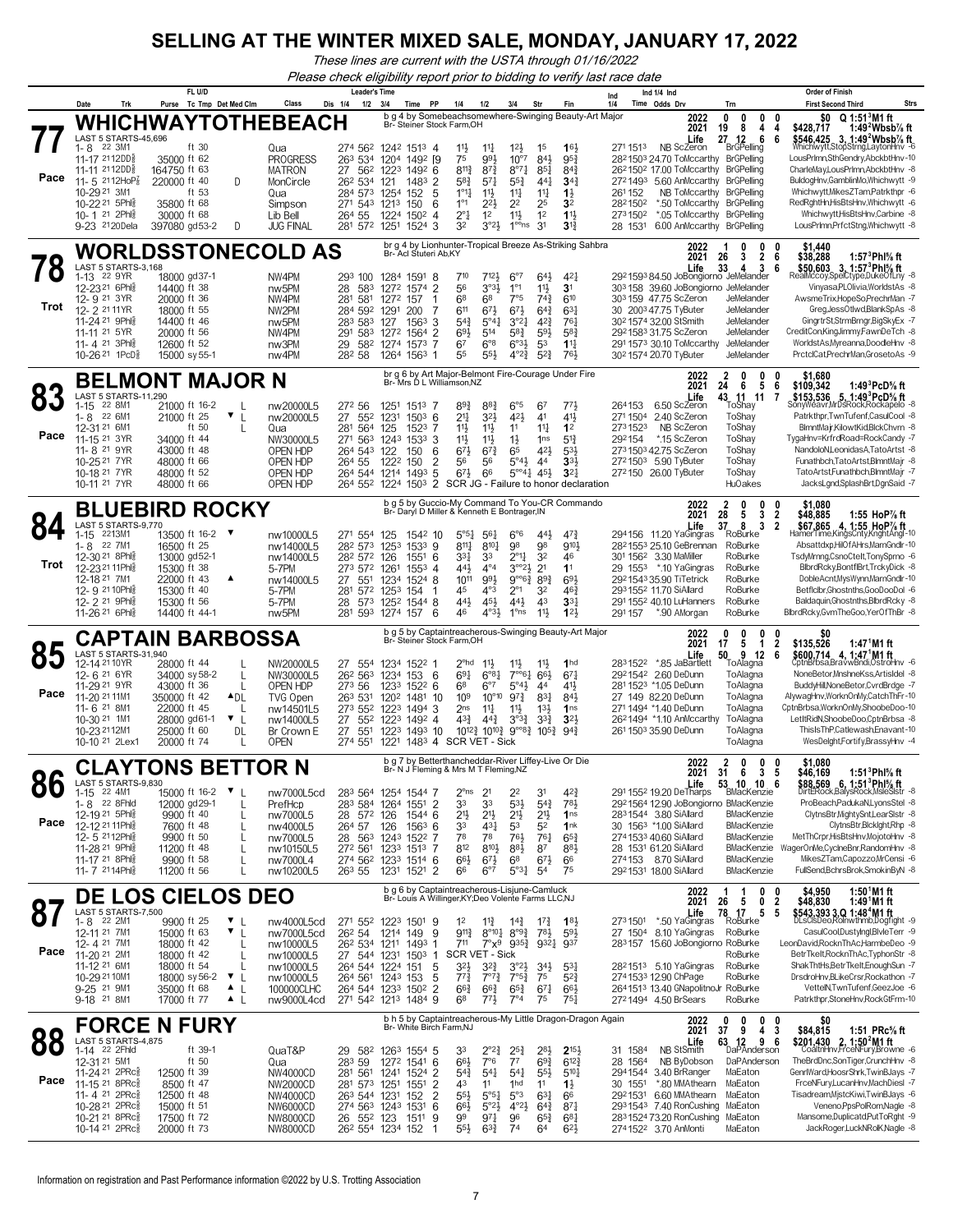*These lines are current with the USTA through 01/16/2022*

*Please check eligibility report prior to bidding to verify last race date*

|            |                                                                                                                                                                                                                                                                                                                                         | FL U/D                                                                                                                                                                                                                                                                     |                                                                                                       | <b>Leader's Time</b>                                                                                                                                                                                                                                          |                                                                                                                                                                                                                                                                                                                                                                                                        |                                                                                                                                                                                                                                                                          | Ind $1/4$ Ind<br>Ind                                                                                                                                                                                                                                                               |                                                                                                                                                                                      | <b>Order of Finish</b>                                                                                                                                                                                                                                                                                                                                                                                 |
|------------|-----------------------------------------------------------------------------------------------------------------------------------------------------------------------------------------------------------------------------------------------------------------------------------------------------------------------------------------|----------------------------------------------------------------------------------------------------------------------------------------------------------------------------------------------------------------------------------------------------------------------------|-------------------------------------------------------------------------------------------------------|---------------------------------------------------------------------------------------------------------------------------------------------------------------------------------------------------------------------------------------------------------------|--------------------------------------------------------------------------------------------------------------------------------------------------------------------------------------------------------------------------------------------------------------------------------------------------------------------------------------------------------------------------------------------------------|--------------------------------------------------------------------------------------------------------------------------------------------------------------------------------------------------------------------------------------------------------------------------|------------------------------------------------------------------------------------------------------------------------------------------------------------------------------------------------------------------------------------------------------------------------------------|--------------------------------------------------------------------------------------------------------------------------------------------------------------------------------------|--------------------------------------------------------------------------------------------------------------------------------------------------------------------------------------------------------------------------------------------------------------------------------------------------------------------------------------------------------------------------------------------------------|
|            | Trk<br>Date                                                                                                                                                                                                                                                                                                                             | Purse Tc Tmp Det Med Clm                                                                                                                                                                                                                                                   | Class                                                                                                 | 1/2<br>3/4<br>Dis 1/4<br>Time PP                                                                                                                                                                                                                              | 1/4<br>1/2<br>3/4                                                                                                                                                                                                                                                                                                                                                                                      | Str<br>Fin                                                                                                                                                                                                                                                               | 1/4<br>Time Odds Drv                                                                                                                                                                                                                                                               | Trn                                                                                                                                                                                  | <b>Strs</b><br><b>First Second Third</b>                                                                                                                                                                                                                                                                                                                                                               |
| 89<br>Trot | LAST 5 STARTS-9,670<br>2210DD§<br>1-4<br>12-28 <sup>21</sup> 9DD <sup>5</sup><br>12-14 2112DD\$<br>12-7 <sup>21</sup> 11DD<br>11-30 21 11DDs<br>11-23 <sup>21</sup> 12DD<br>11-16 <sup>21</sup> 8DD<br>11-5 21 7PhB                                                                                                                     | <b>GREAT UNKNOWN</b><br>18000 gd30-1<br>9500 ft 49<br>$\mathbf{I}$<br>18000 ft 55<br>17000 ft 40<br>17000 ft 42<br>25000 ft 42<br>25000 ft 46<br>9900 ft 54                                                                                                                | WOSELECTHC<br>nw8001L5<br>WOSELECTHC<br>WO8000L5<br>WO8000L5<br>OPEN HC<br>OPEN HC<br>nw7000L5        | Br- Don Swartzentruber, IN<br>28<br>573<br>1261<br>1552 3<br>282 574<br>1563<br>1271<br>274 564<br>1252 1542 6<br>28<br>563<br>1253 1544 3<br>273 573<br>1261<br>156<br>8<br>273 562<br>1252 1541<br>3<br>274 58<br>1264 1541<br>-1<br>1271 1554 2<br>283 581 | 44}<br>431<br>$44\frac{1}{2}$<br>33<br>$11\frac{1}{2}$<br>11<br>711<br>681<br>$5^{4}$<br>553<br>$5^{\circ}6$<br>$6^{\circ 4}$<br>$74\frac{1}{2}$<br>$85\frac{1}{2}$<br>911<br>$5^{5}\frac{1}{2}$<br>56<br>7°5 <sub>1</sub><br>33<br>33<br>34<br>$1^{\circ}1\frac{1}{2}$<br>45<br>44                                                                                                                    | blk g 6 by Ivanhoe Blue Chip-Wecanworkitout-Abc Garland<br>$4^{11}$<br>$41\frac{1}{2}$<br>1 <sup>3</sup><br>1 <sup>2</sup><br>45<br>45<br>$3^{3}1$<br>3 <sub>5</sub><br>$64\frac{3}{4}$<br>64<br>561<br>55<br>35 <sub>7</sub><br>34<br>1 <sup>3</sup><br>$15\frac{1}{2}$ | 2022<br>2021<br>Life<br>2831553 18.10 MoTeague<br>*.70 MoTeague<br>2921563<br>29 155 <sup>2</sup> 18.10 MoTeague<br>291 1554 5.40 MoTeague<br>2931564 17.10 MoTeague<br>2841551 41.60 MoTeague<br>2741551 18.40 MoTeague<br>2831554 *.90 MoTeague                                  | 0<br>0<br>1<br>0<br>37<br>8<br>5<br>8<br>89 13 10 17<br>ChCrissmanJr<br>ChCrissmanJr<br>ChCrissmanJr<br>ChCrissmanJr<br>ChCrissmanJr<br>ChCrissmanJr<br>ChCrissmanJr<br>ChCrissmanJr | \$1,440<br>\$86,716<br>1:52 Phl% ft<br>\$136,176 5, 1:52 Phl% ft<br>QukslvrBl,Swansea,GingrTrSk -7<br>GrtUnknwn, Jack Vernn, Air Time -7<br>GingrTrSk,BleCprtno,RemrkblDV -7<br>SoLongHnv,GingrTrSk,GrtUnknwn -9<br>GingrTrSk,PblctySkr,BlbrdJese -9<br>NrthnExps,Swansea,MacmrsHnv -7<br>NrthnExps, Morairtme, GrtUnknwn -4<br>GrtUnknwn,ClscVntre,DivneSprt -7                                       |
|            |                                                                                                                                                                                                                                                                                                                                         | IM A GIGOLO N                                                                                                                                                                                                                                                              |                                                                                                       | Br- Woodlands Stud Nz Inc, NZ                                                                                                                                                                                                                                 | b q 6 by Sweet Lou-Bettor Romance-Bettor's Delight                                                                                                                                                                                                                                                                                                                                                     |                                                                                                                                                                                                                                                                          | 2022                                                                                                                                                                                                                                                                               | 2<br>0<br>1<br>$\overline{7}$<br>5<br>35<br>-7                                                                                                                                       | \$2,750<br>1:50 PcD% ft                                                                                                                                                                                                                                                                                                                                                                                |
| Pace       | LAST 5 STARTS-4,310<br>2214M1<br>$1 - 15$<br>22 8M1<br>1-8<br>12-19 21 7Phis<br>11-28 <sup>21</sup> 7Phl<br>11-21 <sup>21</sup> 7Ph<br>11-12 21 7Phls<br>10-30 21 1M1<br>10-16 21 9PcD <sup>3</sup>                                                                                                                                     | 11000 ft 16-2<br>▼<br>13500 ft 25<br>▼<br>13000 ft 40<br>13000 ft 48<br>13000 ft 52<br>11200 sy 62-2<br>28000 gd61-1<br>▲<br>L<br>$\mathbf{v}_{\perp}$<br>14500 sy 64-1                                                                                                    | nw7000L5cd<br>nw10000L5<br>nw14000L5<br>nw14000L5<br>nw14000L5<br>nw10000L5<br>nw14000L5<br>nw12000L5 | 274 561<br>1233 1512 3<br>272 554<br>124<br>1511<br>10<br>27<br>-56<br>1244 1532 4<br>254 543<br>$151^2$ 6<br>122<br>273 58<br>1254 1534<br>282 571<br>1244 1524 2<br>27<br>552<br>1223 1492 3<br>263 57<br>1243 1521 3                                       | 45<br>44<br>44<br>7°5<br>$6^{\circ}6$<br>$5^{\circ}4^{\frac{3}{4}}$<br>$4^{\circ}3\frac{1}{4}$<br>56}<br>$2^{\circ}1$<br>$6^{\circ}6$<br>$5°4\frac{1}{2}$<br>66}<br>79<br>$6^{\circ}4^{\circ}$<br>$6^{\circ}4\frac{1}{2}$<br>11}<br>$11\frac{1}{2}$<br>$11\frac{1}{2}$<br>$66\frac{1}{2}$<br>$67\frac{1}{2}$<br>$7^{\circ}7^{\circ}$<br>$1^{\circ}$ $\frac{1}{2}$<br>$11\frac{1}{4}$<br>$1\frac{1}{2}$ | 32}<br>2 <sup>2</sup><br>863<br>991<br>32<br>65<br>441<br>3 <sup>4</sup><br>75<br>$73\frac{3}{4}$<br>$11\frac{1}{4}$<br>1 <sup>1</sup><br>$5^{8}$<br>$4^{7}\frac{3}{4}$<br>2 <sup>1</sup><br>32                                                                          | 2021<br>Life<br>271 1514 4.90 YaGingras<br>17.40 GeBrennan<br>274153<br>2921542 3.20 YaGingras<br>5.20 YaGingras<br>2921521<br>28 1543<br>4.50 YaGingras<br>28 1524<br>*.60 MaMiller<br>264151 61.40 YaGingras<br>28 152 <sup>3</sup> *.90 MaKakaley                               | 11<br>55<br>9<br>8<br>RoBurke<br>RoBurke<br>RoBurke<br>RoBurke<br>RoBurke<br>RoBurke<br>RoBurke<br>RoBurke                                                                           | \$83,567<br>\$111,171 5, 1:50 PcD% ft<br>DinaBoltN, ImAGigolo, HkeEmper-10<br>AlwysNAgn,PutToRght,HkeEmper-10<br>SnwblsRmo, Imstynlve, BoilngOar -7<br>BoilngOar,Clasic,ImAGigolo -8<br>Lifnthbch,BlankStre,FullSend -7<br>ImAGigolo,BalderSon,MrProfeta -8<br>LetItRidN,ShoobeDoo,CptnBrbsa -8<br>Scootnrol,GoodRockn,ImAGigolo -7                                                                    |
|            |                                                                                                                                                                                                                                                                                                                                         | <b>KINGS COUNTY</b>                                                                                                                                                                                                                                                        |                                                                                                       | Br- Order By Stable, SD                                                                                                                                                                                                                                       | br h 6 by Muscle Hill-Brooklyn-Conway Hall                                                                                                                                                                                                                                                                                                                                                             |                                                                                                                                                                                                                                                                          | 2022                                                                                                                                                                                                                                                                               | 2<br>0<br>1                                                                                                                                                                          | \$3,375                                                                                                                                                                                                                                                                                                                                                                                                |
| Trot       | LAST 5 STARTS-11,515<br>2213M1<br>$1 - 15$<br>22 7M1<br>1-8<br>12-18 21 7M1<br>12-4 21 3M1<br>11-12 21 9M1<br>10-30 2113M1<br>10-22 21 4M1<br>10-1 <sup>21</sup> 7PRc <sup>3</sup>                                                                                                                                                      | 13500 ft 16-2<br>$+^{\nabla}$<br>16500 ft 25<br>$\mathbf{I}$<br>$^+$<br>22000 ft 43<br>$\mathbf{I}$<br>$^+$<br>22000 ft 42<br>$^+$<br>L<br>22000 ft 54<br>$+ \blacktriangledown$<br>28000 ft 61<br>$+$<br>L<br>26000 ft 61<br>$+^{\blacktriangledown}$<br>L<br>25000 ft 64 | nw10000L5<br>nw14000L5<br>nw14000L5<br>nw14000L5<br>nw14000L5<br>nw20000L5<br>nw17500L4<br>OPEN HC    | 271 554<br>125<br>1542 5<br>282 573<br>1253 1533 7<br>27<br>551<br>1234 1524 2<br>281 57<br>1253 1531<br>-1<br>274 56<br>1251<br>1533 2<br>272 562<br>1252 1532 4<br>273 561<br>1241 1523 3<br>264 544 1231<br>152<br>3x                                      | $11\frac{1}{4}$<br>$11\frac{1}{4}$<br>1 <sup>2</sup><br>$79\frac{3}{4}$<br>$78\frac{1}{4}$<br>$76\frac{1}{4}$<br>5xip5110341 10311<br>21}<br>$21\frac{1}{2}$<br>$21\frac{1}{2}$<br>$2^{\circ}1$<br>$21\frac{1}{4}$<br>$2^{\circ}1$<br>431,<br>$43\frac{3}{4}$<br>$64\frac{1}{4}$<br>44}<br>$44\frac{3}{4}$<br>431<br>6 <sup>dis</sup><br>6 <sup>dis</sup><br>6 <sup>dis</sup>                          | 2 <sup>3</sup><br>2 <sub>hd</sub><br>66<br>65<br>1036 $\frac{3}{4}$ 1049<br>21}<br>2 <sup>1</sup><br>333<br>3 <sup>3</sup><br>63<br>64<br>331<br>$3^{2}3$<br><b>Gdis</b><br><b>Gdis</b>                                                                                  | 2021<br>Life<br>2931543 *1.00 ScZeron<br>2741543 13.30 JaBartlett<br>32 <sup>2</sup> 202 <sup>3</sup> 3.40 ScZeron<br>2721531 *2.10 ScZeron<br>29 1542 4.20 ScZeron<br>28 1541 9.30 ScZeron<br>28 <sup>2</sup> 1531 14.00 ScZeron<br>2043 4.40 BrRanger                            | 6<br>0<br>$\overline{1}$<br>2<br>8<br>4<br>30<br>4<br>ChLakata<br>ChLakata<br>ChLakata<br>DoCecere<br>DoCecere<br>DoCecere<br>DoCecere<br>DoCecere                                   | \$11,260 Q 1:55 <sup>2</sup> PRc <sup>5</sup> / <sub>8</sub> ft<br>\$238,292 4, 1:52 <sup>1</sup> M1 ft<br>HamerTime,KingsCnty,KnghtAngl-10<br>Absattdxp,HilOfAHrs,MarnGndlr-10<br>DobleAcnt, MysWynn, MarnGndlr-10<br>RichNMsrb,KingsCnty,DesRdDlcs -7<br>RedwhtNG, TkyoSIstr, KingsCnty-10<br>GngstrHnv,JlCruze,MayBaby-10<br>Gtwtvrtks, HockyHnvr, KingsCnty -7<br>PLNotsnce.NorthrnSk.GoldnKrns -6 |
|            |                                                                                                                                                                                                                                                                                                                                         | <b>PATRIARCH HANOVER</b>                                                                                                                                                                                                                                                   |                                                                                                       |                                                                                                                                                                                                                                                               | b h 5 by Father Patrick-Personal Style-Yankee Glide<br>Br- Brittany Farms LLC,KY;Melvin Hartman,ON, CA                                                                                                                                                                                                                                                                                                 |                                                                                                                                                                                                                                                                          | 2022                                                                                                                                                                                                                                                                               | 0<br>1                                                                                                                                                                               | \$7,500                                                                                                                                                                                                                                                                                                                                                                                                |
| Trot       | LAST 5 STARTS-23,720<br>1-14 22 4YR<br>12-23 <sup>21</sup> 8Phls<br>12-10 21 10 YR<br>12-3 2111YR<br>11-19 <sup>21</sup> 7YR<br>11-12 <sup>21</sup> 4YR<br>10-29 21 9YR<br>10-16 21 10PcD <sup>5</sup>                                                                                                                                  | 30000 ft 30-1<br>16200 ft 38<br>$\mathbf{I}$<br>28000 ft 44<br>$\mathbf{I}$<br>28000 ft 39<br>28000 ft 43<br>24000 ft 55<br>32000 sy 55-2<br>21500 sy 64-1<br>Y<br>L                                                                                                       | NW30350<br>nw20000L5<br>NW21175L5<br>NW20000L5<br>NW20000L5<br>NW15000L5<br>NW20000L5<br>nw22500L5    | 28<br>583<br>1271<br>156<br>3<br>274 58<br>1261<br>1552<br>3<br>273 571<br>1261<br>1561<br>-5<br>281 58<br>1263<br>1561<br>7<br>28 572 1261<br>$155^3$ 6<br>284 582<br>127<br>$155^3$ 4<br>272 582<br>1572 5<br>1271<br>1263 1542 4<br>273 573                | 21‡<br>$21\frac{1}{2}$<br>21}<br>2°1}<br>11}<br>$11\frac{1}{2}$<br>$1^{\circ}1\frac{1}{2}$<br>$1^{2}\frac{3}{4}$<br>$11\frac{1}{2}$<br>$11\frac{3}{4}$<br>1 <sup>2</sup><br>11支<br>$56\frac{3}{4}$<br>57}<br>$56\frac{3}{4}$<br>$4^{\circ}3$<br>$44\frac{3}{4}$<br>45}<br>$2^{13}$<br>24<br>$2^{\circ}$ ns<br>54}<br>55<br>$5^{\circ}4$                                                                | 22}<br>$2^{13}$<br>$11\frac{1}{2}$<br>$1^{11}$<br>591<br>1 <sub>ns</sub><br>1 <sub>ns</sub><br>$36\frac{1}{4}$<br>541<br>$3^{2}3$<br>$2^{2}$<br>44<br>2 <sup>1</sup><br>431,<br>44<br>47                                                                                 | 2021<br>Life<br>3.40 GeBrennan RoBurke<br>29 1562<br>291 1552<br>*1.30 YaGingras<br>314 158<br>*1.30 JoBongiorno RoBurke<br>304 1572 6.80 GeBrennan<br>2831561<br>5.70 GeBrennan<br>4.90 GeBrennan<br>282156<br>11.10 GeBrennan<br>304 158<br>28 <sup>2</sup> 1554 15.80 MaKakaley | 30<br>6<br>5<br>4<br>64<br>12 11 11<br>RoBurke<br>RoBurke<br>RoBurke<br>RoBurke<br>RoBurke<br>RoBurke                                                                                | \$120,900<br>$1:533M1$ ft<br>\$389,826 3, 1:53 <sup>2</sup> Phl <sup>5</sup> / <sub>8</sub> ft<br>Fanatic, PtrrchHnv, SecretBro -8<br>PtrrchHnv,FshnCrdtr,Baldaquin -6<br>KashaV, Nextrndsn, Rck Of Cshl -6<br>Hayek, Rck Of Cshl, PtrrchHnv -8<br>NewHeaven, VygeToPrs, PtrrchHnv -7<br>Hilexotic, PtrrchHnv, JulMsclPc -8<br>ImTheMscl,Hilexotic,AFncyFace -8<br>AmigoVolo,Eurobond,Ghostnths -6     |
|            |                                                                                                                                                                                                                                                                                                                                         | <b>ROCKIN THE BLAZE</b>                                                                                                                                                                                                                                                    |                                                                                                       | Br- Patrick H Patterson, PA                                                                                                                                                                                                                                   |                                                                                                                                                                                                                                                                                                                                                                                                        | b h 5 by Sweet Lou-Hilarious Hayley-Rocknroll Hanover                                                                                                                                                                                                                    | 2022                                                                                                                                                                                                                                                                               | 0<br>$\mathbf 0$<br>n<br>1                                                                                                                                                           | \$0                                                                                                                                                                                                                                                                                                                                                                                                    |
| Pace       | LAST 5 STARTS-9,244<br>22 1DD<br>1-6<br>12-16 2115DD<br>12-9 21 8DD<br>12-2 <sup>21</sup> 8DD<br>11-17 <sup>21</sup> 1DD<br>10-27 21 6DD<br>5-31 21 4Har<br>5-24 <sup>21</sup> 3Har                                                                                                                                                     | 18000 ft 35<br>19000 ft 60<br>LA<br>11000 ft 38<br>LA<br>18000 ft 59<br>LA<br>ft 55<br>LA<br>gd 61-2<br>LA<br>13200 ft 72<br>LA<br>11000 ft 64<br>LA                                                                                                                       | W/OF6-W<br>LA<br>W/OF6-W<br>W/OF6-NW<br>W/OF6-W<br>QUA<br>QUA<br>HGWO5/NW8<br>NW8501L5                | 271 553<br>1241 1522 4<br>264 553<br>1222 1513<br>- 19<br>26 <sup>2</sup> 55<br>1223 1514<br>-5<br>1523<br>27<br>563<br>124<br>-5<br>28<br>581<br>1261<br>1543<br>2<br>292 583<br>1274 1563 4<br>2<br>281 573<br>1254 154<br>281 562<br>1242 1524<br>-7       | 69<br>66}<br>$6°3\frac{1}{2}$<br>$5^{\circ}5^{\circ}$<br>5°3 <sup>1</sup><br>573<br>$11\frac{1}{2}$<br>12<br>$11\frac{1}{2}$<br>$4^{\circ}3\frac{1}{2}$<br>$2^{\circ}1$<br>443<br>1 <sup>2</sup><br>1 <sup>2</sup><br>13 <sup>1</sup><br>11<br>1 <sup>2</sup><br>1 <sup>3</sup><br>21}<br>$2^{13}$<br>32<br>7101<br>78<br>711                                                                          | $64\frac{3}{4}$<br>$64\frac{1}{2}$<br>$64\frac{1}{2}$<br>64 <sup>1</sup><br>$11\frac{1}{2}$<br>14<br>21<br>31<br>110<br>1143<br>$1\frac{1}{4}$<br>2}<br>2 <sup>1</sup><br>34<br>68<br>$67\frac{3}{4}$                                                                    | 2021<br>Life<br>4.50 MoTeague<br>2821531<br>6.00 DeDunn<br>2921522<br>291 1514<br>*.90 DeDunn<br>2841524<br>3.60 DeDunn<br>NB AlDavis<br>2821543<br>NB EdDennis<br>2841563<br>*.50 CoCallahan<br>28 1541<br>28 <sup>2</sup> 154 <sup>2</sup> 29.50 CoCallahan                      | 5<br>0<br>15<br>4<br>$\overline{7}$<br>33<br>$\overline{2}$<br>7<br><b>JshGreen</b><br>JshGreen<br>JshGreen<br>JshGreen<br>JshGreen<br>EdDennis<br>EdDennis<br>EdDennis              | \$37,856<br>1:51 DD% ft<br>\$84,640 4, 1:51 DD% ft<br>7- Tarkio,BoilrMakr,TetonSnst<br>ByfldBech,Tarkio,GrandCymn -9<br>RocknThBl,Bipbopnle,CanWeDnce -8<br>BoilrMakr,BigCtyBud,RocknThBI -8<br>RocknThBl,JoycsScrt,SndysBolt -7<br>Itsrocknd, RocknThBI, ThtswtsdN -8<br>Machaholc, Got The Mjo, Rockn ThBI -8<br>Sicily, TetonSnst, HighlndBB -8                                                     |
|            |                                                                                                                                                                                                                                                                                                                                         | <b>SWAN ON A MISSION</b>                                                                                                                                                                                                                                                   |                                                                                                       |                                                                                                                                                                                                                                                               | br g 6 by Swan For All-Lisas Mission-Mr Lavec<br>Br- Richard L Frey, IN                                                                                                                                                                                                                                                                                                                                |                                                                                                                                                                                                                                                                          | 2022<br>2021                                                                                                                                                                                                                                                                       | 0<br>0<br>0<br>1<br>3<br>29<br>5<br>4                                                                                                                                                | SO.<br>1:53 <sup>4</sup> Phl <sup>5</sup> / <sub>8</sub> ft<br>\$36,640                                                                                                                                                                                                                                                                                                                                |
| Trot       | LAST 5 STARTS-5.433<br>$1-11$ 22 9DD <sub>8</sub><br>12-28 <sup>21</sup> 10DD <sup>5</sup><br>12-14 21 8DD <sup>5</sup><br>12-3 <sup>21</sup> 2Phls<br>11-26 21 11Phlg<br>11-17 21 4DD <sub>8</sub><br>9-2 <sup>21</sup> 3Phlg<br>8-26 <sup>21</sup> 11 Phi <sub>8</sub>                                                                | 9500 ft 24-2 $+$<br>16000 ft 49<br>$^+$<br>L<br>7500 ft 55<br>L<br>Ť<br>L<br>9900 ft 50<br>Ť<br>9900 ft 44-1 +<br>L<br>ft 55<br>L<br>$^{+}$<br>9900 ft 74<br>$^+$<br>L<br>9900 ft 90<br>L<br>$^{+}$                                                                        | nw8001L5<br>WO8000L5<br>nw6501L5<br>nw7650L5<br>nw7000L5<br>Qua T-P<br>nw7500L4<br>nw7000L5           | 274 574 1262 1551 5<br>272 57<br>126<br>1544 5<br>283 57<br>1254 1553 6<br>273 572 1262 156<br>4<br>274 58<br>1253 1553<br>$\overline{2}$<br>292 591<br>1273 1561<br>$\mathbf 1$<br>273 57<br>1261<br>1552 3<br>$\overline{2}$<br>272 573<br>126<br>155       | x9193 812<br>815<br>713<br>$7^{12}$<br>710<br>33<br>3 <sup>1</sup><br>$21\frac{1}{2}$<br>333<br>33<br>33<br>$5^{\circ}8\frac{3}{4}$<br>68<br>$67\frac{1}{2}$<br>45<br>$57\frac{1}{4}$<br>$5^{8}$<br>6 <sup>8</sup><br>$6^{07}\frac{1}{2}$<br>$4^{\circ}3\frac{1}{4}$<br>$3^{012}$<br>$4^{\circ}4^{\circ}$<br>56                                                                                        | 7181<br>7213<br>$65\frac{1}{2}$<br>$6^{7}\frac{3}{4}$<br>2 <sup>1</sup><br>$1\frac{1}{2}$<br>323<br>3 <sup>2</sup><br>583<br>581<br>316<br>$3^{18}$<br>$35\frac{1}{2}$<br>$2^{7\frac{1}{2}}$<br>$3^{2}\frac{1}{2}$<br>5 <sup>4</sup>                                     | Life<br>30 1592 *1.20 TiTetrick<br>28 <sup>2</sup> 156 <sup>2</sup> 14.50 MoTeague<br>2931553 3.80 TiTetrick<br>2921562 2.50 MaMiller<br>2941571 *2.20 TiTetrick<br>303 1594<br>NB TyDavis<br>30 1564 1.70 TiTetrick<br>2921554 2.50 TiTetrick                                     | 11 14<br>ChCrissmanJr<br>ChCrissmanJr<br>ChCrissmanJr<br>ChCrissmanJr<br>ChCrissmanJr<br>ChCrissmanJr<br>ChCrissmanJr                                                                | \$190.584 5.1:53*Phl% ft<br>HvnsdrHnv,TqlaNRoss,SecretJet -9<br>QukslvrBl,SpeeClub,BleCprtno -8<br>SwnOnAMsn,SteubnHnv,SpecilMis -8<br>ChCrissmanJr WngsOfSpd,Montevrdi,SwnOnAMsn -7<br>WngsOfSpd,ChcoChrle,Montevrdi -8<br>Litlbgftr,MrOverbte,SwnOnAMsn -6<br>Montevrdi,SwnOnAMsn,ExpectThS -7<br>ArmagdnSI,TonySprno,Montevrdi -8                                                                   |
|            | WHITE                                                                                                                                                                                                                                                                                                                                   | <b>BELLY</b>                                                                                                                                                                                                                                                               |                                                                                                       | Br- Emerald Highlands Farm, OH                                                                                                                                                                                                                                |                                                                                                                                                                                                                                                                                                                                                                                                        | b g 5 by Sweet Lou-Romanceonthebeach-Somebeachsomewhere                                                                                                                                                                                                                  | 2022<br>2021                                                                                                                                                                                                                                                                       | 0<br>0<br>0<br>30<br>6<br>5 5                                                                                                                                                        | SO<br>1:51 $3$ Phl $\%$ ft<br>\$53,650                                                                                                                                                                                                                                                                                                                                                                 |
| Pace       | LAST 5 STARTS-7.500<br>22 1DD§<br>1-6<br>12-30 2113DD<br>12-16 21 15DD<br>12-9 <sup>21</sup> 9DD<br>12-2 21 5DD\$<br>11-18 21 9DD <sub>8</sub><br>11-4 $^{21}$ 2DD <sup>5</sup><br>10-26 <sup>21</sup> 7PcD <sup>3</sup>                                                                                                                | 18000 ft 35<br>19000 gd50-1<br>L<br>19000 ft 60<br>L<br>10000 ft 38<br>L<br>10000 ft 59<br>L<br>16500 ft 65<br>$\mathbf{I}$<br>12500 ft 51<br>L<br>15000 sy 55-1 ▲ L                                                                                                       | W/OF6-W<br>W/OF6-W<br>W/OF6-W<br>W/OF4-NW<br>W/OF4-NW<br>W/OF4-W<br>W/OF4<br>nw5PM CG                 | 271 553 1241 1522 6<br>263 554 1233 1532 8<br>264 553 1222 1513 5<br>273 551 1231 1522 6<br>271 564 1241 1524 [9<br>1521<br>271 564 124<br>2<br>1231 1503<br>264 55<br>-5<br>264 554 1244 153 4                                                               | 711<br>$78\frac{3}{4}$<br>76<br>912<br>981<br>961<br>711<br>$77\frac{1}{2}$<br>$78\frac{1}{2}$<br>2 <sup>2</sup><br>$1^{\circ}$<br>$2^{2}$<br>$2^{\circ}1$<br>$11\frac{1}{2}$<br>56<br>$21\frac{1}{2}$<br>2 <sup>2</sup><br>32<br>$1^{\circ}1$<br>$11\frac{1}{2}$<br>$11\frac{1}{2}$<br>56<br>55<br>$5^{\circ}3\frac{1}{2}$                                                                            | 79<br>$76\frac{3}{4}$<br>95}<br>$8^{4^{3}_{2}}$<br>$74\frac{3}{4}$<br>$74\frac{1}{2}$<br>21<br>1 <sup>nk</sup><br>$2\frac{1}{2}$<br>$1\frac{1}{4}$<br>2 <sup>1</sup><br>2 <sub>hd</sub><br>$1\frac{1}{4}$<br>$3^{12}$<br>$5^{31}$<br>$3^{13}$                            | Life<br>284 1541 47.40 PaBerry<br>293 1542 49.50 AMorgan<br>28 <sup>2</sup> 152 <sup>2</sup> 6.20 AMorgan<br>2841522 1.50 AMorgan<br>2831524 *1.30 TiTetrick<br>2741521 2.00 TiTetrick<br>274151<br>*.60 TiTetrick<br>28 153 <sup>2</sup> 26.60 MaKakaley                          | 36<br>657<br>CaGregory<br>CaGregory<br>CaGregory<br>CaGregory<br>ScDiDomenico<br>ScDiDomenico<br>ScDiDomenico<br>ScDiDomenico                                                        | $$55,415$ 4, $1:513Ph1%$ ft<br>Tarkio.BoilrMakr.TetonSns<br>BigCtyBud,Tarkio,SwetAnglB -9<br>ByfldBech.Tarkio.GrandCymn -9<br>WhiteBely,TapedTeen,BabaOrily -9<br>Tabooma, WhiteBely, Tyronsbtf -9<br>Tarkio, White Bely, DownrsDlg -9<br>Tarkio, Tyronsbtf, WhiteBely -8<br>LastBet, Mikbythss, WhiteBely -7                                                                                          |
|            | <b>MASSTRO</b>                                                                                                                                                                                                                                                                                                                          |                                                                                                                                                                                                                                                                            |                                                                                                       | Br- Holland Farms, ON, CA                                                                                                                                                                                                                                     |                                                                                                                                                                                                                                                                                                                                                                                                        | b g 5 by Muscle Mass-Severine Hanover-Donato Hanover                                                                                                                                                                                                                     | 2022<br>2021                                                                                                                                                                                                                                                                       | 0<br>0<br>3<br>20<br>$\overline{1}$<br>0                                                                                                                                             | \$1,612<br>1:57 <sup>1</sup> YR ft<br>\$28,731                                                                                                                                                                                                                                                                                                                                                         |
| Trot       | LAST 5 STARTS-1,612<br>22 $8Wbsb\frac{7}{8}$<br>1-6<br>12-23 <sup>21</sup> 1FlmD<br>12-18 <sup>21</sup> 9Wbsb <sup>7</sup><br>12- 8 <sup>21</sup> 5 FlmD<br>11-27 <sup>21</sup> 3Wbsb <sup>2</sup><br>11-12 <sup>21</sup> 2Wbsb <sup>1</sup><br>$9-17$ 21 7Wbsb $\frac{7}{8}$<br>$8-23$ <sup>21</sup> 1Wbsb <sup>1</sup> / <sub>8</sub> | 13430 ft 21<br>5382 sn 28-1<br>L<br>L<br>15600 ft 30<br>4446 gd24-1<br>L<br>15600 ft 26<br>L<br>gd 48-1<br>15800 ft 69<br>L<br>15600 ft 80                                                                                                                                 | NW2R20000L<br>15000CLMCD<br>NW3R40000L<br>NW1500L3CD<br>NW3R40000L<br>QUA<br>NW3R40000L<br>NW3R40000L | 284 582 128<br>1573 1<br>1011 131<br>$201^3$ 6<br>30<br>281 58<br>1544 9<br>127<br>282 582 1272 1574 7<br>28 572 1261 1551<br>-3<br>30<br>1004 1333 2014 5<br>281 564 1243 1534<br>х8<br>273 57<br>1252 1541 4                                                | 461,<br>$45\frac{1}{4}$<br>451<br>3°2<br>$4^{o_{3}}$<br>$67\frac{1}{2}$<br>9°12 <sup>1</sup><br>$9^{08}\frac{3}{4}$<br>914<br>$1^\circ \frac{1}{2}$<br>36<br>$1\frac{1}{4}$<br>$7^{\circ}10\frac{1}{7}$<br>7101<br>$7°9\frac{1}{4}$<br>21}<br>$2^{11}$<br>21}<br>925<br>$9^{15\frac{3}{4}}$<br>918<br>55<br>33<br>43                                                                                   | $44\frac{3}{4}$<br>3 <sup>3</sup><br>3 <sup>3</sup><br>$6^{3}\frac{3}{4}$<br>$9^{10}\frac{3}{4}$<br>9134<br>714<br>7p6 <sup>21</sup> }<br>712<br>$79\frac{1}{4}$<br>1 <sup>3</sup><br>$15\frac{1}{2}$<br>925<br>9273<br>$77\frac{1}{2}$<br>722                           | Life<br>291 1581 18.90 SyFilion<br>304 2022 *1.10 BrAMacDonalRiMoreau<br>2831572 78.10 SyFilion<br>332 202 14.55 BrAMacDonalRiMoreau<br>284 157 23.10 SyFilion<br>28 2014 NB SyFilion<br>294 1592 63.05 DoMcnair<br>321 1583 20.60 DoMcnair                                        | $24 \nRiMoreau$<br>3<br>-1<br>RiMoreau<br>RiMoreau<br>RiMoreau<br>ToAlagna<br>ToAlagna                                                                                               | Delaware, IveGtThWI, ShowmSmMs -8<br>TruflsToo,Rowlen,AworldlyG-10<br>IGotThLks,CIbBIvdre,MoscwMoon -8<br>AmzneDhrs, MagicCape, MagicWnda - 9<br>Masstro,IveGtThWI,OcenvwPrn -6<br>IglareAm,WrweWhspr,AuntIrene -9<br>SprtnGnrl, Macallan, Wrwe Whspr -7                                                                                                                                               |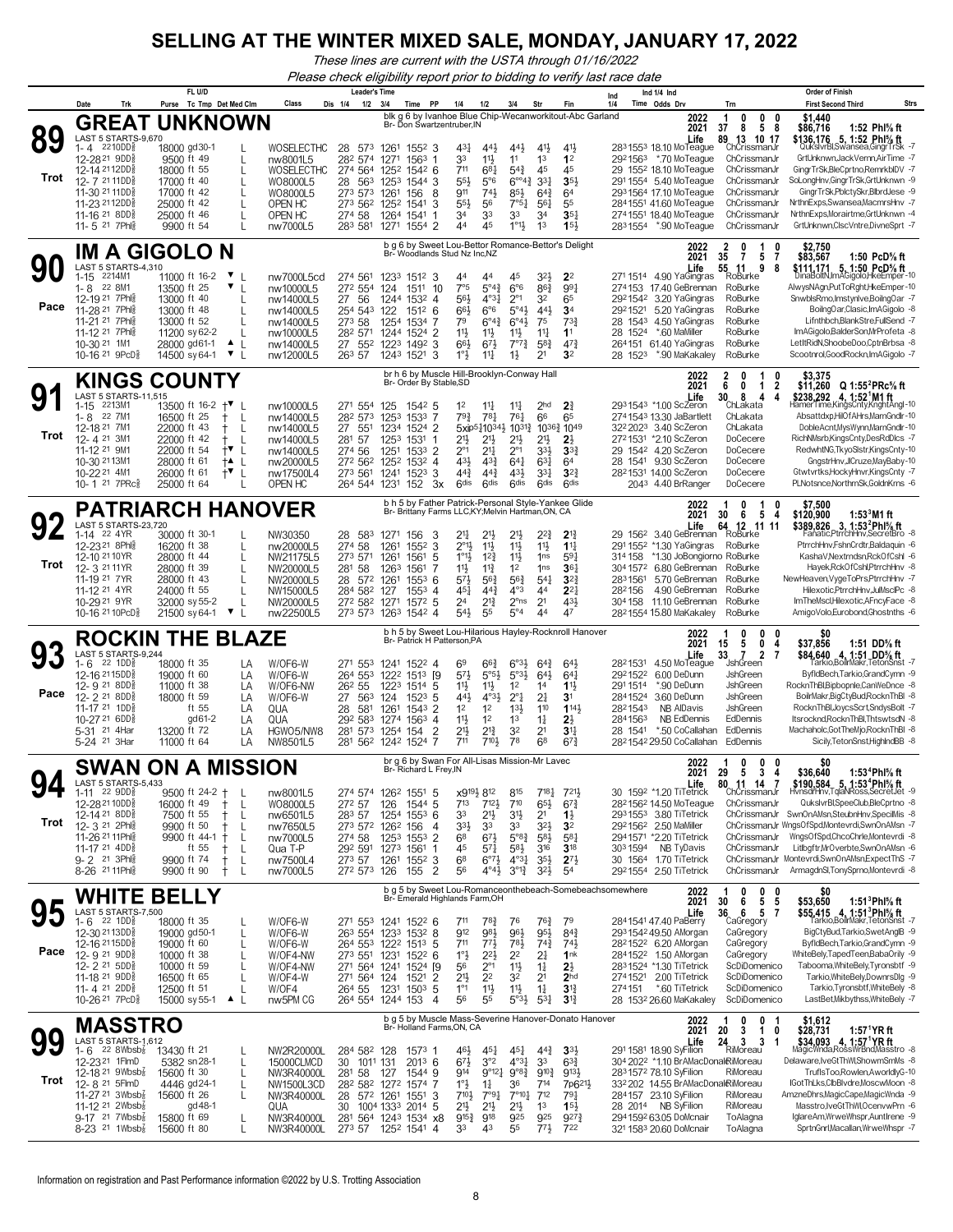*These lines are current with the USTA through 01/16/2022*

*Please check eligibility report prior to bidding to verify last race date*

|      |                                                                      |                                                                   |       | FL U/D                                   |                    |                                  |     |              | <b>Leader's Time</b> |                                          |                   |           |                                                                              |                                         |                                           |                              |                                        | Ind |      | Ind $1/4$ Ind |                                                                                                                    |              |     |         |     | <b>Order of Finish</b>                                                                                      |                           |                                  |      |
|------|----------------------------------------------------------------------|-------------------------------------------------------------------|-------|------------------------------------------|--------------------|----------------------------------|-----|--------------|----------------------|------------------------------------------|-------------------|-----------|------------------------------------------------------------------------------|-----------------------------------------|-------------------------------------------|------------------------------|----------------------------------------|-----|------|---------------|--------------------------------------------------------------------------------------------------------------------|--------------|-----|---------|-----|-------------------------------------------------------------------------------------------------------------|---------------------------|----------------------------------|------|
|      | Date                                                                 | Trk                                                               | Purse |                                          | Tc Tmp Det Med Clm | Class                            | Dis | 1/4          | 1/2                  | 3/4                                      | Time              | <b>PP</b> | 1/4                                                                          | 1/2                                     | 3/4                                       | Str                          | Fin                                    | 1/4 | Time |               | Odds Drv                                                                                                           |              | Trn |         |     |                                                                                                             | <b>First Second Third</b> |                                  | Strs |
|      |                                                                      | <b>MR DEJA VU</b>                                                 |       |                                          |                    |                                  |     |              |                      |                                          |                   |           | br g 4 by If I Can Dream-Miss Picasso-Real Artist<br>Br-Dominick J Rosato.FL |                                         |                                           |                              |                                        |     |      |               |                                                                                                                    | 2022<br>2021 | 26  | 0<br>66 | - 0 | \$510<br>\$29.976                                                                                           |                           | $1:573$ Harft                    |      |
|      | 1-11                                                                 | LAST 5 STARTS-2.346<br>22 8DD <sup>5</sup><br>2213DD <sub>8</sub> |       | 8500 ft 24-2                             |                    | W/OF2-NW                         |     |              |                      | 273 562 1244 1531 2                      |                   |           | 44                                                                           | $44\frac{1}{2}$                         | 751                                       | $5^{2}$<br>781               | $51\frac{1}{2}$<br>7121                |     |      |               | 2731532 54.10 RoWolfendn JeStafford<br>302 1564 12.70 RoWolfendn JeStafford                                        | Life         | 28  | 66      |     | \$30,486 3, 1:57 <sup>3</sup> Har ft<br>BetrBSwftLeviAtPly,ItRcknRnd -7<br>BrektSesn,BetrBSwft,VctryMove -8 |                           |                                  |      |
| Pace | 1- 4<br>12-2821 5DD}                                                 |                                                                   |       | 9000 gd 30-1<br>$9000$ ft 49             |                    | W/OF2-NW<br>W/OF2-NW             |     | 28 572 126   |                      | 272 563 1251                             | $154^2$ 6<br>1551 |           | 810<br>791                                                                   | 87<br>753                               | 7°6<br>$7^\circ 4\frac{1}{4}$             | 431                          | 3 <sup>2</sup>                         |     |      |               | 2841553 16.80 RoWolfendn JeStafford                                                                                |              |     |         |     |                                                                                                             |                           | Jollity.ColdDeckd.MrDeiaVu -9    |      |
|      | $12-1421400\frac{5}{8}$<br>11-30 2114DD <sub>8</sub><br>11-23 2114DD |                                                                   |       | 8500 ft 55<br>9000 ft 42<br>$9000$ ft 42 |                    | W/OF2-NW<br>W/OF2-NW             |     |              |                      | 281 564 1252 1544<br>273 563 1253 156    |                   |           | 5 <sup>2</sup><br>$4^{2}$                                                    | $4^{\circ}4$<br>$4^{\circ}2\frac{1}{2}$ | $2^{\circ}2$<br>$2^{\circ}1\frac{1}{2}$   | 77<br>$55\frac{3}{7}$<br>741 | $8^{8}$<br>56}                         |     |      |               | 303 1562 18.70 JsnThompsn JeStafford<br>312 1571 1.90 JsnThompsn JeStafford<br>2921561 51.90 JsnThompsn JeStafford |              |     |         |     | Beachhead.MomsLtlWr.Somwhrnmr -8<br>Alwayshwf.BrektSesn.BelsDavid -9                                        |                           | FxbrrRmrk.Teltlklvn.LncstrHil -9 |      |
|      | 11- $9^{21}$ 11DD $\frac{5}{8}$<br>$11 - 2$ 21 9DD $\frac{5}{8}$     |                                                                   |       | 9000 ft 70<br>9000 sy 46-1               |                    | W/OF2-NW<br>W/OF2-NW<br>W/OF2-NW |     | 273 58<br>27 | 561                  | 1261<br>1243 1534 2<br>272 563 1252 1554 | 1552 2            |           | $4^{2}$<br>$42\frac{1}{2}$<br>$710\frac{1}{2}$                               | $52\frac{1}{2}$<br>441<br>871           | 62 <sup>3</sup><br>54 <sup>1</sup><br>983 | 41}<br>64 <sup>1</sup>       | 64<br>4 <sup>1</sup><br>3 <sup>1</sup> |     |      |               | 283154 30.90 JsnThompsn JeStafford<br>2831554 22.10 JsnThompsn JeStafford                                          |              |     |         |     | CandysImg,Alwayshwf,MrDejaVu -9                                                                             |                           | GetAlong,LncstrHil,BetrBSwft -9  |      |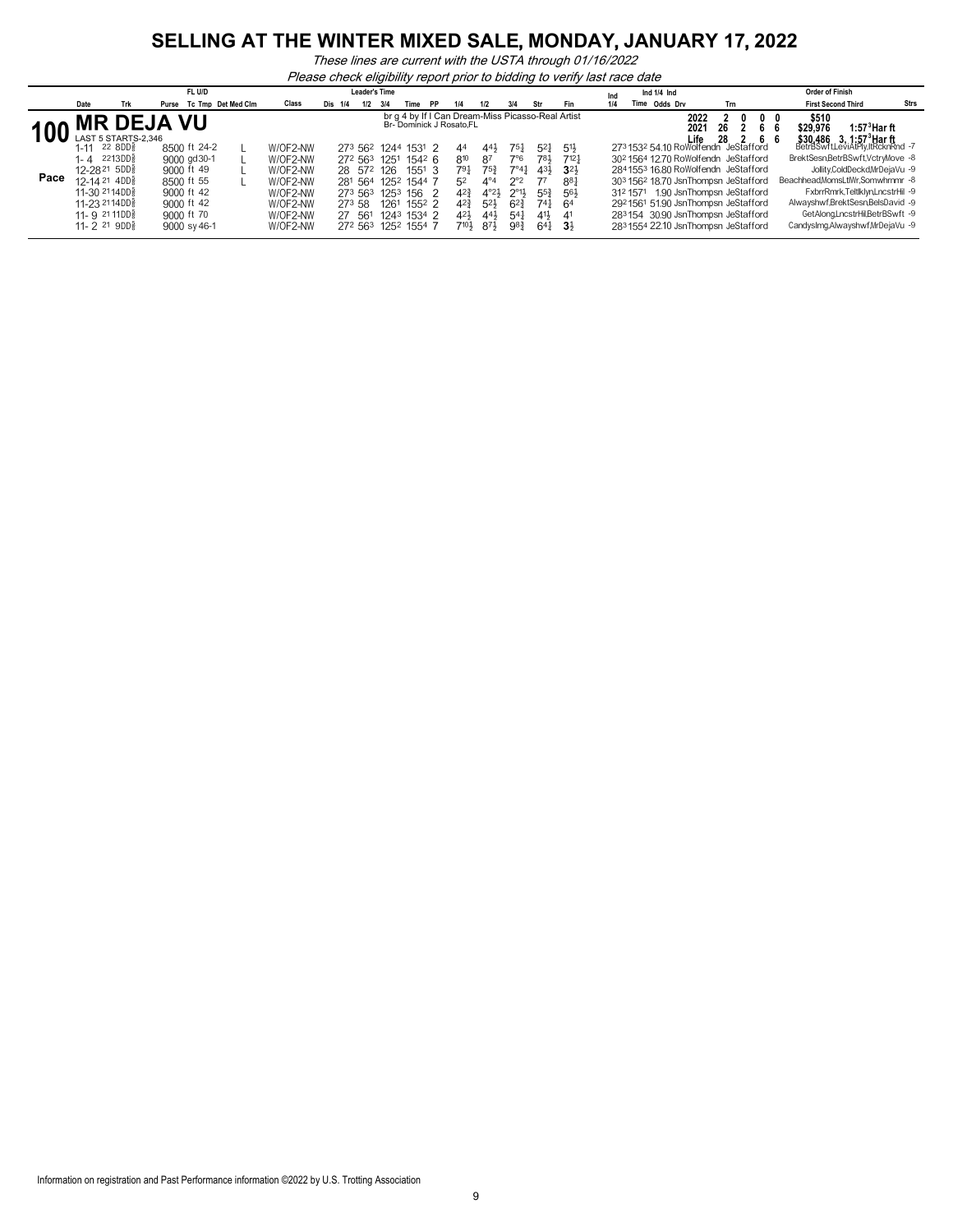#### **SELLING IN THE SUPPLEMENT CATALOG, PLEASE CHECK ORDER OF SALE.**

*These lines are current with the USTA through 01/16/2022*

*Please check eligibility report prior to bidding to verify last race date*

|               | FL U/D |  |       |                    |  | <b>Leader's Time</b> |  |     |     |  |                    |  |     |     |     | Ino | Ind 1/4 Ind                                       |  |                      | <b>Order of Finish</b> |                      |                           |             |
|---------------|--------|--|-------|--------------------|--|----------------------|--|-----|-----|--|--------------------|--|-----|-----|-----|-----|---------------------------------------------------|--|----------------------|------------------------|----------------------|---------------------------|-------------|
|               | Date   |  | Purse | Tc Tmp Det Med Clm |  | Class                |  | 11A | 1/2 |  | Time               |  | 1/4 | 1/2 | 3/4 | Str | Fin                                               |  | Time Odds Drv        |                        |                      | <b>First Second Third</b> | <b>Strs</b> |
| 205 ACCOUNTED |        |  |       |                    |  |                      |  |     |     |  | Br- Winbak Farm,MD |  |     |     |     |     | b c 3 by Rock N Roll Heaven-Accountable-Artsplace |  | 2022<br>2021<br>Life |                        | No Starts Prior Year | \$0                       |             |

**Pace**

# **COLUM BUR BUN** Bread of the Burgeon California Construction of the Carlier House, Ky Googloo Gaagaa-Close Your Eyes-Credit Winner **2021** No Starts Prior Year **2021**<br>Life Life **Carlier Starts Prior Year**

b c 3 by Googoo Gaagaa-Close Your Eyes-Credit Winner *Br- Carter H Duer,KY*

**2022 0 0 0 0 \$0 2021 Life**

**Trot**

| 20          | <b>ALL CHEDDAR</b>                                                                                                                                                                                                     |                                                                                                                                       |                                                                                                                                                                                      | Br- Winbak Farm.MD                                                                                                                                                                                                                                         | b g 4 by Betterthancheddar-All The Ladies-Shadow Play                                                                                                                                                                                                                                                                                                                                                                                                                                                                                                                    | $\mathbf{0}$<br>2022<br>3<br>0<br>2<br>21<br>2021<br>$\mathbf{1}$<br>3<br>3                                                                                                                                                                                                                                                                                                        | \$3,792<br>1:53 $2$ Wbsb $\%$ ft<br>\$21,438                                                                                                                                                                                                                                                                                                             |
|-------------|------------------------------------------------------------------------------------------------------------------------------------------------------------------------------------------------------------------------|---------------------------------------------------------------------------------------------------------------------------------------|--------------------------------------------------------------------------------------------------------------------------------------------------------------------------------------|------------------------------------------------------------------------------------------------------------------------------------------------------------------------------------------------------------------------------------------------------------|--------------------------------------------------------------------------------------------------------------------------------------------------------------------------------------------------------------------------------------------------------------------------------------------------------------------------------------------------------------------------------------------------------------------------------------------------------------------------------------------------------------------------------------------------------------------------|------------------------------------------------------------------------------------------------------------------------------------------------------------------------------------------------------------------------------------------------------------------------------------------------------------------------------------------------------------------------------------|----------------------------------------------------------------------------------------------------------------------------------------------------------------------------------------------------------------------------------------------------------------------------------------------------------------------------------------------------------|
| Pace        | LAST 5 STARTS-3.792<br>1-15 22 $5Wbsb_8^7$<br>22 $5Wbsb\overline{s}$<br>$1 - 8$<br>22 1Wbsb $\frac{7}{8}$<br>$1 - 1$<br>12-2221 7FlmD<br>12- 6 <sup>21</sup> 8 Wbsb<br>11-29 <sup>21</sup> 1 Wbsb <sup>7</sup>         | 34240 ft 1<br>15800 ft 26<br>15800 ft 28<br>7254 ft 26<br>15600 sn 32-2<br>13260 ft 26                                                | 40000CLMST<br>ON40000CLM<br>ON40000CLM<br>NW3R38900L<br>POP UP<br>POP UP                                                                                                             | 274 574 127<br>1561 8<br>273 56<br>125 <sup>3</sup><br>155<br>273 571<br>1261<br>1552 4<br>27 563<br>1252<br>$1551$ 1<br>274 563<br>1261 1552 10<br>28 571<br>1263 1553 3                                                                                  | $10^{\circ}10^{\frac{3}{2}}8^{\circ}8^{\frac{1}{2}}$<br>$9^{15}$<br>66 <sup>1</sup><br>65 <sup>1</sup><br>6104<br>$5^{\circ}10\frac{3}{4}$<br>$5^{\circ}3^{\frac{3}{2}}$<br>$6^{2}$<br>3 <sup>2</sup><br>$78\frac{3}{4}$<br>$8^{\circ\circ}6\frac{1}{2}$<br>75<br>3 <sup>2</sup><br>7°6 <sup>1</sup><br>$2^{01}\frac{1}{2}$<br>32<br>$56\frac{3}{4}$<br>$5^{\circ 5}$<br>62<br>$8^{\circ}10\frac{1}{2}$ $8^{\circ}9\frac{1}{2}$<br>7°41<br>86 <sup>3</sup><br>87<br>35<br>$43\frac{3}{4}$<br>$4°3\frac{1}{2}$<br>33 <sup>3</sup><br>48                                   | 34<br>$\overline{2}$<br>Life<br>$\mathbf{A}$<br>5<br>2831571 16.45 SyFilion<br>RiMoreau<br>29 1552 8.90 SyFilion<br>RiMoreau<br>2821554 *1.70 SyFilion<br>RiMoreau<br>30 1553 2.75 BrAMacDonalRiMoreau<br>2941564 18.20 JaMacdonald RiMoreau<br>30 1571<br>*1.10 SyFilion<br>RiMoreau                                                                                              | \$42,993 3, 1:53 <sup>2</sup> Wbsb <sup>7</sup> ft<br>MstngBech,SartgaBlc,PLOliver-10<br>MstngBech,PLOliver,AlChedar-10<br>SartgaBlc,LtleWily,AlChedar -8<br>ThreTrckG,PoshOnthB,PLOliver -8<br>ThringTms, Night Wtch, Kingfbrkn-10<br>GrtSmwhre,NoBetrJoy,BigBully -8                                                                                   |
|             | 11-22 $21.3Wbsb8$<br>11-15 <sup>21</sup> 7Wbsb $\frac{7}{8}$                                                                                                                                                           | 13430 ft 28<br>14400 ft 33                                                                                                            | POP UP<br>z-22000CLMHP                                                                                                                                                               | 272 561<br>1242 153 4<br>273 56<br>1241 1531<br>-1                                                                                                                                                                                                         | 11}<br>$2^{\frac{3}{4}}$<br>241<br>$2^{5}$<br>34<br>8103<br>$8^{\circ}11$<br>$8^{\circ}10\frac{3}{4}$<br>52 <sup>3</sup><br>76                                                                                                                                                                                                                                                                                                                                                                                                                                           | 292154<br>3.30 SyFilion<br>RiMoreau<br>2721534 8.40 DoMcnair<br>AnMontini                                                                                                                                                                                                                                                                                                          | PrcIsBech, AIChedar, NoBetrJoy -9<br>Lovmyrckb,OutkstBlc,LegalBetr -9                                                                                                                                                                                                                                                                                    |
|             | <b>BLUE DEVIL</b>                                                                                                                                                                                                      |                                                                                                                                       |                                                                                                                                                                                      | Br- Arthur C Stafford Jr, DE                                                                                                                                                                                                                               | b g 4 by Anders Bluestone-Overnight Hit-Giant Hit                                                                                                                                                                                                                                                                                                                                                                                                                                                                                                                        | 2022<br>1<br>n<br>0<br>18<br>2021<br>6<br>1                                                                                                                                                                                                                                                                                                                                        | \$1.152<br>\$110,976<br>1:57 $^1$ DD% ft                                                                                                                                                                                                                                                                                                                 |
| 208<br>Trot | LAST 5 STARTS-72,640<br>$1-10$ $2210DD\frac{5}{8}$<br>12-16 <sup>21</sup> 6DD <sup>3</sup><br>12-7 21 1DD<br>11-30 <sup>21</sup> 1DD<br>11-22 <sup>21</sup> 11DD<br>11-15 21 6DD<br>11- 3 21 11 Phis<br>10-27 2114Phlg | 12000 ft 30-1<br>$\ddagger$<br>100000 ft 60<br>20000 ft 40<br>20000 ft 42<br>15500 ft 45<br>12000 ft 46<br>12600 ft 52<br>12600 ft 64 | $\mathsf{L}$<br>W/OF2<br><b>DSBF FINAL</b><br>L<br>L<br><b>DSBF ELIM</b><br><b>DSBF ELIM</b><br>L<br>$\mathbf{L}$<br>$W$ / $OF2 - W$<br>W/OF2<br>$\mathbf{L}$<br>L<br>nw3PM<br>nw3PM | 1261<br>281 571<br>$155^2$ 8<br>281<br>592<br>1283<br>1574<br>29 593 1294 1582 2<br>292 593 1284 1571 1<br>283 572 1271<br>157<br>292 592 129<br>$158^2$ 6<br>274 571 1272 1582 2<br>30 593 1281 1563 3                                                    | $21\frac{1}{2}$<br>333<br>$i55\frac{1}{2}$<br>4 <sup>3</sup><br>$11\frac{1}{2}$<br>$11\frac{1}{2}$<br>11<br>$1^{13}$<br>11<br>$21\frac{1}{2}$<br>$11\frac{1}{2}$<br>12<br>$1\frac{1}{2}$<br>$11\frac{1}{4}$<br>21}<br>$21\frac{1}{2}$<br>32<br>11<br>12 <sup>1</sup><br>53<br>44<br>441<br>$64\frac{3}{4}$<br>44<br>$4^{2}3$<br>443<br>$11\frac{3}{4}$<br>1 <sup>3</sup><br>12 <sup>1</sup><br>712<br>715<br>693<br>56}<br>$48\frac{3}{4}$<br>55<br>57<br>781<br>5131<br>512                                                                                             | 26<br>6<br>3<br>Life<br>3<br>301 157 11.10 ViKirby<br>$5p47\frac{3}{4}$<br>AdWisher<br>*.90 MoTeague<br>AdWisher<br>2911574<br>2831582 1.10 MoTeaque<br>AdWisher<br>AdWisher<br>3.30 MoTeague<br>28 1571<br>AdWisher<br>30 1574 6.50 MoTeague<br>2921582 5.60 MoTeague<br>AdWisher<br>31 2001 72.70 MiTerpolilli<br>AnPutorti<br>292159142.50 MoTeague<br>AnPutorti                | \$138,128 3, 1:57 <sup>1</sup> DD% ft<br>/onarch,Incentive,LndGnCrzy -8<br>BlueDevil, BigAIM, Vlahos -8<br>BlueDevil, BigAIM, Vlahos -6<br>BlueDevil, BigAIM, Vlahos -6<br>KindLkBd,FiftyWays+MstrWlkr- -9<br>BlueDevil, Mats Mscls, KJ Diamond -7<br>ChocsChce, Vinyasa, BFlover -7<br>Esplosine,KpthtbHnv,JsJasper -8                                  |
|             |                                                                                                                                                                                                                        | <b>OFF THE RECORD</b>                                                                                                                 |                                                                                                                                                                                      | Br- Frederick W Hertrich III,DE                                                                                                                                                                                                                            | b m 4 by Always B Miki-Southwind Silence-Well Said                                                                                                                                                                                                                                                                                                                                                                                                                                                                                                                       | 0<br>2022<br>n<br>0<br>0                                                                                                                                                                                                                                                                                                                                                           | \$0                                                                                                                                                                                                                                                                                                                                                      |
| 209<br>Pace | <b>LAST 5 STARTS-25,200</b><br>12-17 2113M1<br>12-10 21 1M1<br>11-26 21 6M1<br>11-19 21 6M1<br>11-12 2112M1<br>10-21 2112Phlg<br>10- 8 <sup>21</sup> 9Wbsb $\frac{7}{8}$<br>10-1 $2111Wbsb_8^7$                        | 21000 ft 48<br>21000 ft 41<br>21000 ft 36-1<br>21000 ft 40<br>▼<br>21000 ft 54<br>31700 ft 75<br>17380 ft 60<br>15800 ft 57           | FMw2-nw5<br>FMw2-nw5<br>FMw2-nw5<br>FMw2-nw5<br>FMw2-nw5<br>Simpson<br>F-NW5R8000<br>F-NW3R6600                                                                                      | 271 554 124<br>1514 4<br>271 55<br>1521<br>1234<br>વ<br>284 57<br>1253 1543<br>274 56<br>1234 152 4<br>1234 1524 6<br>272 551<br>263 544<br>1221<br>1501<br>3<br>262 551<br>1232 1512 8<br>27 562<br>1244 152<br>$\Delta$                                  | 6°4 <sup>1</sup><br>65<br>$6^{\circ}6^{\circ}$<br>5 <sup>31</sup><br>1nk<br>53}<br>$6^{3}\frac{3}{4}$<br>511<br>53 <sup>3</sup><br>1nk<br>324<br>33<br>42<br>421<br>3 <sup>1</sup><br>$55\frac{1}{4}$<br>$63\frac{3}{4}$<br>64<br>154 <sub>1</sub><br>45 <sup>1</sup><br>$1^{\circ}$ ns<br>3 <sup>11</sup><br>65<br>63}<br>74 <sup>3</sup><br>$5^{\circ}4$<br>463<br>44<br>$53\frac{1}{4}$<br>5 <sup>3</sup><br>$3^{31}$<br>3°2 <sup>1</sup><br>$2\frac{1}{2}$<br>1nk<br>$35\frac{1}{2}$<br>$11\frac{3}{4}$<br>$11\frac{1}{4}$<br>3 <sup>2</sup><br>34<br>$1\frac{1}{2}$ | 2021<br>21<br>3<br>4<br>4<br>29<br>5<br>6<br>Life<br>27 1514 1.70 CoCallahan<br>RoCleary<br>6.90 CoCallahan<br>RoCleary<br>2731521<br>2841544 2.00 CoCallahan<br>RoCleary<br>282153 10.80 CoCallahan<br>RoCleary<br>29 1534 *1.70 CoCallahan<br>RoCleary<br>2741504 4.70 DaMiller<br>RoCleary<br>2731512 25.85 JJamieson<br>MeCrone<br>2731522 3.90 JJamieson<br>MeCrone           | \$82,826<br>1:51 M1 ft<br>\$156,563 3, 1:51 M1 ft<br>Of TheRcrd, DivineDeo, Looktmyrt -9<br>OfTheRcrd,Skyy,DivineDeo -9<br>ExtriaHnv,NrthnStrm,OfTheRcrd -7<br>AnnerieN, MornngHsB, FghtngEvI -8<br>UptwnLady,PIsBetHnv,SilvrTaL-10<br>somkhanvr,ChaseLnge,DarbyHnv -5<br>OfTheRcrd,Realizatn,SetnAPrcd-10<br>SetnAPrcd,BestKpske,OfTheRcrd -8           |
|             |                                                                                                                                                                                                                        | <b>ALEPPO HANOVER</b>                                                                                                                 |                                                                                                                                                                                      | Br- Hanover Shoe Farms Inc.PA                                                                                                                                                                                                                              | b g 7 by Somebeachsomewhere-Anderosa Hanover-The Panderosa                                                                                                                                                                                                                                                                                                                                                                                                                                                                                                               | 2022<br>0<br>0<br>0<br>2021<br>32<br>0<br>6<br>Δ                                                                                                                                                                                                                                                                                                                                   | SO<br>\$32,503                                                                                                                                                                                                                                                                                                                                           |
| Pace        | LAST 5 STARTS-3,125<br>2211YR<br>$1 - 11$<br>12-31 21 6M1<br>12-13 21 2YR<br>12-3 21 6YR<br>11-19 2112YR<br>11-12 2114M1<br>10-30 21 2M1<br>10-18 2112YR                                                               | 13000 ft 19-1<br>19000 ft 50<br>28000 ft 46<br>12500 ft 39<br>12500 ft 43<br>10500 ft 54<br>15000 ft 61<br>16000 ft 52                | NW7500L5<br>25000CLHC<br>30000CLM<br>$\mathbf{I}$<br>L<br>NW5000L5<br>NW5000L5<br>L<br>$\mathbf{v}_{\perp}$<br>nw4000L5cd<br>nw7000L5cd<br>NW7500L5                                  | 282 59<br>1271 1562 6<br>1244 1523 6<br>273 56<br>281 572<br>1262 1541<br>5<br>271 562 1252 155<br>$\overline{4}$<br>274 574 1252 1534 7<br>$27^2$ 55<br>124 1524 10<br>273 551<br>1243 1522 5<br>28 563 1254 1551 4                                       | $6^{\circ}7$<br>$86\frac{3}{4}$<br>$8^{11}$<br>673<br>673<br>$7^{10}$ <sup>3</sup><br>$7^{\circ}7^{\circ}$<br>7°3 <sup>3</sup><br>10 <sup>7</sup><br>97<br>5°3 <sup>3</sup><br>$67\frac{3}{4}$<br>$67\frac{3}{4}$<br>791<br>66<br>33<br>323<br>1°1 <sup>1</sup><br>$11\frac{1}{4}$<br>$2\frac{3}{4}$<br>8103<br>$8^{11}\frac{3}{4}$<br>893<br>783<br>893<br>5°3<br>1 <sup>o</sup> hd<br>$2^{\circ}$ ns<br>95<br>993<br>$6^{\circ}4_{4}^{3}$<br>5°2 <sup>1</sup><br>661<br>74<br>75<br>$3^{003}$<br>$5^{41}$<br>$5^{4}$<br>$2\frac{1}{2}$<br>3 <sup>1</sup>               | 117<br>8 19 10<br>Life<br>RiBucci<br>30 1583 19.80 TyButer<br>28 <sup>2</sup> 154 29.40 JaPelling<br><b>RiBucci</b><br>284156 18.00 JoStratton<br>RiBucci<br>294 1551 3.40 JoStratton<br>RiBucci<br>282155426.25 JoStratton<br>RiBucci<br>RiBucci<br>304 1544 32.60 DaMiller<br>282153258.20 DaMiller<br>RiBucci<br>292 1552 6.40 JiMarohnJr<br>RiBucci                            | \$179,610 4, 1:52 <sup>3</sup> YR ft<br>Barbados,TomMeGunN,BetterUp -8<br>MontyMono, Vrgfgrtns, LearSIstr-10<br>InSpades,KaseyJohn,Shoreview -7<br>SailbtHnv,AleppoHnv,SthMorocn -8<br>AudiHareN,SprtsBetr,OriliaJoe -8<br>JstPlnLco,BalysRock,JmpngJake-10<br>HalChrstn, Qualty Bud, Mindtrip -7<br>FizzingN,DinaBoltN,AleppoHnv -8                     |
|             |                                                                                                                                                                                                                        | <b>ASHLEY LOCAZ N</b>                                                                                                                 |                                                                                                                                                                                      |                                                                                                                                                                                                                                                            | br g 8 by Bettor's Delight-Ashley Cullen-Christian Cullen<br>Br- P Vanbeek & Mrs J Vanbeek & J Vanbeek,NZ;etc.                                                                                                                                                                                                                                                                                                                                                                                                                                                           | 2022<br>0<br>0<br>0<br>0<br>2021<br>8<br>$\blacktriangleleft$<br>$\mathbf{0}$<br>1                                                                                                                                                                                                                                                                                                 | \$8,115 Q 1:51 <sup>1</sup> Lex1 ft                                                                                                                                                                                                                                                                                                                      |
| Pace        | LAST 5 STARTS-5.576<br>12-31 21 2Fhld<br>8-29 21 10 Lex1<br>21 11 Lex1<br>$8 - 16$<br>21 5Lex1<br>$8 - 3$<br>4-24 2112M1<br>21 9Phis<br>$4 - 16$<br>$4 - 3$<br>21 9M1<br>3-20 21 10M1                                  | gd 49-1<br>7200 ft 89<br>5600 gd80<br>ft 73<br>10500 ft 60<br>8800 ft 52<br>16500 ft 47<br>▼<br>20000 ft 51                           | QUA<br>NW5500L4<br>$\mathbf{I}$<br>NW3800L4<br>L<br>L<br>QUA<br>$\mathbf{v}$  <br>nw4500L5cd<br>L<br>nw7000L5<br>nw10500L5<br>$\perp$<br>$\mathbf{v}$<br>nw15000L5                   | 591<br>30<br>1284 158<br>3<br>27<br>543<br>1232 1511<br>-1<br>284 57<br>1252 154<br>8<br>28<br>554<br>1244 1511<br>-1<br>273 56<br>1234 151<br>$\boldsymbol{\Lambda}$<br>271 561<br>1224 1514 3<br>271 553<br>123<br>$150^2$ 9<br>271 554<br>1234 151<br>2 | 3 <sup>2</sup><br>33<br>$2^{\circ}$<br>17<br>$1\frac{3}{4}$<br>$3^{2}\frac{3}{4}$<br>323<br>$5^{2}$<br>51<br>4 <sup>1</sup><br>$2^{\circ}1$<br>$11\frac{1}{4}$<br>11}<br>12<br>$11\frac{1}{4}$<br>1 <sup>2</sup><br>11<br>11<br>$11\frac{1}{4}$<br>1 <sub>ns</sub><br>431<br>44<br>5°5<br>$10^{11}$<br>1019<br>$2^{21}$<br>33<br>2 <sub>ns</sub><br>2 <sup>2</sup><br>$2^{2}$<br>431<br>$5^{\circ}4\frac{3}{4}$<br>891<br>$5^{\circ 5}$<br>911<br>3°2<br>$11\frac{1}{4}$<br>11<br>51<br>1 <sub>ns</sub>                                                                  | 13<br>Life<br>57 <sub>2</sub><br>14<br>-8<br>NB AaLambert AaLambert<br>29 158<br>2721512<br>2.00 ToMccarthy ToAlagna<br>283154<br>*.40 ToMccarthy<br>ToAlagna<br>2621511<br>NB MaLuna<br>ToAlagna<br>ChRyder<br>30 1544 2.30 DeDunn<br>ChRyder<br>29 1521<br>3.10 DeDunn<br>2831523 14.70 DeDunn<br>ChRyder<br>2721511 1.80 DeDunn<br>ChRyder                                      | \$277,841 7,Q 1:51 Lex1 ft<br>AshlyLócz,Hespsdtpn,CheynRynL -6<br>PnrmcView,RockStdyR,TrublHypn -6<br>AshlyLocz, MissFire, NrmndyBch -9<br>AshlyLocz,ComndngOf,FlshPrpht -8<br>GoodRockn, Waterway, UnloadedN-10<br>BloodLine,AshlyLocz,SwyrsDsre -8<br>FrncoTotm,HarmbeDeo,CvrdBrdge -9<br>YchtSIstr.CIslStrde.FrncoTotm -8                             |
|             |                                                                                                                                                                                                                        | <b>CABOWABOCUTTIE</b>                                                                                                                 |                                                                                                                                                                                      |                                                                                                                                                                                                                                                            | b m 7 by Big Jim-Matilda-Artiscape<br>Br- Ronald Mersky, KY                                                                                                                                                                                                                                                                                                                                                                                                                                                                                                              | 2022<br>0<br>n<br>0<br>2021<br>$\overline{2}$<br>8<br>23<br>0                                                                                                                                                                                                                                                                                                                      | \$0<br>\$21.995                                                                                                                                                                                                                                                                                                                                          |
| Pace        | LAST 5 STARTS-3.625<br>1-13 2210YR<br>12-16 <sup>21</sup> 9YR<br>12-9 21 1YR<br>12-221 6M1<br>11-3 21 8YR<br>10-22 21 1YR<br>7-22 <sup>21</sup> 5YR<br>7-1 21 9YR                                                      | 11500 gd37-1<br>12500 ft 60<br>12500 ft 36<br>10625 ft 54<br>▼<br>12500 ft 47<br>ft 62<br>20000 ft 78<br>23000 sy 72-2                | <b>FMNW5000L5</b><br><b>FMNW5000L5</b><br><b>FMNW5000L5</b><br>FMnw2500cd<br><b>FMNW5000L5</b><br>QUA T/P<br><b>FMNW10000</b><br><b>FMNW15000</b>                                    | 282 582<br>127<br>1563<br>283 581<br>1262<br>1551<br>વ<br>28 573 1261<br>1552<br>3<br>282 573 1261<br>1541<br>-1<br>274 564 1252 154<br>5<br>283 584 1272 155<br>-5<br>271 562 1243 1532 6<br>281 582 1262 154<br>8                                        | $21\frac{1}{2}$<br>741<br>$21\frac{1}{2}$<br>3 <sup>1</sup><br>413<br>$44\frac{1}{4}$<br>443<br>$3^{01}$<br>313<br>$21\frac{1}{2}$<br>$11\frac{1}{2}$<br>$11\frac{1}{2}$<br>21<br>$3^{31}$<br>$1\frac{1}{2}$<br>$i4^{\circ}2\frac{3}{4}$<br>$4^{\circ}2\frac{1}{4}$<br>981<br>$4^{2}3$<br>6 <sup>8</sup><br>$67\frac{1}{2}$<br>6°5 <sup>1</sup><br>64}<br>$5^{3}{}_{2}^{3}$<br>454<br>55}<br>$5^{\circ}4$<br>57<br>$5^{10}$<br>$79\frac{1}{2}$<br>673<br>773<br>$711\frac{1}{4}$<br>79<br>811<br>$811 +$<br>861<br>871<br>861                                            | <b>Life 1</b><br>30 <sup>1</sup> 1572 8.30 GeBrennan<br>111<br>7 18 24<br><b>RiBucci</b><br>29 1553<br>7.60 JoStratton<br>RiBucci<br>294156<br>2.85 JoStratton<br>RiBucci<br>9p8131<br>30 1564 *1.90 AnMccarthy<br>RiBucci<br>2821544 2.95 GeBrennan<br>RiBucci<br>NB PaulWalker<br>RiBucci<br>284157<br>2931553 23.00 JaBartlett<br>RiBucci<br>273 1551 40.25 AuSiegelman RiBucci | \$250,920 3.1:53 <sup>4</sup> Wbsb <sup>7</sup> / <sub>8</sub> ft<br>AmrcnTorN.WodmrSkvr<br>ERHilary, VelctyMcs, Cabowbcte -6<br>FirtyFrty,ACrftyLdy,Cabowbcte -8<br>InTheNght,FerMyShdw,FlrtyFrty -9<br>ERHilary, PaigsGirl, WindsngPr -8<br>Hrckrsvlt, BityBity, Gumption -7<br>AcfyfrDme, Malnifcnt, Paigs Girl -8<br>DemeterN,DanceClub,Stelnbsch -8 |